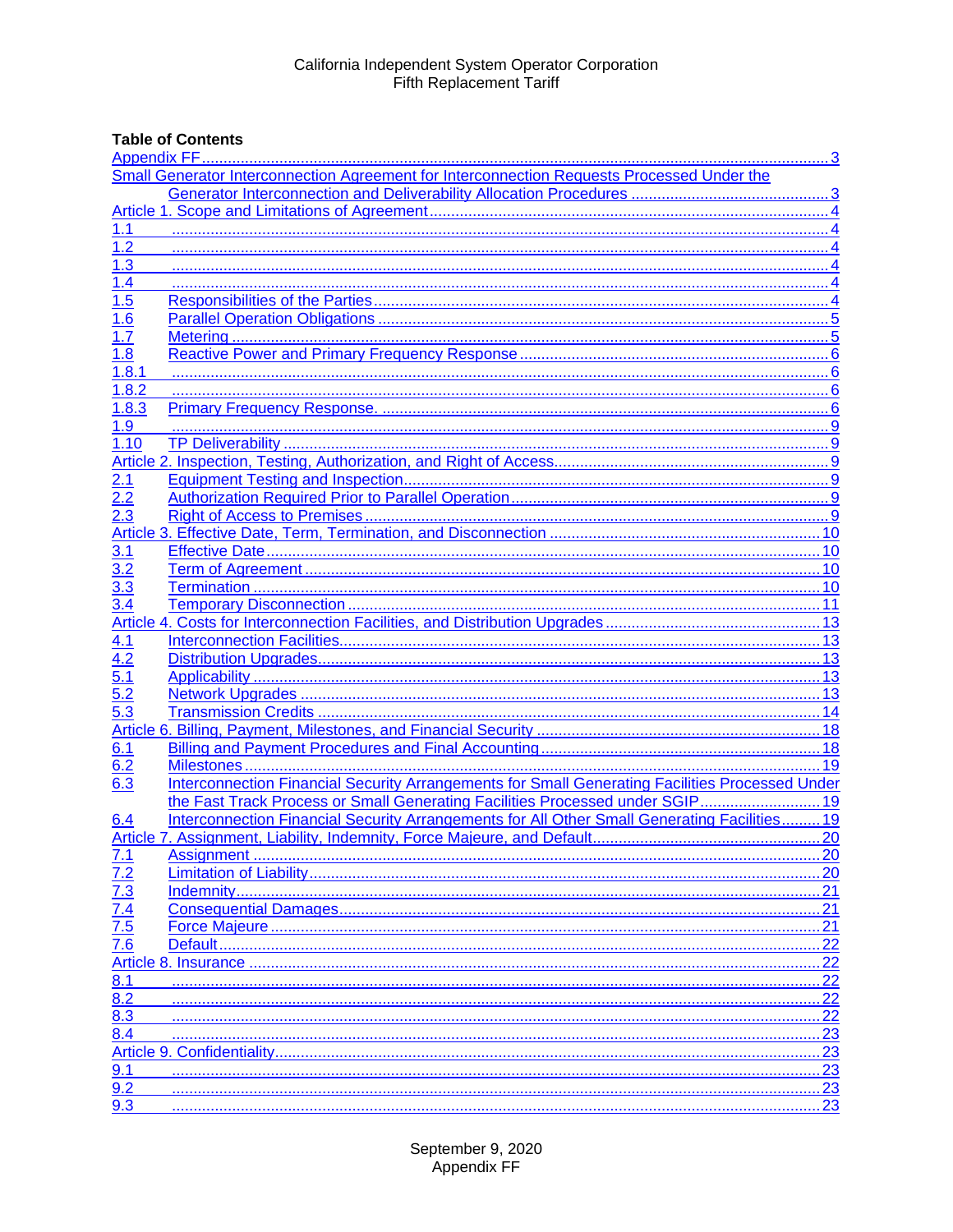| 10.1  |                                                                                                      |  |  |
|-------|------------------------------------------------------------------------------------------------------|--|--|
| 10.2  |                                                                                                      |  |  |
| 10.3  |                                                                                                      |  |  |
| 10.4  |                                                                                                      |  |  |
| 10.5  |                                                                                                      |  |  |
| 10.6  |                                                                                                      |  |  |
|       |                                                                                                      |  |  |
| 11.1  |                                                                                                      |  |  |
| 11.2  |                                                                                                      |  |  |
|       |                                                                                                      |  |  |
| 12.1  |                                                                                                      |  |  |
| 12.2  |                                                                                                      |  |  |
| 12.3  |                                                                                                      |  |  |
| 12.4  |                                                                                                      |  |  |
| 12.5  |                                                                                                      |  |  |
| 12.6  |                                                                                                      |  |  |
| 12.7  |                                                                                                      |  |  |
| 12.8  |                                                                                                      |  |  |
| 12.9  |                                                                                                      |  |  |
| 12.10 |                                                                                                      |  |  |
| 12.11 |                                                                                                      |  |  |
| 12.12 |                                                                                                      |  |  |
| 12.13 |                                                                                                      |  |  |
|       |                                                                                                      |  |  |
| 13.1  |                                                                                                      |  |  |
| 13.2  |                                                                                                      |  |  |
| 13.3  |                                                                                                      |  |  |
| 13.4  |                                                                                                      |  |  |
| 13.5  |                                                                                                      |  |  |
|       |                                                                                                      |  |  |
|       | Attachment 2 Description and Costs of the Small Generating Facility, Interconnection Facilities, and |  |  |
|       |                                                                                                      |  |  |
|       |                                                                                                      |  |  |
|       |                                                                                                      |  |  |
|       |                                                                                                      |  |  |
|       | Attachment 5 Additional Operating Requirements for the CAISO Controlled Grid and Affected Systems    |  |  |
|       |                                                                                                      |  |  |
|       | Attachment 6 Participating TO's Description of its Upgrades and Best Estimate of Upgrade Costs  41   |  |  |
|       | Attachment 7 Interconnection Requirements for an Asynchronous Small Generating Facility  42          |  |  |
|       |                                                                                                      |  |  |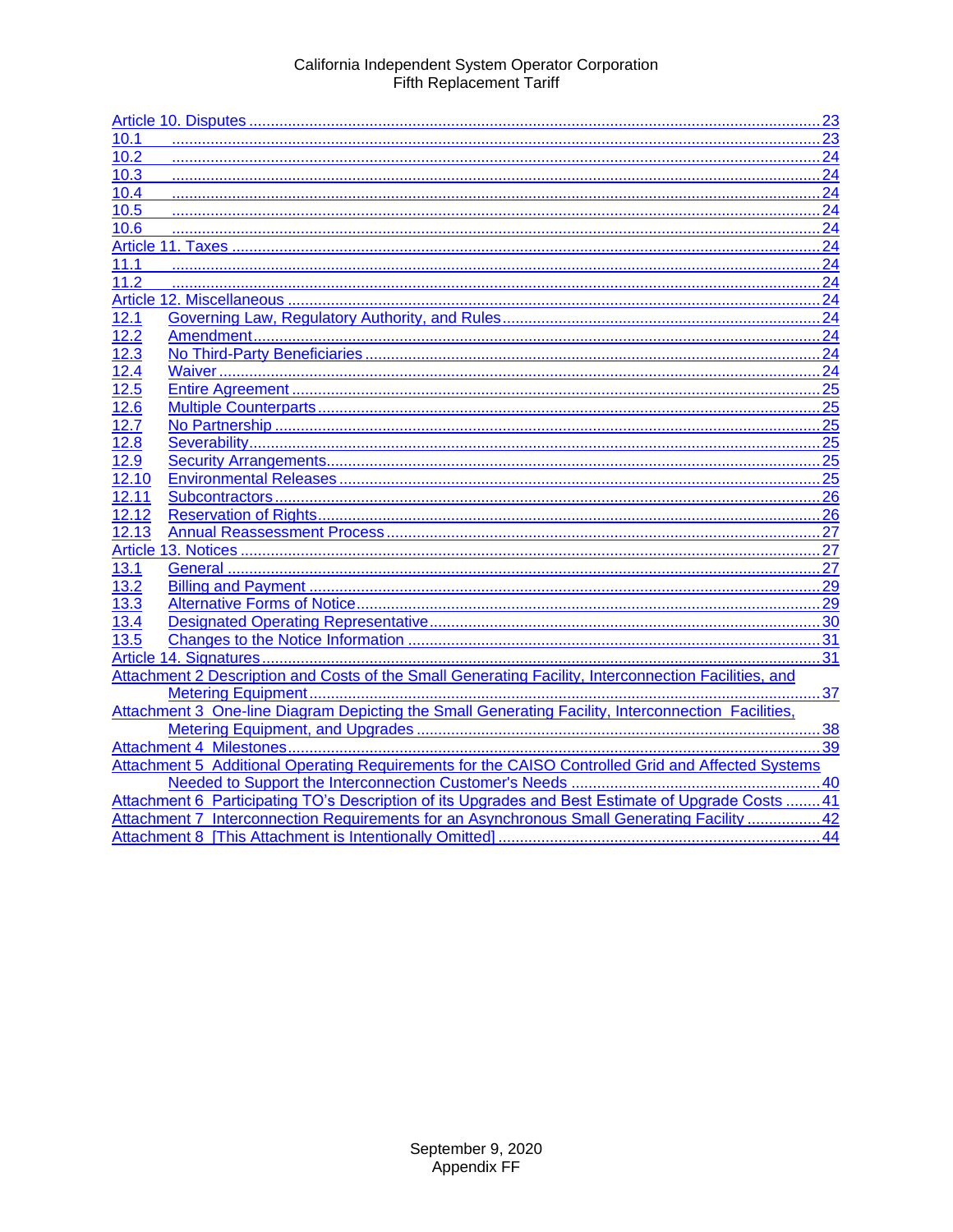# **Appendix FF**

#### <span id="page-2-1"></span><span id="page-2-0"></span>**Small Generator Interconnection Agreement for Interconnection Requests Processed Under the Generator Interconnection and Deliverability Allocation Procedures (Appendix DD to the CAISO Tariff)**

This Small Generator Interconnection Agreement ("Agreement") is made and entered into this day of  $\_\_\_\_\_\_\$ , 20  $\_\_\_\$ , by  $\_\_\_\_\_\$ ("Participating TO"), the California Independent System Operator Corporation, a California nonprofit public benefit corporation organized and existing under the laws of the State of California ("CAISO") and ("Interconnection Customer") each hereinafter sometimes referred to individually as "Party" or referred to collectively as the "Parties." **Participating TO Information** Participating TO: Attention: **Attention: Attention: Attention:** Address: **Address: Address: Address: Address: Address: Address: Address: Address: Address: Address: Address: Address: Address: Address: Address: Address: Address: Address: Address: Add** City: City: State: Zip: Phone: Fax: E-mail Address: **CAISO Information** Attention: 250 Outcropping Way Folsom, CA 95630 Phone: Fax: E-mail: @caiso.com **Interconnection Customer Information** Interconnection Customer: University of the University of the University of the University of the University of the University of the University of the University of the University of the University of the University of th Address: **Address: Address: Address:** City: State: Zip: Phone: Fax: E-mail Address: Interconnection Customer Queue Position No:

> September 9, 2020 Appendix FF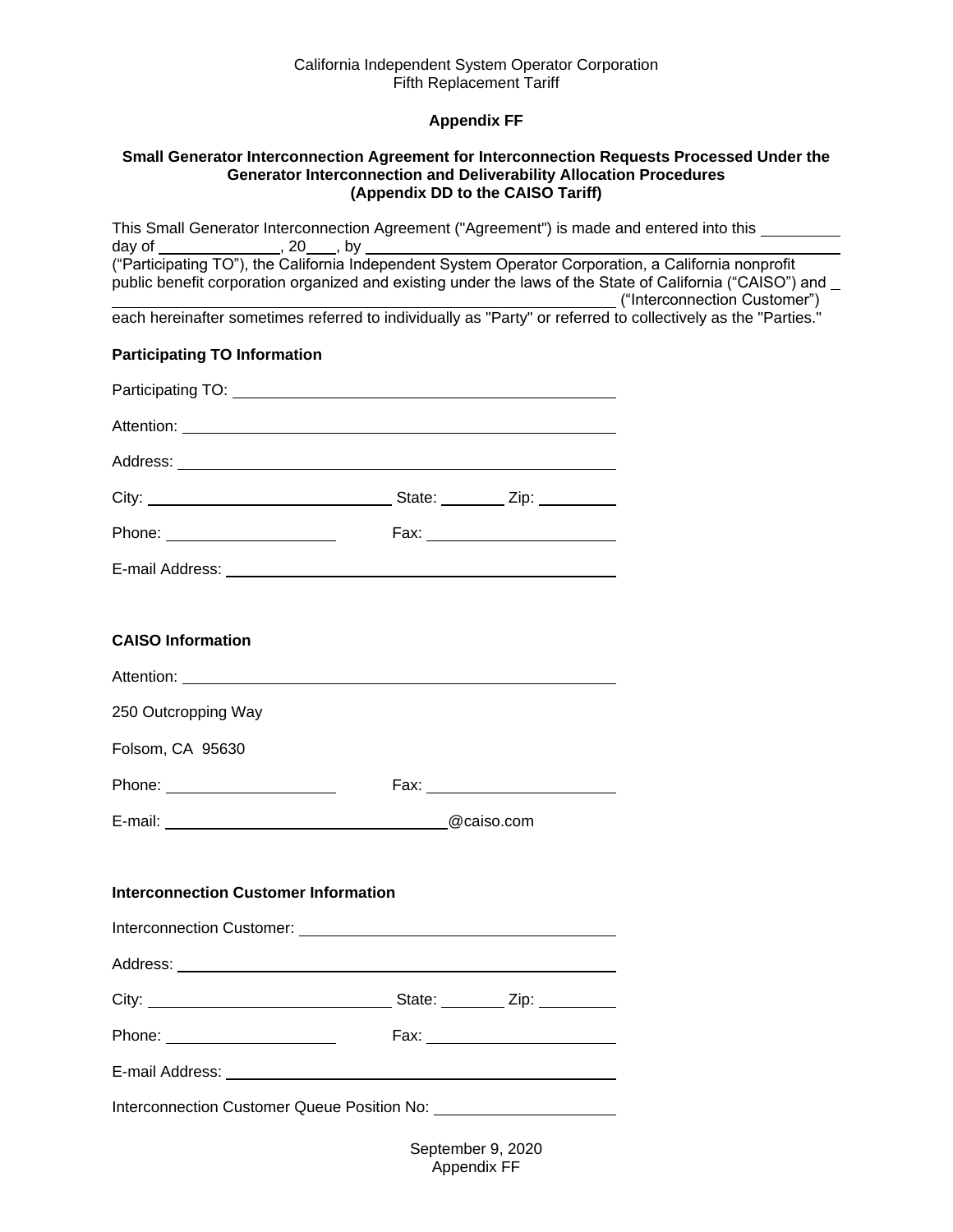In consideration of the mutual covenants set forth herein, the Parties agree as follows:

#### <span id="page-3-0"></span>**Article 1. Scope and Limitations of Agreement**

- <span id="page-3-1"></span>**1.1** This Agreement shall be used for all Small Generating Facility Interconnection Requests submitted under the Generator Interconnection and Transmission Allocation Procedures (GIDAP) set forth in Appendix DD except for those submitted under the 10 kW Inverter Process contained in GIDAP Appendix 7. For those Interconnection Requests, GIDAP Appendix 7 contains the terms and conditions which serve as the Interconnection Agreement.
- <span id="page-3-2"></span>**1.2** This Agreement governs the terms and conditions under which the Interconnection Customer's Small Generating Facility will interconnect with, and operate in parallel with, the Participating TO's Transmission System.
- <span id="page-3-3"></span>**1.3** This Agreement does not constitute an agreement to purchase or deliver the Interconnection Customer's power. The purchase or delivery of power and other services that the Interconnection Customer may require will be covered under separate agreements, if any. The Interconnection Customer will be responsible for separately making all necessary arrangements (including scheduling) for delivery of electricity in accordance with the CAISO Tariff. Full Capacity Deliverability Status, Partial Capacity Deliverability Status, and Off-Peak Deliverability Status do not confer any priority over other Generating Facilities to deliver Energy; nor provide any warranty or guarantee to deliver any amount of Energy or avoid curtailment at any time.
- <span id="page-3-4"></span>**1.4** Nothing in this Agreement is intended to affect any other agreement between or among the **Parties**

## <span id="page-3-5"></span>**1.5 Responsibilities of the Parties**

- **1.5.1** The Parties shall perform all obligations of this Agreement in accordance with all Applicable Laws and Regulations, Operating Requirements, and Good Utility Practice. The Parties shall use the Large Generator Interconnection Agreement (CAISO Tariff Appendix CC) to interpret the responsibilities of the Parties under this Agreement.
- **1.5.2** The Interconnection Customer shall construct, interconnect, operate and maintain its Small Generating Facility and construct, operate, and maintain its Interconnection Facilities in accordance with the applicable manufacturer's recommended maintenance schedule, and in accordance with this Agreement, and with Good Utility Practice.
- **1.5.3** The Participating TO shall construct, operate, and maintain its Interconnection Facilities and Upgrades in accordance with this Agreement, and with Good Utility Practice. The CAISO and the Participating TO shall cause the Participating TO's Transmission System to be operated and controlled in a safe and reliable manner and in accordance with this Agreement.
- **1.5.4** The Interconnection Customer agrees to construct its facilities or systems in accordance with applicable specifications that meet or exceed those provided by the National Electrical Safety Code, the American National Standards Institute, IEEE, Underwriter's Laboratory, and Operating Requirements in effect at the time of construction and other applicable national and state codes and standards. The Interconnection Customer agrees to design, install, maintain, and operate its Small Generating Facility so as to reasonably minimize the likelihood of a disturbance adversely affecting or impairing the system or equipment of the Participating TO and any Affected Systems. The Interconnection Customer shall comply with the Participating TO's Interconnection Handbook. In the event of a conflict between the terms of this Agreement and the terms of the Participating TO's Interconnection Handbook, the terms in this Agreement shall govern.

September 9, 2020 Appendix FF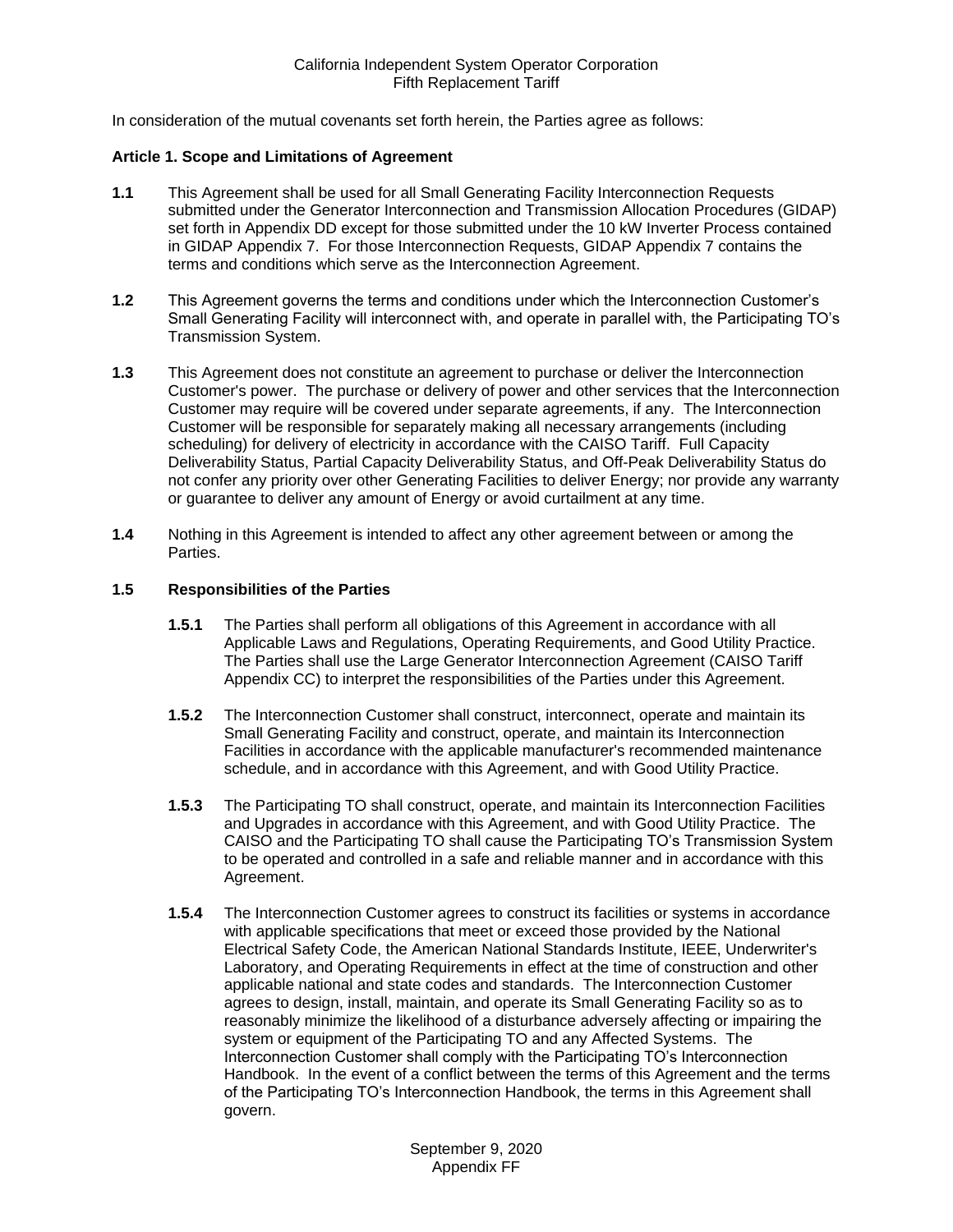- **1.5.5** Each Party shall operate, maintain, repair, and inspect, and shall be fully responsible for the facilities that it now or subsequently may own unless otherwise specified in the Attachments to this Agreement. Each Party shall be responsible for the safe installation, maintenance, repair and condition of their respective lines and appurtenances on their respective sides of the Point of Change of Ownership. The Participating TO and the Interconnection Customer, as appropriate, shall provide Interconnection Facilities that adequately protect the CAISO Controlled Grid, the Participating TO's electric system, the Participating TO's personnel, and other persons from damage and injury. The allocation of responsibility for the design, installation, operation, maintenance and ownership of Interconnection Facilities shall be delineated in the Attachments to this Agreement.
- **1.5.6** The Participating TO and the CAISO shall coordinate with Affected Systems to support the interconnection.
- **1.5.7** For Interconnection Customers that execute or request the un-executed filing of an SGIA on or after October 5, 2016, the Interconnection Customer shall ensure "frequency ridethrough" capability and "voltage ride-through" capability of its Small Generating Facility.

**Frequency Conditions.** The CAISO Controlled Grid is designed to automatically activate a load-shed program as required by the Applicable Reliability Standards and the Applicable Reliability Council in the event of an under-frequency system disturbance. The Interconnection Customer shall implement under-frequency and over-frequency protection set points for the Small Generating Facility as required by Applicable Reliability Standards and the Applicable Reliability Council to ensure "ride-through" capability. Small Generating Facility response to frequency deviations of pre-determined magnitudes, both under-frequency and over-frequency deviations, shall be studied and coordinated with the Participating TO and CAISO in accordance with Good Utility Practice. The term "ride-through" as used herein shall mean the ability of a Generating Facility to stay connected to and synchronized with the CAISO Controlled Grid during system disturbances within a range of under-frequency and over-frequency conditions, in accordance with Good Utility Practice. Asynchronous Generating Facilities are subject to the frequency ride-through requirements set forth in Attachment 7.

**Voltage Conditions.** The Interconnection Customer shall ensure "voltage ride-through" capability of its Small Generating Facility. The Interconnection Customer shall enable these capabilities such that its Small Generating Facility shall not disconnect automatically or instantaneously from the system or equipment of the CAISO and any Affected Systems for an under-voltage or over-voltage condition, as tested pursuant to section 2.1 of this Agreement. The defined conditions shall be in accordance with Good Utility Practice and consistent with any standards and guidelines that are applied to other generating facilities in the Balancing Authority Area on a comparable basis. Asynchronous Generating Facilities are subject to the voltage ride-through requirements set forth in Attachment 7.

#### <span id="page-4-0"></span>**1.6 Parallel Operation Obligations**

Once the Small Generating Facility has been authorized to commence parallel operation, the Interconnection Customer shall abide by all rules and procedures pertaining to the parallel operation of the Small Generating Facility in the CAISO Balancing Authority Area, including, but not limited to; 1) the rules and procedures concerning the operation of generation set forth in the CAISO Tariff for the CAISO Controlled Grid and; 2) the Operating Requirements set forth in Attachment 5 of this Agreement.

#### <span id="page-4-1"></span>**1.7 Metering**

The Interconnection Customer shall be responsible for the reasonable and necessary cost for the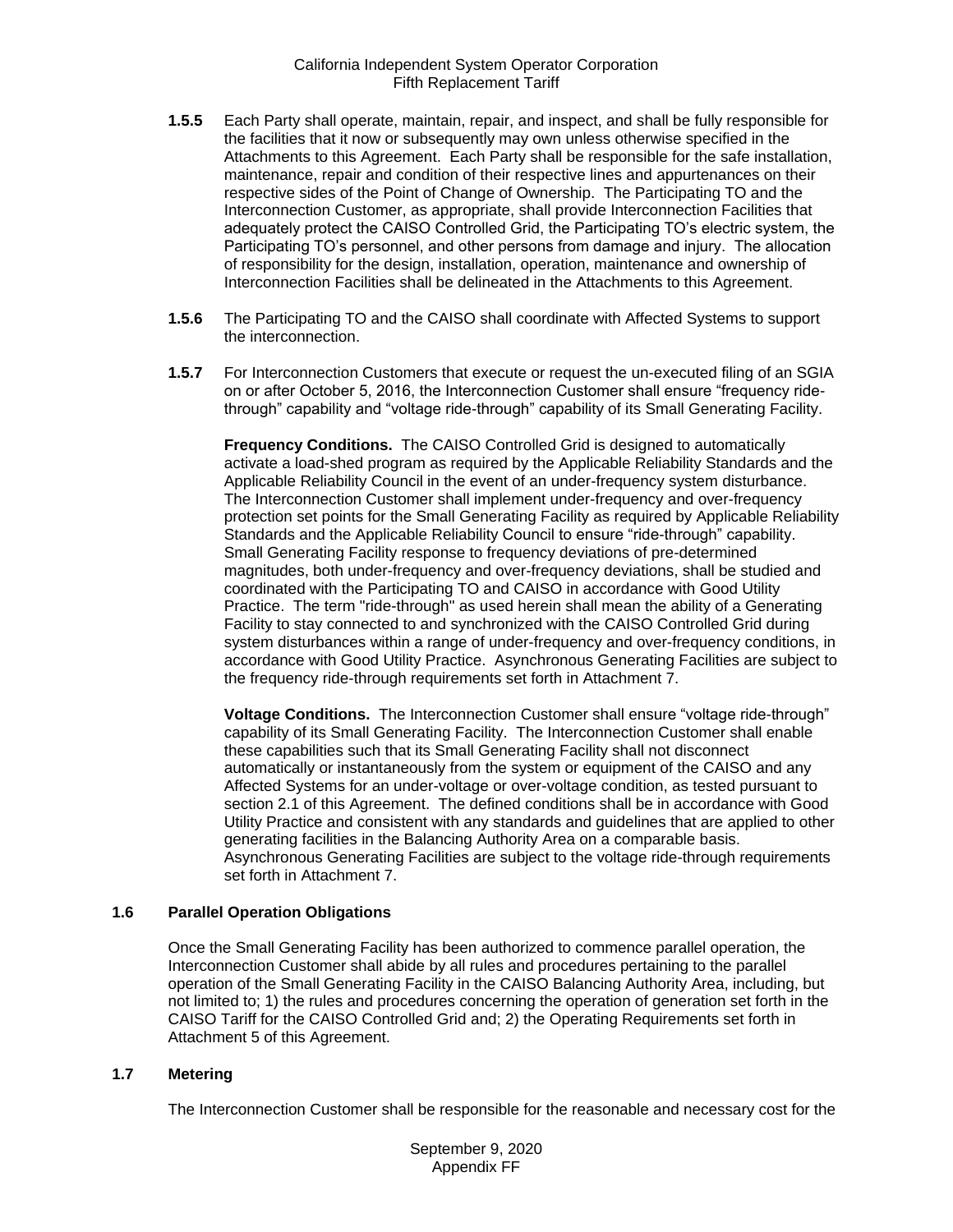purchase, installation, operation, maintenance, testing, repair, and replacement of metering and data acquisition equipment specified in Attachments 2 and 3 of this Agreement. The Interconnection Customer's metering (and data acquisition, as required) equipment shall conform to applicable industry rules and Operating Requirements.

## <span id="page-5-1"></span><span id="page-5-0"></span>**1.8 Reactive Power and Primary Frequency Response**

**1.8.1** For synchronous Generating Facilities, the Interconnection Customer shall design its Small Generating Facility to maintain a composite power delivery at continuous rated power output at the terminals of each generating unit at a power factor within the range of 0.95 leading to 0.90 lagging, unless the CAISO has established different requirements that apply to all similarly situated generators in the CAISO Balancing Authority Area on a comparable basis. The requirements of this paragraph shall not apply to Asynchronous Generating Facilities and the requirements of Attachment 7 shall apply instead except in the following cases: (a) an Interconnection Customer posts Interconnection Financial Security for an Asynchronous Generating Facility pursuant to Appendix DD of the CAISO Tariff Section 11.2.2 on or after September 21, 2016; or (b) and Interconnection Customer that submits an Interconnection Request for an Asynchronous Generating Facility under the Fast Track Process pursuant to Appendix DD of the CAISO Tariff on or after September 16, 2016.

When an Interconnection Customer posts Interconnection Financial Security for an Asynchronous Generating Facility pursuant to Appendix DD of the CAISO Tariff Section 11.2.2 on or after September 21, 2016, the Interconnection Customer will design the Small Generating Facility to maintain a composite power delivery at continuous rated power output at the high-side of the generator substation at a power factor within the range of 0.95 leading to 0.95 lagging, unless the CAISO has established a different power factor range that applies to all Asynchronous Generating Facilities on a comparable basis. This power factor range standard shall be dynamic and can be met using, for example, power electronics designed to supply this level of reactive capability (taking into account any limitations due to voltage level, real power output, etc.) or fixed and switched capacitors and reactors, or a combination of the two.

When an Interconnection Customer submits an Interconnection Request for an Asynchronous Generating Facility under the Fast Track Process pursuant to Appendix DD of the CAISO Tariff on or after September 21, 2016, the Interconnection Customer will design the Small Generating Facility to maintain a composite power delivery at continuous rated power output at the high-side of the generator substation at a power factor within the range of 0.95 leading to 0.95 lagging, unless the CAISO has established a different power factor range that applies to all Asynchronous Generating Facilities on a comparable basis. This power factor range standard shall be dynamic and can be met using, for example, power electronics designed to supply this level of reactive capability (taking into account any limitations due to voltage level, real power output, etc.) or fixed and switched capacitors and reactors, or a combination of the two.

- <span id="page-5-2"></span>**1.8.2** Payment to the Interconnection Customer for reactive power that the Small Generating Facility provides or absorbs when the CAISO requests the Interconnection Customer to operate its Small Generating Facility outside the range specified in Article 1.8.1 will be made by the CAISO in accordance with the applicable provisions of the CAISO Tariff.
- <span id="page-5-3"></span>**1.8.3 Primary Frequency Response.** Interconnection Customer shall ensure the primary frequency response capability of its Small Generating Facility by installing, maintaining, and operating a functioning governor or equivalent controls. The term "functioning governor or equivalent controls" as used herein shall mean the required hardware and/or software that provides frequency responsive real power control with the ability to sense changes in system frequency and autonomously adjust the Small Generating Facility's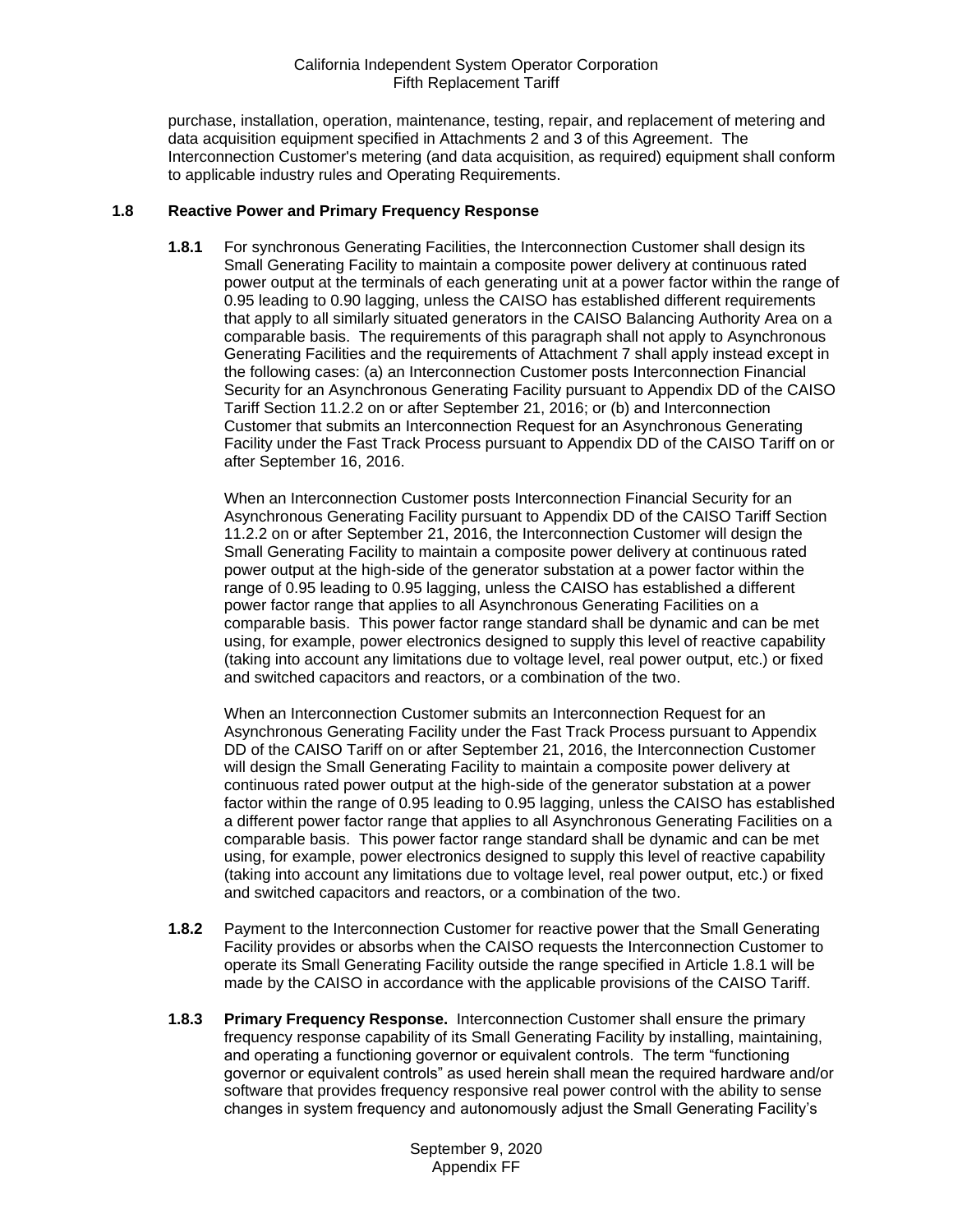real power output in accordance with the droop and deadband parameters and in the direction needed to correct frequency deviations. Interconnection Customer is required to install a governor or equivalent controls with the capability of operating: (1) with a maximum 5 percent droop and  $\pm 0.036$  Hz deadband; or (2) in accordance with the relevant droop, deadband, and timely and sustained response settings from Applicable Reliability Standards providing for equivalent or more stringent parameters. The droop characteristic shall be: (1) based on the nameplate capacity of the Small Generating Facility, and shall be linear in the range of frequencies between 59 to 61 Hz that are outside of the deadband parameter; or (2) based on Applicable Reliability Standards providing for an equivalent or more stringent parameter. The deadband parameter shall be: the range of frequencies above and below nominal (60 Hz) in which the governor or equivalent controls is not expected to adjust the Small Generating Facility's real power output in response to frequency deviations. The deadband shall be implemented: (1) without a step to the droop curve, that is, once the frequency deviation exceeds the deadband parameter, the expected change in the Small Generating Facility's real power output in response to frequency deviations shall start from zero and then increase (for under-frequency deviations) or decrease (for over-frequency deviations) linearly in proportion to the magnitude of the frequency deviation; or (2) in accordance with Applicable Reliability Standards providing for an equivalent or more stringent parameter. Interconnection Customer shall notify the CAISO that the primary frequency response capability of the Small Generating Facility has been tested and confirmed during commissioning. Once Interconnection Customer has synchronized the Small Generating Facility with the CAISO Controlled Grid, Interconnection Customer shall operate the Small Generating Facility consistent with the provisions specified in Sections 1.8.3.1 and 1.8..2 of this SGIA. The primary frequency response requirements contained herein shall apply to both synchronous and non-synchronous Small Generating Facilities.

- **1.8.3.1 Governor or Equivalent Controls.** Whenever the Small Generating Facility is operated in parallel with the CAISO Controlled Grid, Interconnection Customer shall operate the Small Generating Facility with its governor or equivalent controls in service and responsive to frequency. Interconnection Customer shall, in coordination with the CAISO, set the deadband parameter to: (1) a maximum of  $\pm 0.036$  Hz and set the droop parameter to a maximum of 5 percent; or (2) implement the relevant droop and deadband settings from Applicable Reliability Standards that provides for equivalent or more stringent parameters. Interconnection Customer shall be required to provide the status and settings of the governor or equivalent controls to the CAISO upon request. If Interconnection Customer needs to operate the Small Generating Facility with its governor or equivalent controls not in service, Interconnection Customer shall immediately notify the CAISO, and provide the following information: (1) the operating status of the governor or equivalent controls (i.e., whether it is currently out of service or when it will be taken out of service); (2) the reasons for removing the governor or equivalent controls from service; and (3) a reasonable estimate of when the governor or equivalent controls will be returned to service. Interconnection Customer shall make Reasonable Efforts to return its governor or equivalent controls into service as soon as practicable. Interconnection Customer shall make Reasonable Efforts to keep outages of the Small Generating Facility's governor or equivalent controls to a minimum whenever the Small Generating Facility is operated in parallel with the CAISO Controlled Grid.
- **1.8.3.2 Timely and Sustained Response.** Interconnection Customer shall ensure that the Small Generating Facility's real power response to sustained frequency deviations outside of the deadband setting is automatically provided and shall begin immediately after frequency deviates outside of the deadband, and to the extent the Small Generating Facility has operating capability in the direction needed to correct the frequency deviation. Interconnection Customer shall not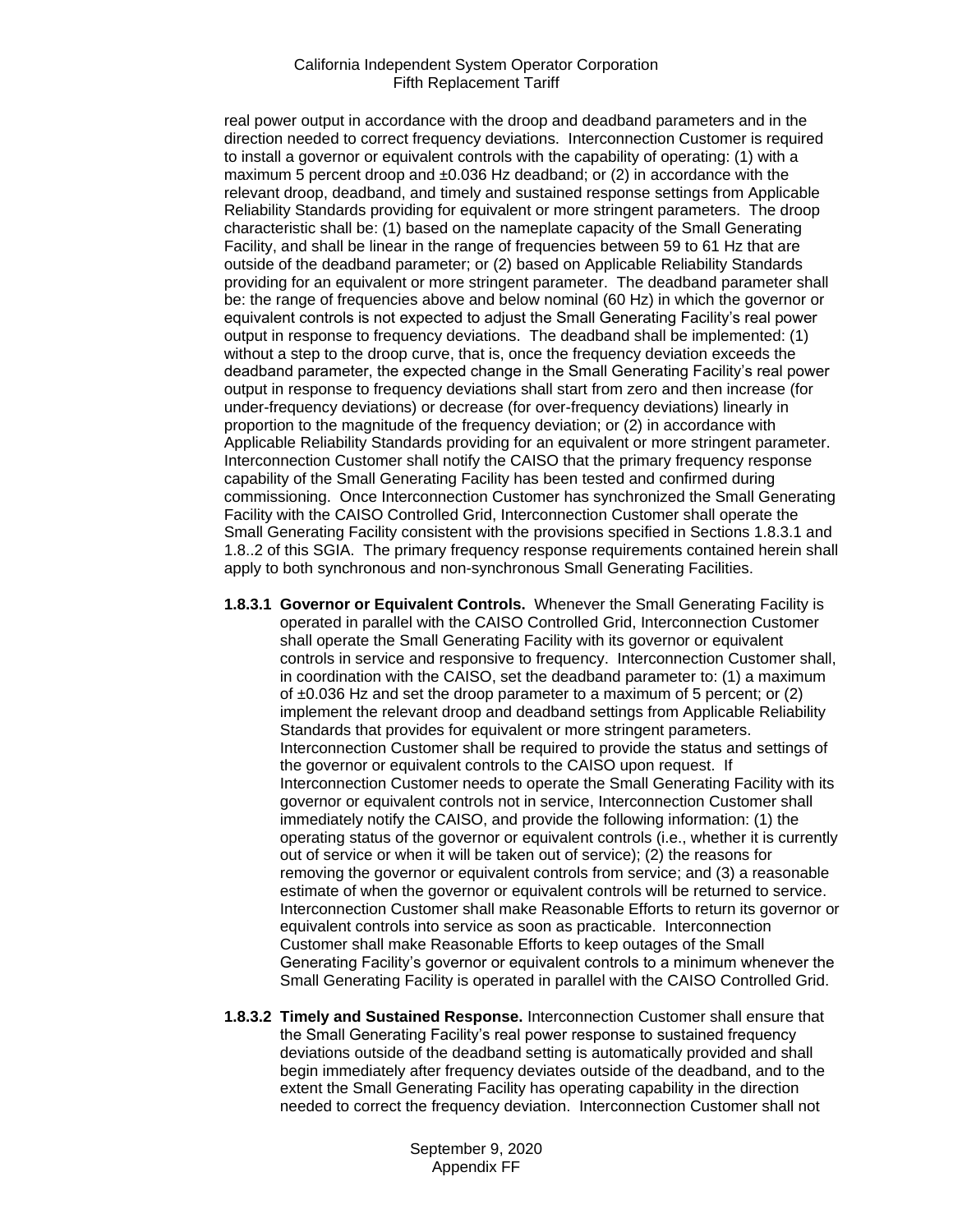block or otherwise inhibit the ability of the governor or equivalent controls to respond and shall ensure that the response is not inhibited, except under certain operational constraints including, but not limited to, ambient temperature limitations, physical energy limitations, outages of mechanical equipment, or regulatory requirements. The Small Generating Facility shall sustain the real power response at least until system frequency returns to a value within the deadband setting of the governor or equivalent controls. A FERC-approved Applicable Reliability Standard with equivalent or more stringent requirements shall supersede the above requirements.

- **1.8.3.3 Exemptions.** Small Generating Facilities that are regulated by the Nuclear Regulatory Commission shall be exempt from Sections 1.8.3, 1.8.3.1, and 1.8.3.2 of this SGIA. Small Generating Facilities that are behind-the-meter generation that is sized-to-load (i.e., the thermal load and the generation are near-balanced in real-time operation and the generation is primarily controlled to maintain the unique thermal, chemical, or mechanical output necessary for the operating requirements of its host facility) shall be required to install primary frequency response capability in accordance with the droop and deadband capability requirements specified in Section 1.8.3, but shall be otherwise exempt from the operating requirements in Sections 1.8.3, 1.8.3.1, 1.8.3.2, and 1.8.3.4 of this SGIA.
- **1.8.3.4 Electric Storage Resources.** Interconnection Customer interconnecting an electric storage resource shall establish an operating range in Attachment 5 of this SGIA that specifies a minimum state of charge and a maximum state of charge between which the electric storage resource will be required to provide primary frequency response consistent with the conditions set forth in Sections 1.8.3, 1.8.3.1, 1.8.3.2, and 1.8.3.3 of this SGIA. Attachment 5 shall specify whether the operating range is static or dynamic, and shall consider: (1) the expected magnitude of frequency deviations in the interconnection; (2) the expected duration that system frequency will remain outside of the deadband parameter in the interconnection; (3) the expected incidence of frequency deviations outside of the deadband parameter in the interconnection; (4) the physical capabilities of the electric storage resource; (5) operational limitations of the electric storage resource due to manufacturer specifications; and (6) any other relevant factors agreed to by the CAISO and Interconnection Customer, and in consultation with the relevant transmission owner or balancing authority as appropriate. If the operating range is dynamic, then Attachment 5 must establish how frequently the operating range will be reevaluated and the factors that may be considered during its reevaluation.

Interconnection Customer's electric storage resource is required to provide timely and sustained primary frequency response consistent with Section 1.8.3.2 of this SGIA when it is online and dispatched to inject electricity to the CAISO Controlled Grid and/or receive electricity from the Participating TO's Transmission System or the CAISO Controlled Grid. This excludes circumstances when the electric storage resource is not dispatched to inject electricity to the CAISO Controlled Grid and/or dispatched to receive electricity from the Participating TO's Transmission System or the CAISO Controlled Grid. If Interconnection Customer's electric storage resource is charging at the time of a frequency deviation outside of its deadband parameter, it is to increase (for over-frequency deviations) or decrease (for under-frequency deviations) the rate at which it is charging in accordance with its droop parameter. Interconnection Customer's electric storage resource is not required to change from charging to discharging, or vice versa, unless the response necessitated by the droop and deadband settings requires it to do so and it is technically capable of making

> September 9, 2020 Appendix FF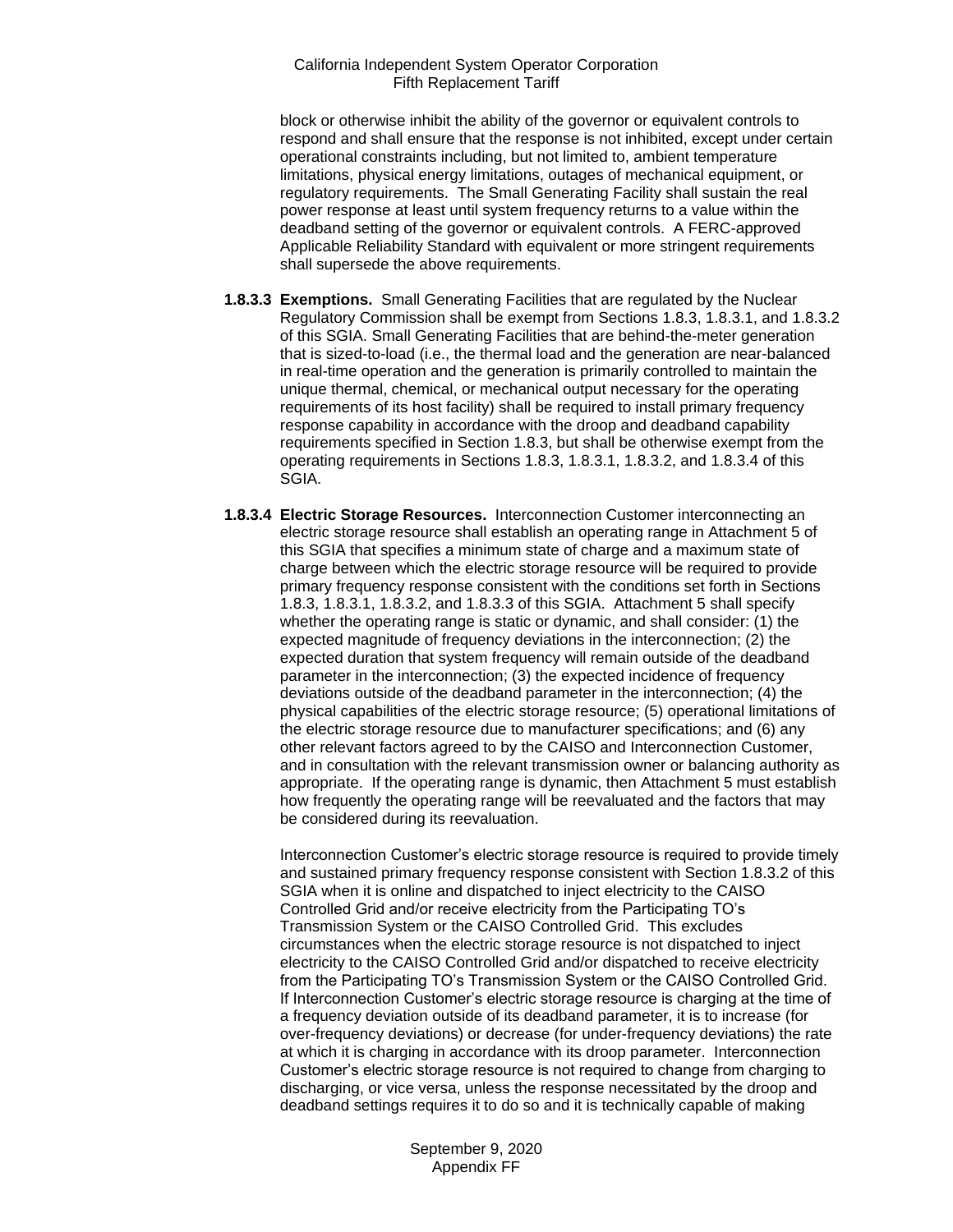such a transition.

<span id="page-8-0"></span>**1.9** Capitalized terms used herein shall have the meanings specified in the Glossary of Terms in Attachment 1 or the body of this Agreement.

# <span id="page-8-1"></span>**1.10 TP Deliverability**

To the extent that an Interconnection Customer is eligible for and has been allocated TP Deliverability pursuant to Section 8.9 of the GIDAP, the Interconnection Customer's right to retain such allocated TP Deliverability shall be contingent upon satisfying the obligations set forth in Section 8.9.3 of the GIDAP.

# <span id="page-8-2"></span>**Article 2. Inspection, Testing, Authorization, and Right of Access**

## <span id="page-8-3"></span>**2.1 Equipment Testing and Inspection**

- **2.1.1** The Interconnection Customer shall test and inspect its Small Generating Facility and Interconnection Facilities prior to interconnection. The Interconnection Customer shall notify the Participating TO and the CAISO of such activities no fewer than five (5) Business Days (or as may be agreed to by the Parties) prior to such testing and inspection. Testing and inspection shall occur on a Business Day. The Participating TO and the CAISO may, at their own expense, send qualified personnel to the Small Generating Facility site to inspect the interconnection and observe the testing. The Interconnection Customer shall provide the Participating TO and the CAISO a written test report when such testing and inspection is completed.
- **2.1.2** The Participating TO and the CAISO shall provide the Interconnection Customer written acknowledgment that they have received the Interconnection Customer's written test report. Such written acknowledgment shall not be deemed to be or construed as any representation, assurance, guarantee, or warranty by the Participating TO or the CAISO of the safety, durability, suitability, or reliability of the Small Generating Facility or any associated control, protective, and safety devices owned or controlled by the Interconnection Customer or the quality of power produced by the Small Generating Facility.

## <span id="page-8-4"></span>**2.2 Authorization Required Prior to Parallel Operation**

- **2.2.1** The Participating TO and the CAISO shall use Reasonable Efforts to list applicable parallel operation requirements in Attachment 5 of this Agreement. Additionally, the Participating TO and the CAISO shall notify the Interconnection Customer of any changes to these requirements as soon as they are known. The Participating TO and the CAISO shall make Reasonable Efforts to cooperate with the Interconnection Customer in meeting requirements necessary for the Interconnection Customer to commence parallel operations by the in-service date.
- **2.2.2** The Interconnection Customer shall not operate its Small Generating Facility in parallel with the Participating TO's Transmission System without prior written authorization of the Participating TO. The Participating TO will provide such authorization to the Interconnection Customer and the CAISO once the Participating TO receives notification that the Interconnection Customer has complied with all applicable parallel operation requirements. Such authorization shall not be unreasonably withheld, conditioned, or delayed.

# <span id="page-8-5"></span>**2.3 Right of Access to Premises**

**2.3.1** Upon reasonable notice, the Participating TO and the CAISO may send a qualified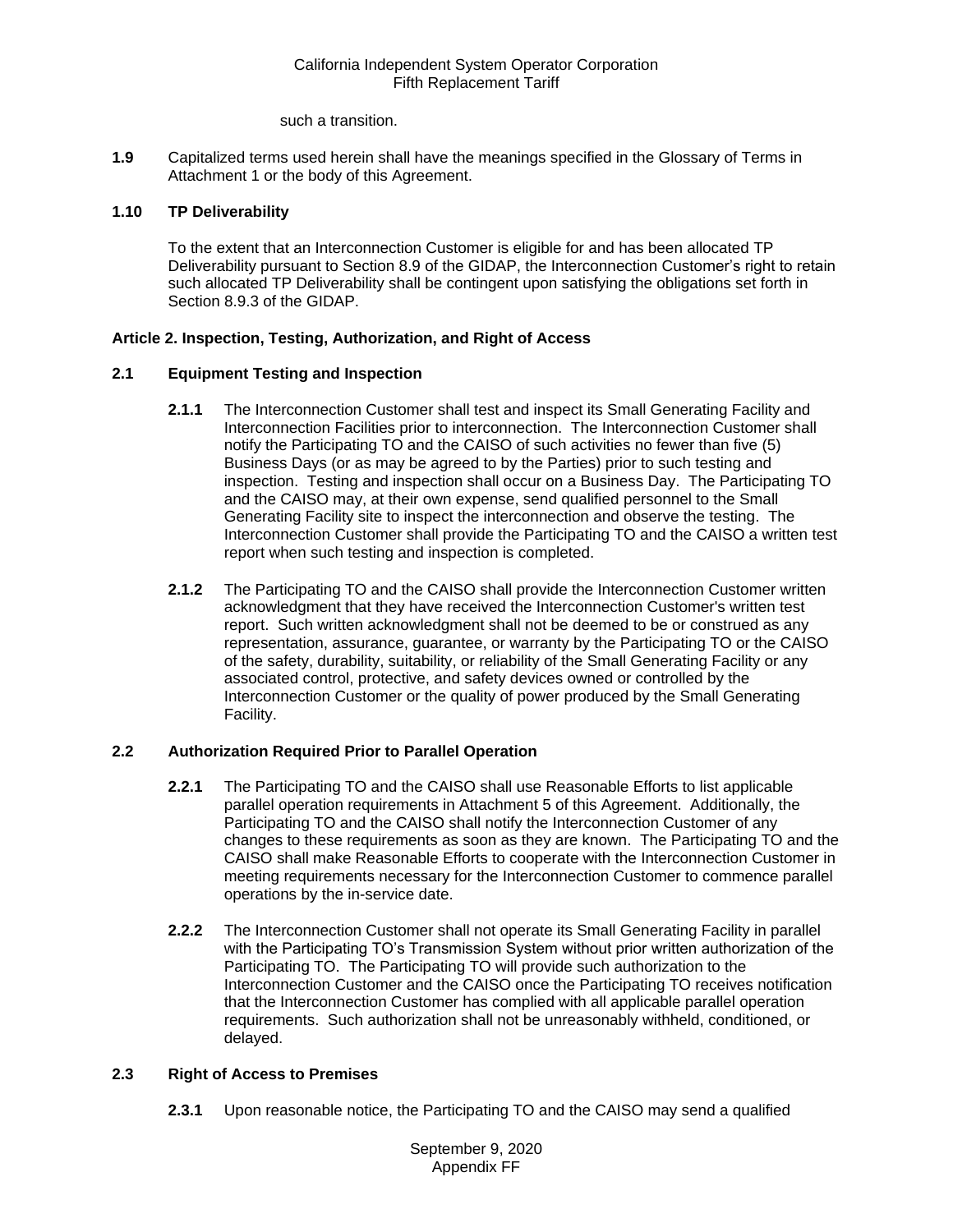person to the premises of the Interconnection Customer at or immediately before the time the Small Generating Facility first produces energy to inspect the interconnection, and observe the commissioning of the Small Generating Facility (including any required testing), startup, and operation for a period of up to three (3) Business Days after initial start-up of the unit. In addition, the Interconnection Customer shall notify the Participating TO and the CAISO at least five (5) Business Days prior to conducting any on-site verification testing of the Small Generating Facility.

- **2.3.2** Following the initial inspection process described above, at reasonable hours, and upon reasonable notice, or at any time without notice in the event of an emergency or hazardous condition, the Participating TO and the CAISO shall have access to the Interconnection Customer's premises for any reasonable purpose in connection with the performance of the obligations imposed on it by this Agreement or if necessary to meet its legal obligation to provide service to its customers.
- **2.3.3** Each Party shall be responsible for its own costs associated with following this article.

## <span id="page-9-0"></span>**Article 3. Effective Date, Term, Termination, and Disconnection**

## <span id="page-9-1"></span>**3.1 Effective Date**

This Agreement shall become effective upon execution by the Parties subject to acceptance by FERC (if applicable), or if filed unexecuted, upon the date specified by the FERC. The Participating TO and the CAISO shall promptly file this Agreement with the FERC upon execution, if required.

## <span id="page-9-2"></span>**3.2 Term of Agreement**

This Agreement shall become effective on the Effective Date and shall remain in effect for a period of \_\_\_\_ years from the Effective Date (term specified in individual agreements to be ten (10) years or such other longer period as the Interconnection Customer may request) and shall be automatically renewed for each successive one-year period thereafter, unless terminated earlier in accordance with Article 3.3 of this Agreement.

#### <span id="page-9-3"></span>**3.3 Termination**

No termination shall become effective until the Parties have complied with all Applicable Laws and Regulations applicable to such termination, including the filing with FERC of a notice of termination of this Agreement (if required), which notice has been accepted for filing by FERC.

- **3.3.1** The Interconnection Customer may terminate this Agreement at any time by giving the Participating TO and the CAISO twenty (20) Business Days written notice.
- **3.3.2** Any Party may terminate this Agreement after Default pursuant to Article 7.6.
- **3.3.3** Upon termination of this Agreement, the Small Generating Facility will be disconnected from the CAISO Controlled Grid. All costs required to effectuate such disconnection shall be borne by the terminating Party, unless such termination resulted from the nonterminating Party's Default of this Agreement or such non-terminating Party otherwise is responsible for these costs under this Agreement.
- **3.3.4** The termination of this Agreement shall not relieve any Party of its liabilities and obligations, owed or continuing at the time of termination.
- **3.3.5** The provisions of this article shall survive termination or expiration of this Agreement.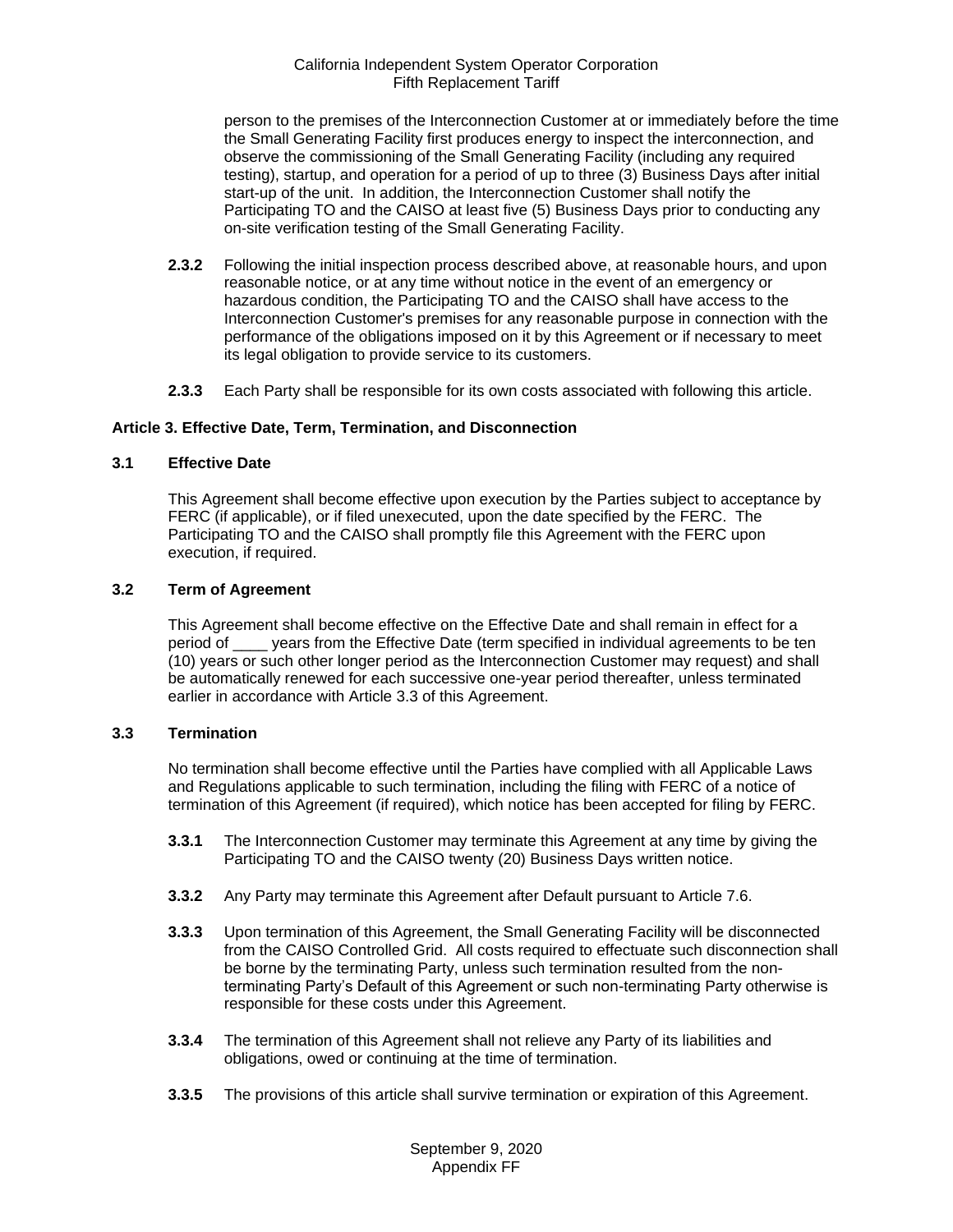# <span id="page-10-0"></span>**3.4 Temporary Disconnection**

Temporary disconnection of the Small Generating Facility or associated Interconnection Facilities shall continue only for so long as reasonably necessary under Good Utility Practice.

# **3.4.1 Emergency Conditions**

**"Emergency Condition"** shall mean a condition or situation: (1) that in the judgment of the Party making the claim is imminently likely to endanger life or property; (2) that, in the case of the CAISO, is imminently likely (as determined in a non-discriminatory manner) to cause a material adverse effect on the security of, or damage to, the CAISO Controlled Grid or the electric systems of others to which the CAISO Controlled Grid is directly connected; (3) that, in the case of the Participating TO, is imminently likely (as determined in a non-discriminatory manner) to cause a material adverse effect on the security of, or damage to, the Participating TO's Transmission System, the Participating TO's Interconnection Facilities, Distribution System, or the electric systems of others to which the Participating TO's electric system is directly connected; or (4) that, in the case of the Interconnection Customer, is imminently likely (as determined in a nondiscriminatory manner) to cause a material adverse effect on the security of, or damage to, the Small Generating Facility or the Interconnection Customer's Interconnection Facilities. Under Emergency Conditions, the CAISO or the Participating TO may immediately suspend interconnection service and temporarily disconnect the Small Generating Facility. The Participating TO or the CAISO shall notify the Interconnection Customer promptly when it becomes aware of an Emergency Condition that may reasonably be expected to affect the Interconnection Customer's operation of the Small Generating Facility or the Interconnection Customer's Interconnection Facilities. The Interconnection Customer shall notify the Participating TO and the CAISO promptly when it becomes aware of an Emergency Condition that may reasonably be expected to affect the CAISO Controlled Grid, the Participating TO's Interconnection Facilities, or any Affected Systems. To the extent information is known, the notification shall describe the Emergency Condition, the extent of the damage or deficiency, the expected effect on the operation of the Interconnection Customer's or Participating TO's facilities and operations, its anticipated duration, and the necessary corrective action.

## **3.4.2 Routine Maintenance, Construction, and Repair**

The Participating TO or the CAISO may interrupt interconnection service or curtail the output of the Small Generating Facility and temporarily disconnect the Small Generating Facility from the CAISO Controlled Grid when necessary for routine maintenance, construction, and repairs on the CAISO Controlled Grid or the Participating TO's electric system. The Party scheduling the interruption shall provide the Interconnection Customer with (5) five Business Days notice prior to such interruption. The Party scheduling the interruption shall use Reasonable Efforts to coordinate such reduction or temporary disconnection with the Interconnection Customer.

The Interconnection Customer shall update its planned maintenance schedules in accordance with the CAISO Tariff. The CAISO may request the Interconnection Customer to reschedule its maintenance as necessary to maintain the reliability of the CAISO Controlled Grid in accordance with the CAISO Tariff. Such planned maintenance schedules and updates and changes to such schedules shall be provided by the Interconnection Customer to the Participating TO concurrently with their submittal to the CAISO.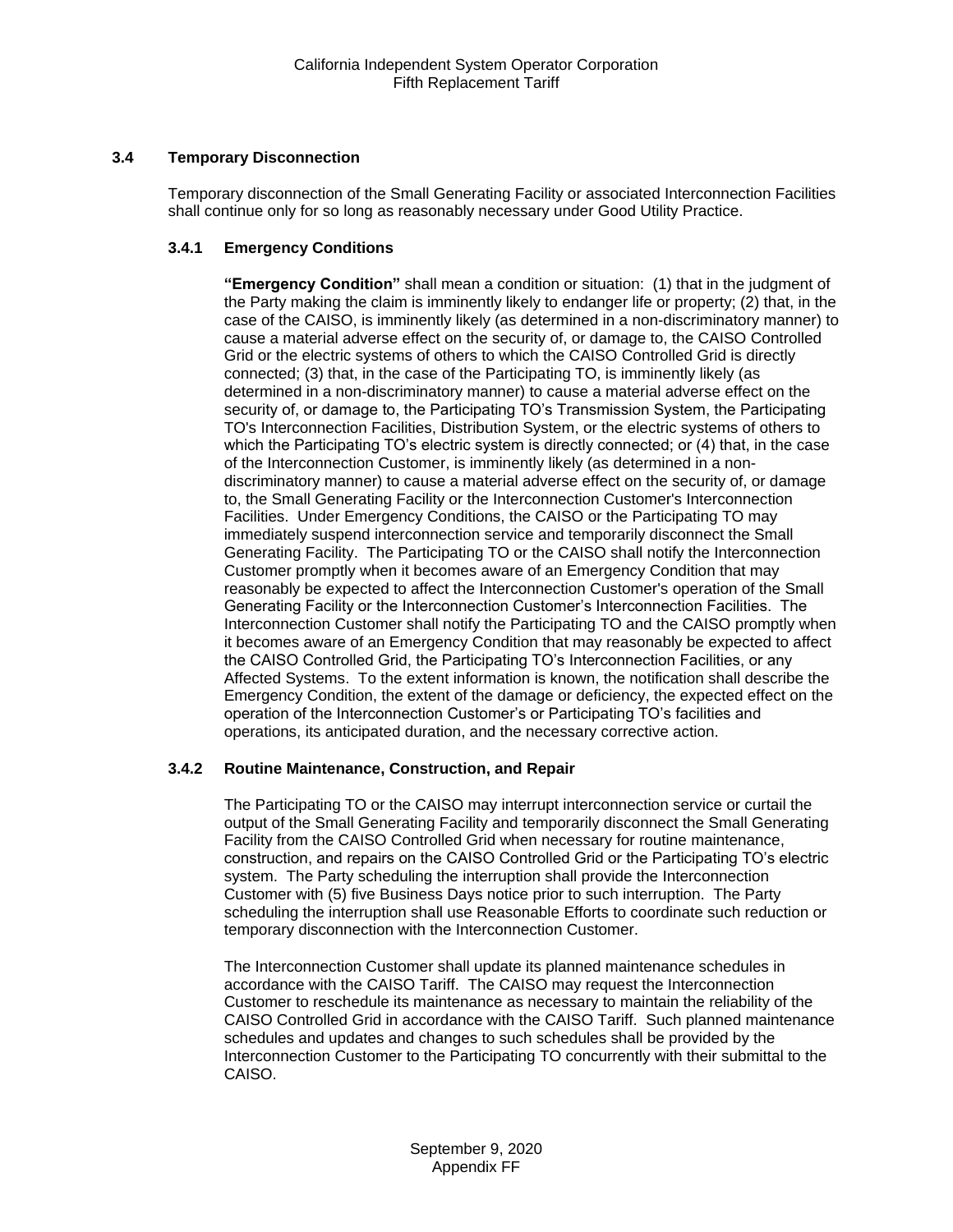# **3.4.3 Forced Outages**

During any forced outage, the Participating TO or the CAISO may suspend interconnection service to effect immediate repairs on the CAISO Controlled Grid or the Participating TO's electric system. The Participating TO or the CAISO shall use Reasonable Efforts to provide the Interconnection Customer with prior notice. If prior notice is not given, the Participating TO or the CAISO shall, upon request, provide the Interconnection Customer written documentation after the fact explaining the circumstances of the disconnection. The Interconnection Customer shall notify CAISO, as soon as practicable, of all forced outages or reductions of the Small Generating Facility in accordance with the CAISO Tariff.

# **3.4.4 Adverse Operating Effects**

The Participating TO or the CAISO shall notify the Interconnection Customer as soon as practicable if, based on Good Utility Practice, operation of the Small Generating Facility may cause disruption or deterioration of service to other customers served from the same electric system, or if operating the Small Generating Facility could cause damage to the CAISO Controlled Grid, the Participating TO's Transmission System or Affected Systems. Supporting documentation used to reach the decision to disconnect shall be provided to the Interconnection Customer upon request. If, after notice, the Interconnection Customer fails to remedy the adverse operating effect within a reasonable time, the Participating TO or the CAISO may disconnect the Small Generating Facility. The Participating TO or the CAISO shall provide the Interconnection Customer with (5) five Business Day notice of such disconnection, unless the provisions of Article 3.4.1 apply.

# **3.4.5 Modification of the Small Generating Facility**

Prior to making any modifications to the Small Generating Facility before it has achieved its Commercial Operation Date, the Interconnection Customer must first request that the CAISO evaluate whether such modification is a Material Modification and receive written authorization from the Participating TO and the CAISO. Such authorization shall not be unreasonably withheld. Modifications shall be done in accordance with Good Utility Practice. The CAISO may engage the services of the applicable Participating TO to assess the modification. Costs incurred by the Participating TO and CAISO (if any) shall be borne by the party making the request under Section 6.7.2 of Appendix DD, and such costs shall be included in any CAISO invoice for modification assessment activities. If the Interconnection Customer has achieved its Commercial Operation Date, the CAISO and Participating TO(s) will review the requested modification pursuant to Sections 25 and 25.1(c) of the CAISO Tariff. If the Interconnection Customer makes modifications without the Participating TO's and the CAISO's prior written authorization, the Participating TO or the CAISO shall have the right to temporarily disconnect the Small Generating Facility. Any change to the Point of Interconnection, except those deemed acceptable under this article of the GIDAP SGIA or so allowed elsewhere, shall constitute a Material Modification. The Interconnection Customer may then withdraw the proposed modification or proceed with a new Interconnection Request for such modification.

Notwithstanding Section 7.5 of Appendix DD, at any time after achieving its Commercial Operation Date, the Interconnection Customer may reduce the megawatt generating capacities of its Generating Facilities, subject to Section 25.1(c) of the CAISO Tariff. Section 7.5.11 of Appendix DD will still apply to such requests to reduce capacity.

## **3.4.6 Reconnection**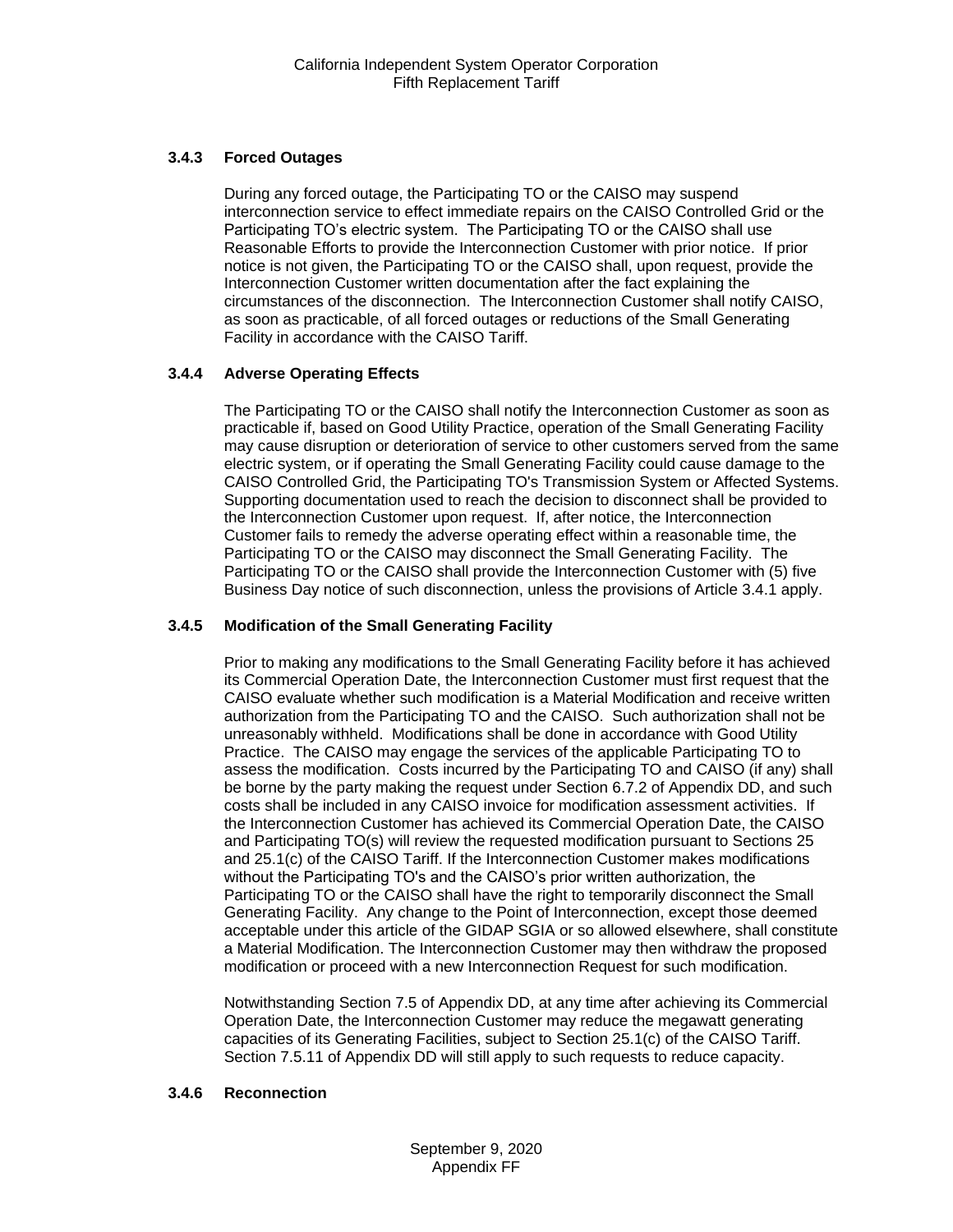The Parties shall cooperate with each other to restore the Small Generating Facility, Interconnection Facilities, the Participating TO's electric system, and the CAISO Controlled Grid to their normal operating state as soon as reasonably practicable following a temporary disconnection.

## <span id="page-12-0"></span>**Article 4. Costs for Interconnection Facilities, and Distribution Upgrades**

#### <span id="page-12-1"></span>**4.1 Interconnection Facilities**

- **4.1.1** The Interconnection Customer shall pay for the cost of the Interconnection Facilities itemized in Attachment 2 of this Agreement. The Participating TO shall provide a best estimate cost, including overheads, for the purchase and construction of its Interconnection Facilities and provide a detailed itemization of such costs. Costs associated with Interconnection Facilities may be shared with other entities that may benefit from such facilities by agreement of the Interconnection Customer, such other entities, the CAISO, and the Participating TO.
- **4.1.2** The Interconnection Customer shall be responsible for its share of all reasonable expenses, including overheads, associated with (1) owning, operating, maintaining, repairing, and replacing its own Interconnection Facilities, and (2) operating, maintaining, repairing, and replacing the Participating TO's Interconnection Facilities.

# <span id="page-12-2"></span>**4.2 Distribution Upgrades**

The Participating TO shall design, procure, construct, install, and own the Distribution Upgrades described in Attachment 6 of this Agreement. If the Participating TO and the Interconnection Customer agree, the Interconnection Customer may construct Distribution Upgrades that are located on land owned by the Interconnection Customer. The actual cost of the Distribution Upgrades, including overheads, shall be directly assigned to the Interconnection Customer.

## **Article 5. Cost Responsibility For Network Upgrades**

#### <span id="page-12-3"></span>**5.1 Applicability**

No portion of this Article 5 shall apply unless the interconnection of the Small Generating Facility requires Network Upgrades.

#### <span id="page-12-4"></span>**5.2 Network Upgrades**

The Participating TO shall design, procure, construct, install, and own the Network Upgrades described in Attachment 6 of this Agreement, except for Merchant Network Upgrades. If the Participating TO and the Interconnection Customer agree, the Interconnection Customer may construct Network Upgrades that are located on land owned by the Interconnection Customer. The actual cost of the Network Upgrades, including overheads, shall be borne initially by the Interconnection Customer. For costs associated with Area Delivery Network Upgrades and Area Off-Peak Network Upgrades, any cost estimates will be advisory in nature and will not be considered as definitive or as establishing a cap on the Maximum Cost Exposure of the Interconnection Customer.

#### **5.2.1 Merchant Network Upgrades**

If the Interconnection Customer is an Option (B) Interconnection Customer, the Interconnection Customer may elect to have a party other than the applicable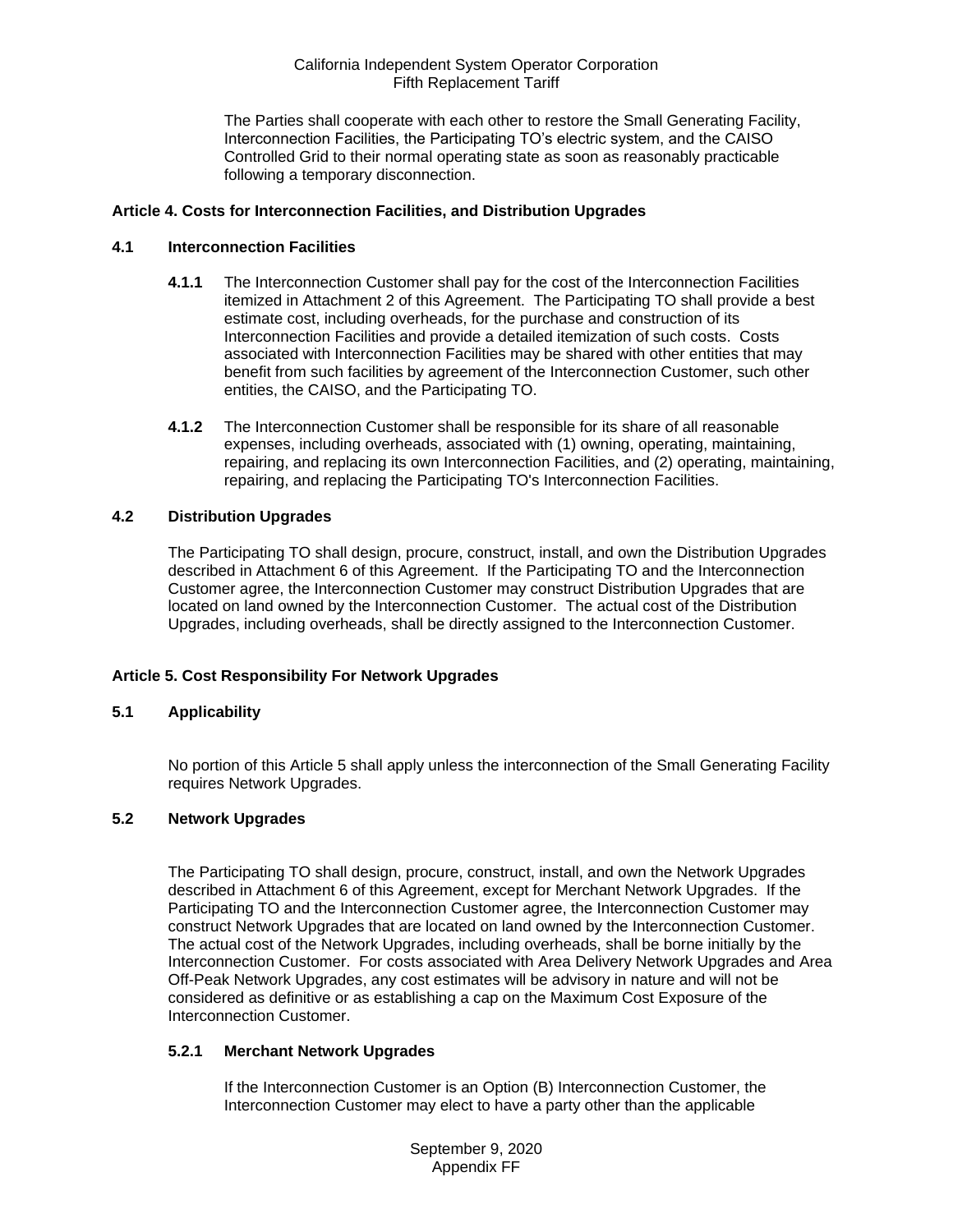Participating TO construct some or all of the LDNU and ADNU that the Interconnection Customer has the obligation to fund and that are not subject to reimbursement. Such LDNU and ADNU will be constructed and incorporated into the CAISO Controlled Grid pursuant to the provisions for Merchant Transmission Facilities in CAISO Tariff Sections 24.4.6.1 and 36.11.

## <span id="page-13-0"></span>**5.3 Transmission Credits**

No later than thirty (30) calendar days prior to the Commercial Operation Date, the Interconnection Customer may make a one-time election by written notice to the CAISO and the Participating TO to (a) receive Congestion Revenue Rights as defined in and as available under the CAISO Tariff at the time of the election in accordance with the CAISO Tariff, in lieu of a repayment of the cost of Network Upgrades in accordance with Article 5.3.1, and/or (b) decline all or a part of a refund of the cost of Network Upgrades entitled to the Interconnection Customer in accordance with Article 5.3.1.

## **5.3.1 Repayment of Amounts Advanced for Network Upgrades**

## **5.3.1.1 Repayment of Amounts Advanced Regarding Non-Phased Generating Facilities**

An Interconnection Customer with a non-Phased Generating Facility in Queue Cluster 5 or earlier, or an Interconnection Customer in the Independent Study Process or the Fast Track Process that has been tendered a Generator Interconnection Agreement before December 19, 2014, shall be entitled to a repayment for the Interconnection Customer's contribution to the cost of Network Upgrades commencing upon the Commercial Operation Date of its Generating Facility.

An Interconnection Customer with a non-Phased Generating Facility in Queue Cluster 6 or later, or an Interconnection Customer in the Independent Study Process or the Fast Track Process that has not been tendered an Interconnection Agreement before December 19, 2014, shall be entitled to repayment for the Interconnection Customer's contribution to the cost of Network Upgrades placed in service on or before the Commercial Operation Date of its Small Generating Facility, commencing upon the Commercial Operation Date of the Small Generating Facility. Repayment for the Interconnection Customer's contribution to the cost of Network Upgrades placed into service after the Commercial Operation Date of its Small Generating Facility shall, for each of these Network Upgrades, commence no later than the later of: (i) the first month of the calendar year following the year in which the Network Upgrade is placed into service or (ii) 90 days after the Network Upgrade is placed into service.

An Interconnection Customer subject to this Article 5.3.1.1 shall be entitled to repayment for its contribution to the cost of Network Upgrades as follows:

(a) For Reliability Network Upgrades, the Interconnection Customer shall be entitled to a repayment of the amount paid by the Interconnection Customer for Reliability Network Upgrades up to a maximum amount established in Section 14.3.2.1 of the GIDAP. For purposes of this determination, generating capacity will be based on the capacity of the Interconnection Customer's Generating Facility at the time it achieves Commercial Operation. To the extent that such repayment does not cover all of the costs of the Interconnection Customer's Reliability Network Upgrades, the Interconnection Customer shall receive Merchant

> September 9, 2020 Appendix FF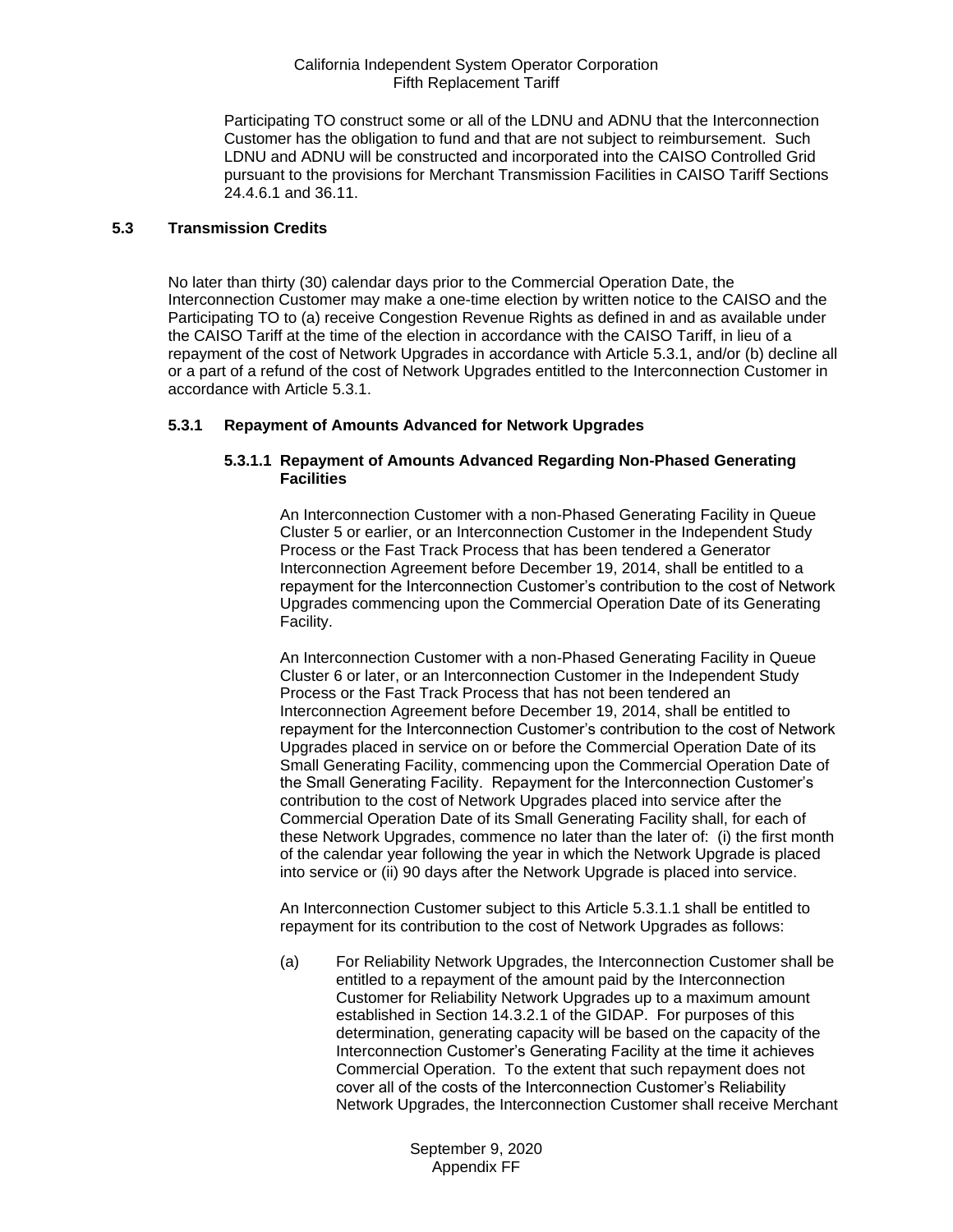Transmission CRRs for that portion of its Reliability Network Upgrades that are not covered by cash repayment.

- (b) For Local Delivery Network Upgrades:
	- i. If the Interconnection Customer is an Option (B) Interconnection Customer and has been allocated and continues to be eligible to receive TP Deliverability pursuant to the GIDAP, the Interconnection Customer shall be entitled to repayment of a portion of the total amount paid to the Participating TO for the cost of Local Delivery Network Upgrades for which it is responsible. The repayment amount shall be determined by dividing the amount of TP Deliverability received by the amount of deliverability requested by the Interconnection Customer, and multiplying that percentage by the total amount paid to the Participating TO by the Interconnection Customer for Local Delivery Network Upgrades.
	- ii. If the Interconnection Customer is an Option (B) Interconnection Customer and has not been allocated any TP Deliverability, the Interconnection Customer shall not be entitled to repayment for the cost of Local Delivery Network Upgrades.
	- iii. If the Interconnection Customer is an Option (A) Interconnection Customer, the Interconnection Customer shall be entitled to a repayment equal to the total amount paid to the Participating TO for the costs of Local Delivery Network Upgrades for which it is responsible.
- (c) For Area Delivery Network Upgrades, the Interconnection Customer shall not be entitled to repayment for the costs of Area Delivery Network Upgrades.
- (d) If an Option (B) Interconnection Customer elects and is eligible to construct and own Merchant Network Upgrades as set forth in Article 5.2.1 of this SGIA, then the Interconnection Customer shall not be entitled to any repayment pursuant to this SGIA.

Unless an Interconnection Customer has provided written notice to the CAISO that it is declining all or part of such repayment, such amounts shall include any tax gross-up or other tax-related payments associated with Network Upgrades not refunded to the Interconnection Customer, and shall be paid to the Interconnection Customer by the Participating TO on a dollar-for-dollar basis either through (1) direct payments made on a levelized basis over the five-year period commencing on the applicable date as provided for in this Article 5.3.1.1; or (2) any alternative payment schedule that is mutually agreeable to the Interconnection Customer and Participating TO, provided that such amount is paid within five (5) years of the applicable commencement date. Notwithstanding the foregoing, if this Agreement terminates within five (5) years of the applicable commencement date, the Participating TO's obligation to pay refunds to the Interconnection Customer shall cease as of the date of termination.

(e) Where the Interconnection Customer finances the construction of Network Upgrades for more than one Participating TO, the cost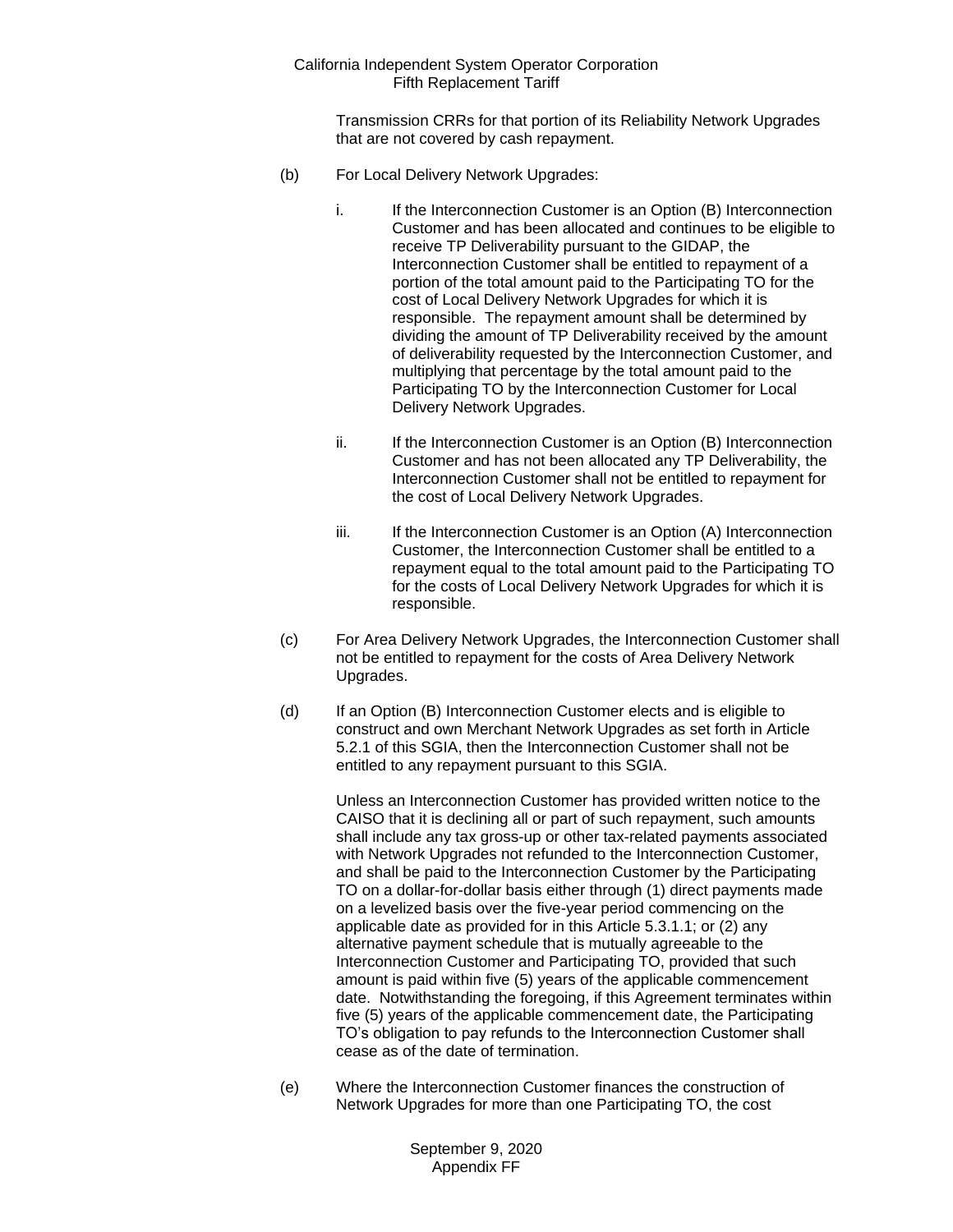allocation, Interconnection Financial Security, and repayment will be conducted pursuant to Section 14.4.1 of the GIDAP, and set forth in this SGIA,

(f) For Local Off-Peak Network Upgrades, the Interconnection Customer will be entitled to a repayment equal to the total amount paid to the Participating TO for the costs of Local Delivery Network Upgrades for which it is responsible.

## **5.3.1.2 Repayment of Amounts Advanced Regarding Phased Generating Facilities**

Upon the Commercial Operation Date of each phase of a Phased Generating Facility, the Interconnection Customer shall be entitled to a repayment equal to the amount paid to the Participating TO for the cost of Network Upgrades for that completed phase for which the Interconnection Customer is responsible, subject to the limitations specified in Article 5.3.1.1, if the following conditions are satisfied as described below:

- (a) The Small Generating Facility is capable of being constructed in phases;
- (b) The Small Generating Facility is specified in the SGIA as being constructed in phases;
- (c) The completed phase corresponds to one of the phases specified in the SGIA;
- (d) The Interconnection Customer has tendered notice pursuant to the SGIA that the phase has achieved Commercial Operation;
- (e) All parties to the SGIA have agreed that the completed phase meets the requirements set forth in the SGIA and any other operating, metering, and interconnection requirements to permit generation output of the entire capacity of the completed phase as specified in the SGIA;
- (f) The Network Upgrades necessary for the completed phase to meet the desired level of deliverability are in service; and
- (g) The Interconnection Customer has posted one hundred (100) percent of the Interconnection Financial Security required for the Network Upgrades for all the phases of the Small Generating Facility.

Following satisfaction of these conditions (a) through (g), an Interconnection Customer in a Queue Cluster earlier than Queue Cluster 5, or an Interconnection Customer in the Independent Study Process or the Fast Track Process that has been tendered a Generator Interconnection Agreement before December 19, 2014, shall be entitled to receive a partial repayment of its financed cost responsibility, to the extent that it is otherwise eligible for such repayment pursuant to Article 5.3.1.1, in an amount equal to the percentage of the Small Generating Facility declared to be in Commercial Operation multiplied by the cost of the Network Upgrades associated with the completed phase. The Interconnection Customer shall be entitled to repayment in this manner for each completed phase until the entire Small Generating Facility is completed.

Following satisfaction of these conditions (a) through (e) and (g), an Interconnection Customer in Queue Cluster 6 or a later Queue Cluster, or an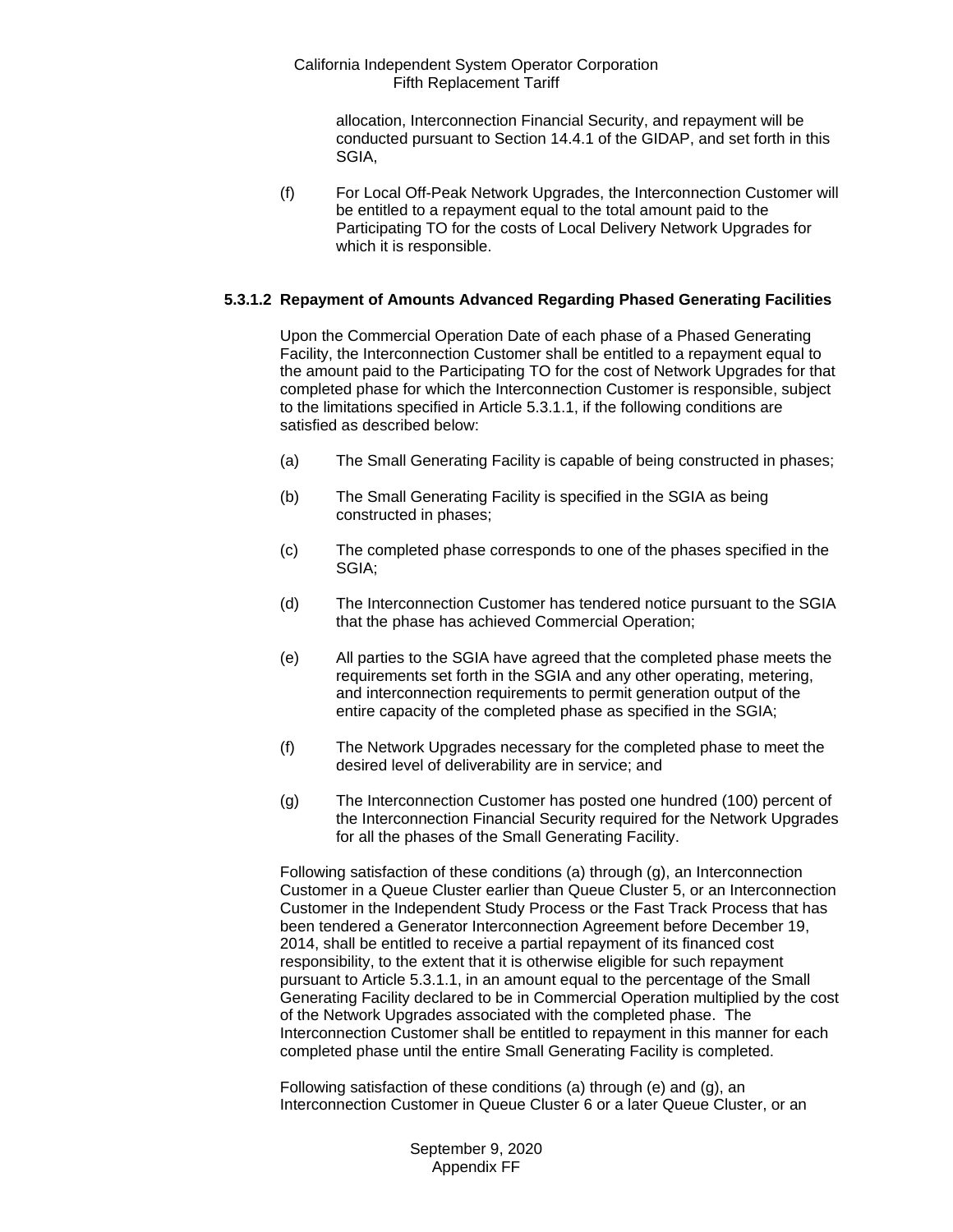Interconnection Customer in the Independent Study Process or the Fast Track Process that has not been tendered a Generator Interconnection Agreement before December 19, 2014, shall be entitled to receive a repayment of its financed cost responsibility for the Network Upgrades associated with the completed phase that have been placed in service. The Interconnection Customer shall be entitled to repayment in this manner for each completed phase until the entire Small Generating Facility is completed. With respect to any Network Upgrades necessary for a completed phase to meet its desired level of deliverability that are not in service by the time the phase achieves Commercial Operation, repayment for each such Network Upgrade will commence no later than the later of: (i) the first month of the calendar year following the year in which the Network Upgrade is placed into service or (ii) 90 days after the Network Upgrade is placed into service.

If the SGIA includes a partial termination provision and the partial termination right has been exercised with regard to a phase that has not been built, then the Interconnection Customer's eligibility for repayment under this Article 5.3.1.2 as to the remaining phases shall not be diminished. If the Interconnection Customer completes one or more phases and then defaults on the SGIA, the Participating TO and the CAISO shall be entitled to offset any losses or damages resulting from the default against any repayments made for Network Upgrades related to the completed phases, provided that the Party seeking to exercise the offset has complied with any requirements which may be required to apply the stream of payments utilized to make the repayment to the Interconnection Customer as an offset.

Any repayment amount provided pursuant to this Article 5.3.1.2 shall include any tax gross-up or other tax-related payments associated with Network Upgrades not refunded to the Interconnection Customer, and shall be paid to the Interconnection Customer by the Participating TO on a dollar-for-dollar basis either through (1) direct payments made on a levelized basis over the five-year period commencing on the applicable date as provided for in this Article 5.3.1.2; or (2) any alternative payment schedule that is mutually agreeable to the Interconnection Customer and Participating TO, provided that such amount is paid within five (5) years of the applicable commencement date. Notwithstanding the foregoing, if this Agreement terminates within five (5) years of the applicable commencement date, the Participating TO's obligation to pay refunds to the Interconnection Customer shall cease as of the date of termination.

#### **5.3.1.3 Interest Payments and Assignment Rights**

Any repayment shall include interest calculated in accordance with the methodology set forth in FERC's regulations at 18 C.F.R. §35.19a(a)(2)(iii) from the date of any payment for Network Upgrades through the date on which the Interconnection Customer receives a repayment of such payment. Interest shall continue to accrue on the repayment obligation so long as this Agreement is in effect. The Interconnection Customer may assign such repayment rights to any person.

#### **5.3.1.4 Failure to Achieve Commercial Operation**

If the Small Generating Facility fails to achieve commercial operation, but it or another generating facility is later constructed and makes use of the Network Upgrades, the Participating TO shall at that time reimburse Interconnection Customer for the amounts advanced for the Network Upgrades. Before any such reimbursement can occur, the Interconnection Customer, or the entity that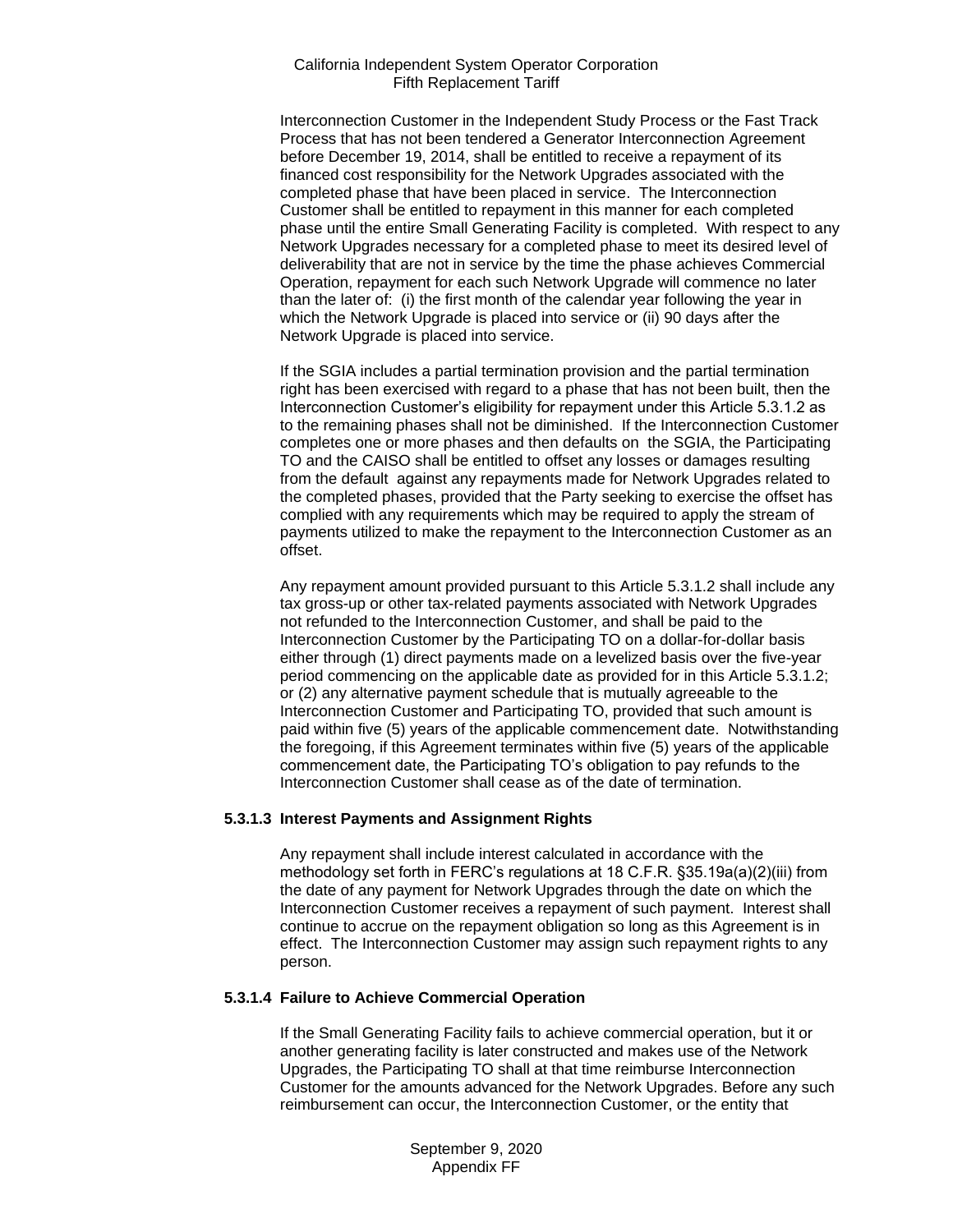ultimately constructs the generating facility, if different, is responsible for identifying the entity to which reimbursement must be made.

## **5.3.2 Special Provisions for Affected Systems**

The Interconnection Customer shall enter into an agreement with the owner of the Affected System and/or other affected owners of portions of the CAISO Controlled Grid, as applicable, in accordance with the GIDAP. Such agreement shall specify the terms governing payments to be made by the Interconnection Customer to the owner of the Affected System and/or other affected owners of portions of the CAISO Controlled Grid. In no event shall the Participating TO be responsible for the repayment for any facilities that are not part of the Participating TO's Transmission System.

## **5.3.3 Rights Under Other Agreements**

Notwithstanding any other provision of this Agreement, nothing herein shall be construed as relinquishing or foreclosing any rights, including but not limited to firm transmission rights, capacity rights, transmission congestion rights, or transmission credits, that the Interconnection Customer shall be entitled to, now or in the future, under any other agreement or tariff as a result of, or otherwise associated with, the transmission capacity, if any, created by the Network Upgrades, including the right to obtain cash reimbursements or transmission credits for transmission service that is not associated with the Small Generating Facility.

#### **5.3.4 Compensation for Customer-Funded Upgrades Utilized by Subsequent Interconnection Customers.**

If the Interconnection Customer funds Network Upgrades for which it is not eligible for repayment, the Interconnection Customer will be entitled to direct compensation by any Interconnection Customers in later Queue Clusters that utilize such Network Upgrades. Such compensation will be determined based on the distribution flow factors of the Generating Facilities that will be using the Network Upgrades.

#### <span id="page-17-0"></span>**Article 6. Billing, Payment, Milestones, and Financial Security**

## <span id="page-17-1"></span>**6.1 Billing and Payment Procedures and Final Accounting**

- **6.1.1** The Participating TO shall bill the Interconnection Customer for the design, engineering, construction, and procurement costs of Interconnection Facilities and Upgrades contemplated by this Agreement on a monthly basis, or as otherwise agreed by the Parties. The Interconnection Customer shall pay each bill within thirty (30) calendar days of receipt, or as otherwise agreed to by the Parties. Notwithstanding the foregoing, any invoices between the CAISO and another Party shall be submitted and paid in accordance with the CAISO Tariff.
- **6.1.2** Within six (6) months of completing the construction and installation of the Participating TO's Interconnection Facilities and/or Upgrades described in the Attachments to this Agreement, the Participating TO shall provide the Interconnection Customer with a final accounting report of any difference between (1) the Interconnection Customer's cost responsibility for the actual cost of such facilities or Upgrades, and (2) the Interconnection Customer's previous aggregate payments to the Participating TO for such facilities or Upgrades. If the Interconnection Customer's cost responsibility exceeds its previous aggregate payments, the Participating TO shall invoice the Interconnection Customer for the amount due and the Interconnection Customer shall make payment to the Participating TO within thirty (30) calendar days. If the Interconnection Customer's previous aggregate payments exceed its cost responsibility under this Agreement, the

September 9, 2020 Appendix FF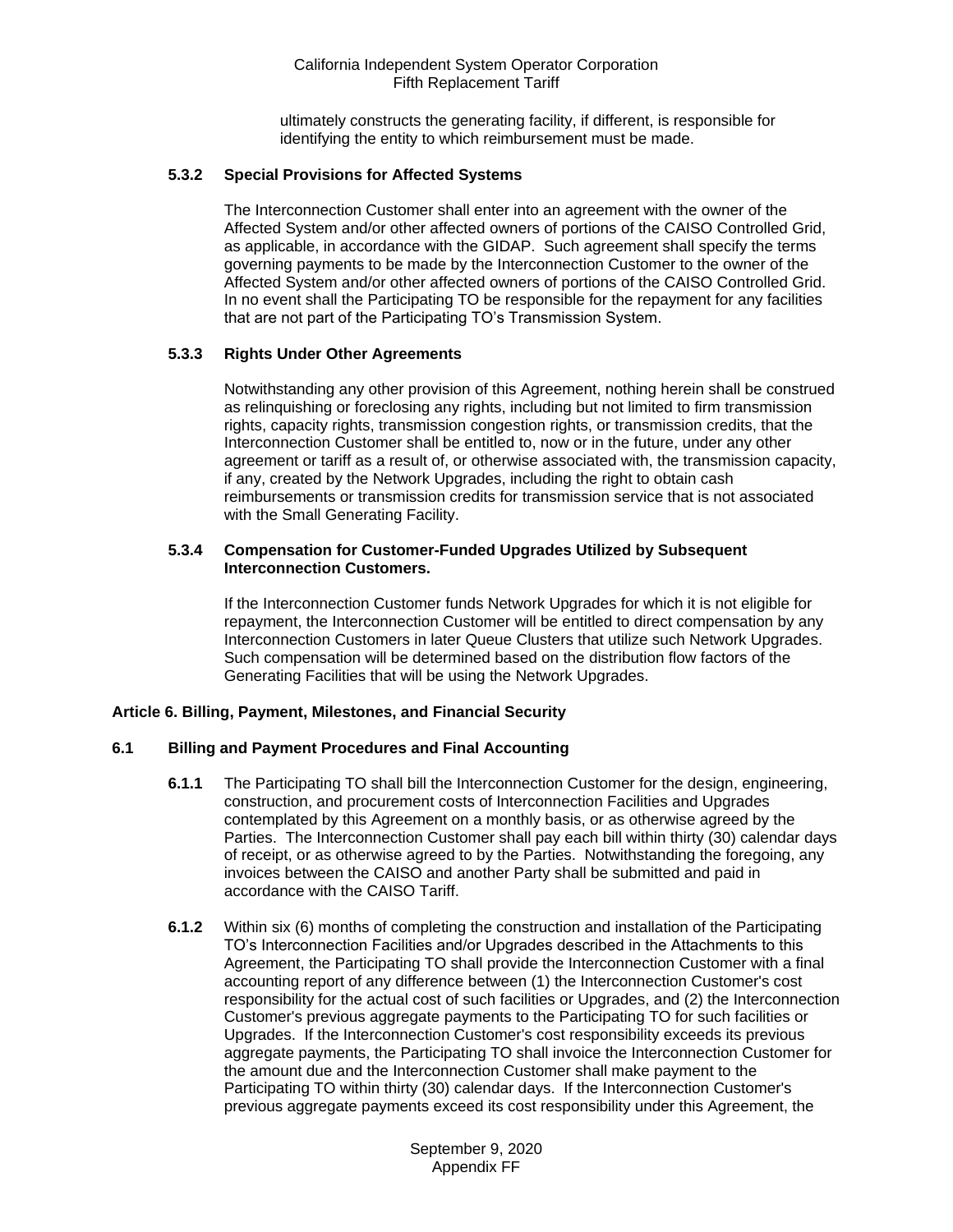Participating TO shall refund to the Interconnection Customer an amount equal to the difference within thirty (30) calendar days of the final accounting report.

# <span id="page-18-0"></span>**6.2 Milestones**

The Parties shall agree on milestones for which each Party is responsible and list them in Attachment 4 of this Agreement. A Party's obligations under this provision may be extended by agreement. If a Party anticipates that it will be unable to meet a milestone for any reason other than a Force Majeure Event, as defined in Article 7.5.1, it shall immediately notify the other Parties of the reason(s) for not meeting the milestone and (1) propose the earliest reasonable alternate date by which it can attain this and future milestones, and (2) request appropriate amendments to Attachment 4. The Parties affected by the failure to meet a milestone shall not unreasonably withhold agreement to such an amendment unless (1) they will suffer significant uncompensated economic or operational harm from the delay, (2) attainment of the same milestone has previously been delayed, or (3) they have reason to believe that the delay in meeting the milestone is intentional or unwarranted notwithstanding the circumstances explained by the Party proposing the amendment.

#### <span id="page-18-1"></span>**6.3 Interconnection Financial Security Arrangements for Small Generating Facilities Processed Under the Fast Track Process or Small Generating Facilities Processed under SGIP**

The terms and conditions of this Article 6.3 shall apply only to Small Generating Facilities that are no larger than 5 MW that are processed under the Fast Track Process under the GIDAP, CAISO Tariff Appendix DD.

*In such case, the terms of Article 6.4 below do not apply to this Agreement.*

*For easy reference, the Parties shall check the Box below when this Article 6.3 applies:* 

# **[ ] THIS ARTICLE 6.3 APPLIES**

- **6.3.1** At least twenty (20) Business Days prior to the commencement of the design, procurement, installation, or construction of a discrete portion of the Participating TO's Interconnection Facilities and Upgrades, the Interconnection Customer shall provide the Participating TO, at the Interconnection Customer's option, a guarantee, a surety bond, letter of credit or other form of security that is reasonably acceptable to the Participating TO and is consistent with the Uniform Commercial Code of the jurisdiction where the Point of Interconnection is located. Such security for payment shall be in an amount sufficient to cover the costs for constructing, designing, procuring, and installing the applicable portion of the Participating TO's Interconnection Facilities and Upgrades and shall be reduced on a dollar-for-dollar basis for payments made to the Participating TO under this Agreement during its term.
- **6.3.2** If a guarantee is provided, the guarantee must be made by an entity that meets the creditworthiness requirements of the Participating TO, and contain terms and conditions that guarantee payment of any amount that may be due from the Interconnection Customer, up to an agreed-to maximum amount.
- **6.3.3** If a letter of credit or surety bond is provided, the letter of credit or surety bond must be issued by a financial institution or insurer reasonably acceptable to the Participating TO and must specify a reasonable expiration date.

#### <span id="page-18-2"></span>**6.4 Interconnection Financial Security Arrangements for All Other Small Generating Facilities**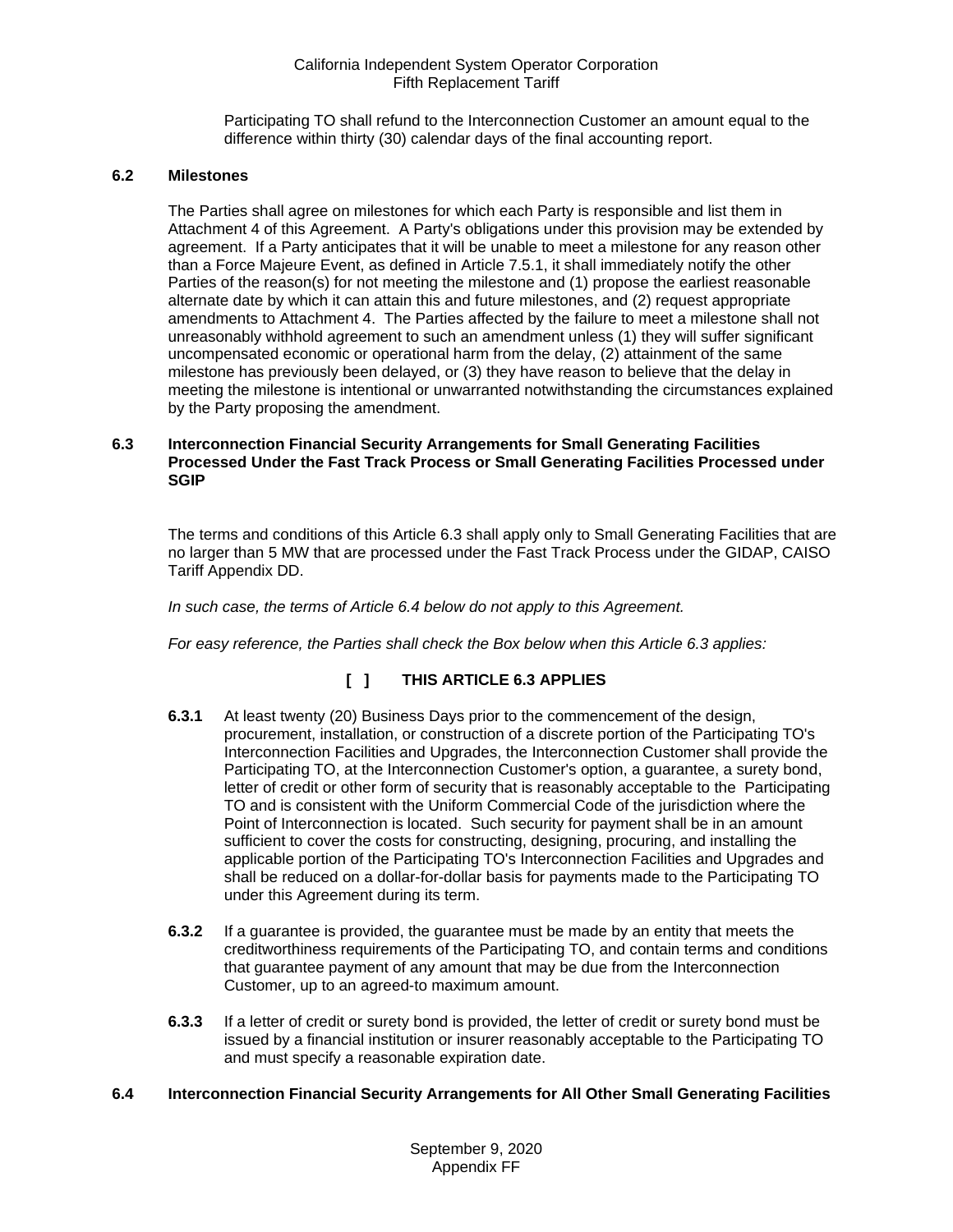The terms of this Article 6.4 apply to Small Generating Facilities that have been processed under either the Cluster Study Process or the Independent Study Track Process of the GIDAP set forth in CAISO Tariff Appendix DD. In such case, the provisions of Article 6.3 do not apply to this Agreement.

*In such case, the terms of Article 6.3 above do not apply to this Agreement.* 

For easy reference, the Parties shall check the Box below when this Article 6.4 applies:

# **[ ] THIS ARTICLE 6.4 APPLIES**

- **6.4.1** The Interconnection Customer is obligated to provide all necessary Interconnection Financial Security required under Section 11 of the GIDAP in a manner acceptable under Section 11 of the GIDAP. Failure by the Interconnection Customer to timely satisfy the GIDAP's requirements for the provision of Interconnection Financial Security shall be deemed a breach of this Agreement and a condition of Default of this Agreement.
- **6.4.2** Notwithstanding any other provision in this Agreement for notice of Default and opportunity to cure such Default, the CAISO or the Participating TO shall provide Interconnection Customer with written notice of any Default due to timely failure to post Interconnection Financial Security, and the Interconnection Customer shall have five (5) Business Days from the date of such notice to cure such Default by posting the required Interconnection Financial Security. If the Interconnection Customer fails to cure the Default, then this Agreement shall be deemed terminated.

## <span id="page-19-0"></span>**Article 7. Assignment, Liability, Indemnity, Force Majeure, and Default**

#### <span id="page-19-1"></span>**7.1 Assignment**

This Agreement may be assigned by any Party upon fifteen (15) Business Days prior written notice and opportunity to object by the other Parties; provided that:

- **7.1.1** Any Party may assign this Agreement without the consent of the other Parties to any affiliate of the assigning Party with an equal or greater credit rating and with the legal authority and operational ability to satisfy the obligations of the assigning Party under this Agreement, provided that the Interconnection Customer promptly notifies the Participating TO and the CAISO of any such assignment;
- **7.1.2** The Interconnection Customer shall have the right to assign this Agreement, without the consent of the Participating TO or the CAISO, for collateral security purposes to aid in providing financing for the Small Generating Facility, provided that the Interconnection Customer will promptly notify the Participating TO and the CAISO of any such assignment.
- **7.1.3** Any attempted assignment that violates this article is void and ineffective. Assignment shall not relieve a Party of its obligations, nor shall a Party's obligations be enlarged, in whole or in part, by reason thereof. An assignee is responsible for meeting the same financial, credit, and insurance obligations as the Interconnection Customer. Where required, consent to assignment will not be unreasonably withheld, conditioned or delayed.

#### <span id="page-19-2"></span>**7.2 Limitation of Liability**

Each Party's liability to the other Parties for any loss, cost, claim, injury, liability, or expense, including reasonable attorney's fees, relating to or arising from any act or omission in its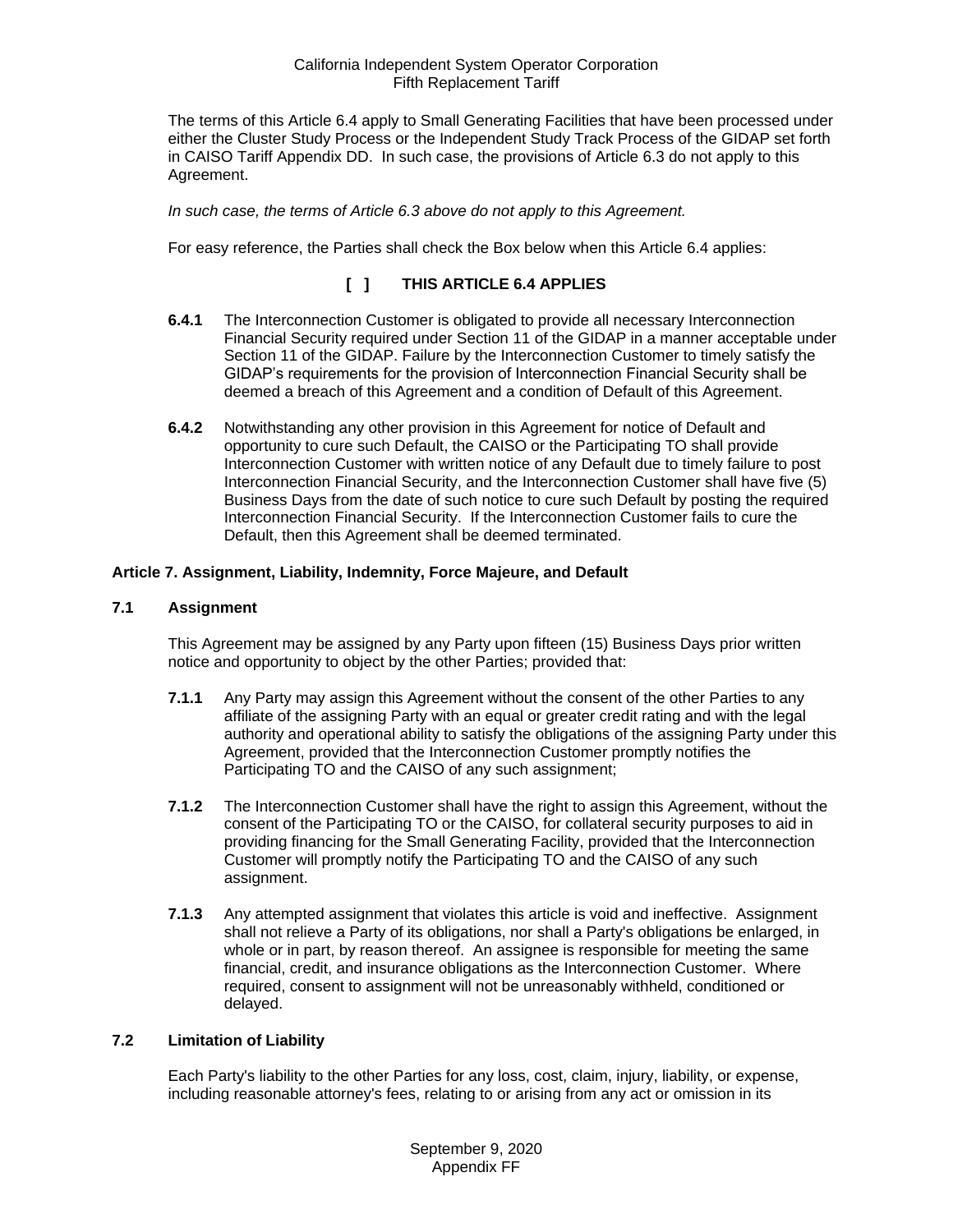performance of this Agreement, shall be limited to the amount of direct damage actually incurred. In no event shall any Party be liable to the other Parties for any indirect, special, consequential, or punitive damages, except as authorized by this Agreement.

## <span id="page-20-0"></span>**7.3 Indemnity**

- **7.3.1** This provision protects each Party from liability incurred to third parties as a result of carrying out the provisions of this Agreement. Liability under this provision is exempt from the general limitations on liability found in Article 7.2.
- **7.3.2** The Parties shall at all times indemnify, defend, and hold the other Parties harmless from, any and all damages, losses, claims, including claims and actions relating to injury to or death of any person or damage to property, demand, suits, recoveries, costs and expenses, court costs, attorney fees, and all other obligations by or to third parties, arising out of or resulting from another Party's action or failure to meet its obligations under this Agreement on behalf of the indemnifying Party, except in cases of gross negligence or intentional wrongdoing by the indemnified Party.
- **7.3.3** If an indemnified Party is entitled to indemnification under this article as a result of a claim by a third party, and the indemnifying Party fails, after notice and reasonable opportunity to proceed under this article, to assume the defense of such claim, such indemnified Party may at the expense of the indemnifying Party contest, settle or consent to the entry of any judgment with respect to, or pay in full, such claim.
- **7.3.4** If an indemnifying Party is obligated to indemnify and hold any indemnified Party harmless under this article, the amount owing to the indemnified Party shall be the amount of such indemnified Party's actual loss, net of any insurance or other recovery.
- **7.3.5** Promptly after receipt by an indemnified Party of any claim or notice of the commencement of any action or administrative or legal proceeding or investigation as to which the indemnity provided for in this article may apply, the indemnified Party shall notify the indemnifying Party of such fact. Any failure of or delay in such notification shall not affect a Party's indemnification obligation unless such failure or delay is materially prejudicial to the indemnifying Party.

## <span id="page-20-1"></span>**7.4 Consequential Damages**

Other than as expressly provided for in this Agreement, no Party shall be liable under any provision of this Agreement for any losses, damages, costs or expenses for any special, indirect, incidental, consequential, or punitive damages, including but not limited to loss of profit or revenue, loss of the use of equipment, cost of capital, cost of temporary equipment or services, whether based in whole or in part in contract, in tort, including negligence, strict liability, or any other theory of liability; provided, however, that damages for which a Party may be liable to another Party under another agreement will not be considered to be special, indirect, incidental, or consequential damages hereunder.

## <span id="page-20-2"></span>**7.5 Force Majeure**

- **7.5.1** As used in this article, a Force Majeure Event shall mean "any act of God, labor disturbance, act of the public enemy, war, insurrection, riot, fire, storm or flood, explosion, breakage or accident to machinery or equipment, any order, regulation or restriction imposed by governmental, military or lawfully established civilian authorities, or any other cause beyond a Party's control. A Force Majeure Event does not include an act of negligence or intentional wrongdoing by the Party claiming Force Majeure."
- **7.5.2** If a Force Majeure Event prevents a Party from fulfilling any obligations under this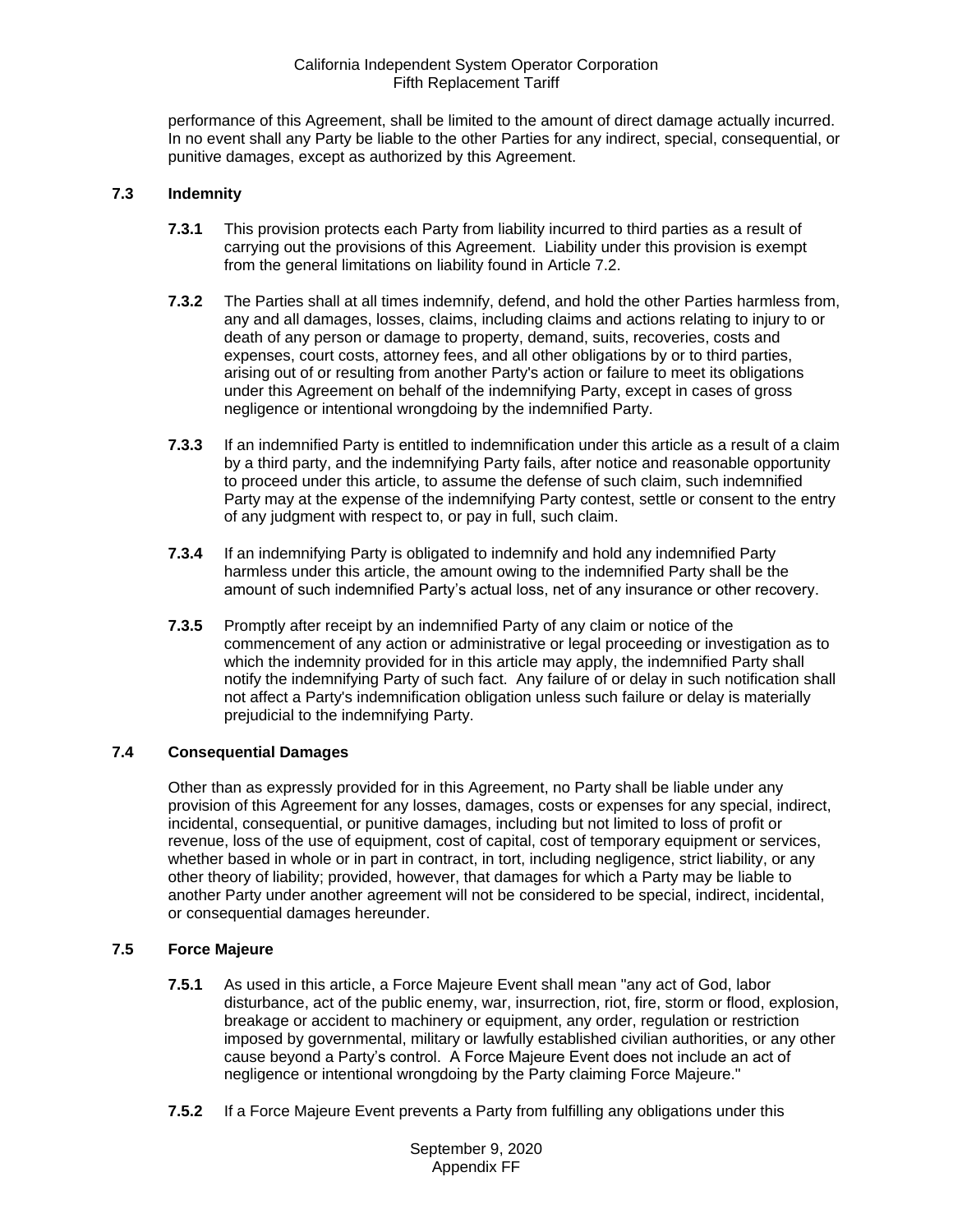Agreement, the Party affected by the Force Majeure Event (Affected Party) shall promptly notify the other Parties, either in writing or via the telephone, of the existence of the Force Majeure Event. The notification must specify in reasonable detail the circumstances of the Force Majeure Event, its expected duration, and the steps that the Affected Party is taking to mitigate the effects of the event on its performance. The Affected Party shall keep the other Parties informed on a continuing basis of developments relating to the Force Majeure Event until the event ends. The Affected Party will be entitled to suspend or modify its performance of obligations under this Agreement (other than the obligation to make payments) only to the extent that the effect of the Force Majeure Event cannot be mitigated by the use of Reasonable Efforts. The Affected Party will use Reasonable Efforts to resume its performance as soon as possible.

# <span id="page-21-0"></span>**7.6 Default**

- **7.6.1** No Default shall exist where such failure to discharge an obligation (other than the payment of money) is the result of a Force Majeure Event as defined in this Agreement or the result of an act or omission of another Party. Upon a Default, the affected nondefaulting Party(ies) shall give written notice of such Default to the defaulting Party. Except as provided in Article 7.6.2 and in Article 6.4.2, the defaulting Party shall have sixty (60) calendar days from receipt of the Default notice within which to cure such Default; provided however, if such Default is not capable of cure within 60 calendar days, the defaulting Party shall commence such cure within 20 calendar days after notice and continuously and diligently complete such cure within six months from receipt of the Default notice; and, if cured within such time, the Default specified in such notice shall cease to exist.
- **7.6.2** If a Default is not cured as provided in this article, or if a Default is not capable of being cured within the period provided for herein, the affected non-defaulting Party(ies) shall have the right to terminate this Agreement by written notice at any time until cure occurs, and be relieved of any further obligation hereunder and, whether or not such Party(ies) terminates this Agreement, to recover from the defaulting Party all amounts due hereunder, plus all other damages and remedies to which it is entitled at law or in equity. The provisions of this article will survive termination of this Agreement.

## <span id="page-21-1"></span>**Article 8. Insurance**

- <span id="page-21-2"></span>**8.1** The Interconnection Customer shall, at its own expense, maintain in force general liability insurance without any exclusion for liabilities related to the interconnection undertaken pursuant to this Agreement. The amount of such insurance shall be sufficient to insure against all reasonably foreseeable direct liabilities given the size and nature of the generating equipment being interconnected, the interconnection itself, and the characteristics of the system to which the interconnection is made. The Interconnection Customer shall obtain additional insurance only if necessary as a function of owning and operating a generating facility. Such insurance shall be obtained from an insurance provider authorized to do business in the State where the interconnection is located. Certification that such insurance is in effect shall be provided upon request of the Participating TO or CAISO, except that the Interconnection Customer shall show proof of insurance to the Participating TO and CAISO no later than ten Business Days prior to the anticipated Commercial Operation Date. If the Interconnection Customer is of sufficient creditworthiness, it may propose to self-insure for such liabilities, and such a proposal shall not be unreasonably rejected.
- <span id="page-21-3"></span>**8.2** The Participating TO agrees to maintain general liability insurance or self-insurance consistent with the Participating TO's commercial practice. Such insurance or self-insurance shall not exclude coverage for the Participating TO's liabilities undertaken pursuant to this Agreement.
- <span id="page-21-4"></span>**8.3** The CAISO agrees to maintain general liability insurance or self-insurance consistent with the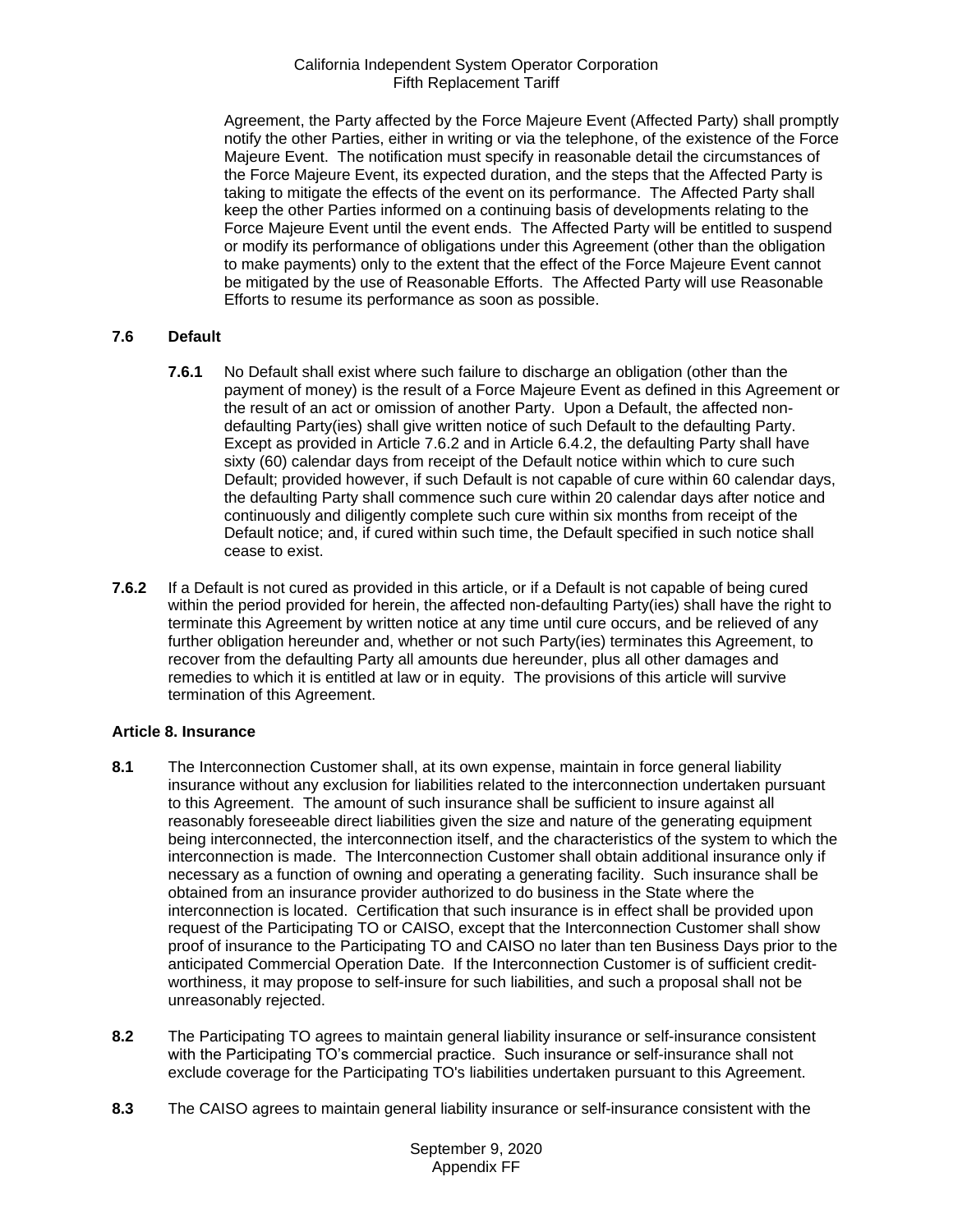CAISO's commercial practice. Such insurance shall not exclude coverage for the CAISO's liabilities undertaken pursuant to this Agreement.

<span id="page-22-0"></span>**8.4** The Parties further agree to notify each other whenever an accident or incident occurs resulting in any injuries or damages that are included within the scope of coverage of such insurance, whether or not such coverage is sought.

## <span id="page-22-1"></span>**Article 9. Confidentiality**

- <span id="page-22-2"></span>**9.1** Confidential Information shall mean any confidential and/or proprietary information provided by one Party to another Party that is clearly marked or otherwise designated "Confidential." For purposes of this Agreement all design, operating specifications, and metering data provided by the Interconnection Customer shall be deemed Confidential Information regardless of whether it is clearly marked or otherwise designated as such.
- <span id="page-22-3"></span>**9.2** Confidential Information does not include information previously in the public domain, required to be publicly submitted or divulged by Governmental Authorities (after notice to the other Parties and after exhausting any opportunity to oppose such publication or release), or necessary to be divulged in an action to enforce this Agreement. Each Party receiving Confidential Information shall hold such information in confidence and shall not disclose it to any third party nor to the public without the prior written authorization from the Party providing that information, except to fulfill obligations under this Agreement, or to fulfill legal or regulatory requirements.
	- **9.2.1** Each Party shall employ at least the same standard of care to protect Confidential Information obtained from the other Parties as it employs to protect its own Confidential Information.
	- **9.2.2** Each Party is entitled to equitable relief, by injunction or otherwise, to enforce its rights under this provision to prevent the release of Confidential Information without bond or proof of damages, and may seek other remedies available at law or in equity for breach of this provision.
- <span id="page-22-4"></span>**9.3** Notwithstanding anything in this article to the contrary, and pursuant to 18 CFR § 1b.20, if FERC, during the course of an investigation or otherwise, requests information from one of the Parties that is otherwise required to be maintained in confidence pursuant to this Agreement, the Party shall provide the requested information to FERC, within the time provided for in the request for information. In providing the information to FERC, the Party may, consistent with 18 CFR § 388.112, request that the information be treated as confidential and non-public by FERC and that the information be withheld from public disclosure. Parties are prohibited from notifying the other Parties to this Agreement prior to the release of the Confidential Information to FERC. The Party shall notify the other Parties to this Agreement when it is notified by FERC that a request to release Confidential Information has been received by FERC, at which time any of the Parties may respond before such information would be made public, pursuant to 18 CFR § 388.112. Requests from a state regulatory body conducting a confidential investigation shall be treated in a similar manner if consistent with the applicable state rules and regulations.

## <span id="page-22-5"></span>**Article 10. Disputes**

All disputes arising out of or in connection with this Agreement whereby relief is sought by or from CAISO shall be settled in accordance with the provisions of Article 13 of the CAISO Tariff, except that references to the CAISO Tariff in such Article 13 of the CAISO Tariff shall be read as reference to this Agreement. Disputes arising out of or in connection with this Agreement not subject to provisions of Article 13 of the CAISO Tariff shall be resolved as follows:

<span id="page-22-6"></span>**10.1** The Parties agree to attempt to resolve all disputes arising out of the interconnection process according to the provisions of this article.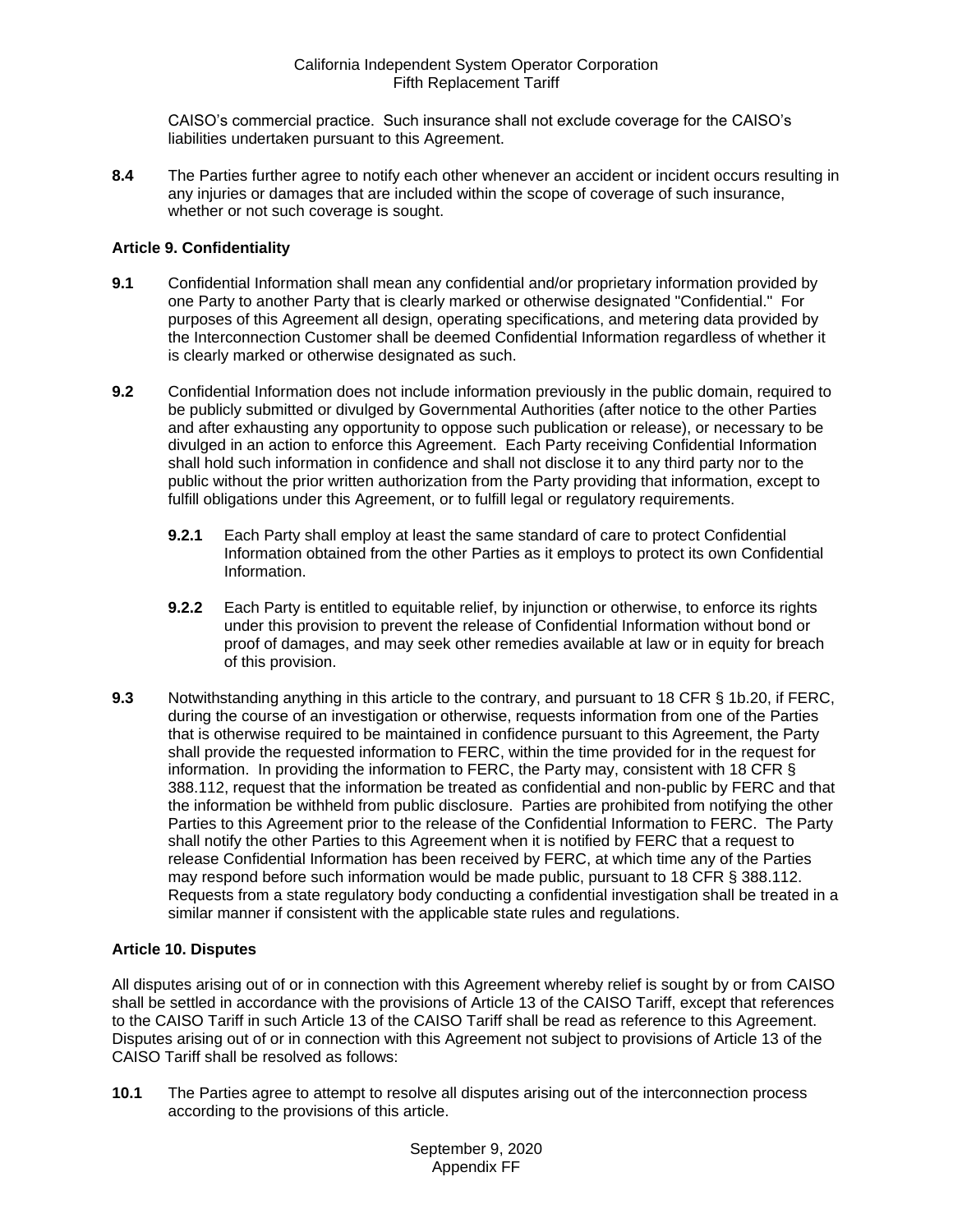- <span id="page-23-0"></span>**10.2** In the event of a dispute, either Party shall provide the other Party with a written Notice of Dispute. Such Notice shall describe in detail the nature of the dispute.
- <span id="page-23-1"></span>**10.3** If the dispute has not been resolved within two Business Days after receipt of the Notice, either Party may contact FERC's Dispute Resolution Service (DRS) for assistance in resolving the dispute.
- <span id="page-23-2"></span>**10.4** The DRS will assist the Parties in either resolving their dispute or in selecting an appropriate dispute resolution venue (e.g., mediation, settlement judge, early neutral evaluation, or technical expert) to assist the Parties in resolving their dispute. DRS can be reached at 1-877-337-2237 or via the internet at [http://www.ferc.gov/legal/adr.asp.](http://www.ferc.gov/legal/adr.asp)
- <span id="page-23-3"></span>**10.5** Each Party agrees to conduct all negotiations in good faith and will be responsible for one-half of any costs paid to neutral third-parties.
- <span id="page-23-4"></span>**10.6** If neither Party elects to seek assistance from the DRS, or if the attempted dispute resolution fails, then either Party may exercise whatever rights and remedies it may have in equity or law consistent with the terms of this Agreement.

#### <span id="page-23-5"></span>**Article 11. Taxes**

- <span id="page-23-6"></span>**11.1** The Parties agree to follow all applicable tax laws and regulations, consistent with FERC policy and Internal Revenue Service requirements.
- <span id="page-23-7"></span>**11.2** Each Party shall cooperate with the other Parties to maintain the other Parties' tax status. Nothing in this Agreement is intended to adversely affect the Participating TO's tax exempt status with respect to the issuance of bonds including, but not limited to, local furnishing bonds.

#### <span id="page-23-8"></span>**Article 12. Miscellaneous**

#### <span id="page-23-9"></span>**12.1 Governing Law, Regulatory Authority, and Rules**

The validity, interpretation and enforcement of this Agreement and each of its provisions shall be governed by the laws of the state of \_\_\_\_\_\_\_\_\_\_\_\_\_\_\_\_\_(where the Point of Interconnection is located), without regard to its conflicts of law principles. This Agreement is subject to all Applicable Laws and Regulations. Each Party expressly reserves the right to seek changes in, appeal, or otherwise contest any laws, orders, or regulations of a Governmental Authority.

#### <span id="page-23-10"></span>**12.2 Amendment**

The Parties may amend this Agreement by a written instrument duly executed by all of the Parties, or under Article 12.12 of this Agreement.

## <span id="page-23-11"></span>**12.3 No Third-Party Beneficiaries**

This Agreement is not intended to and does not create rights, remedies, or benefits of any character whatsoever in favor of any persons, corporations, associations, or entities other than the Parties, and the obligations herein assumed are solely for the use and benefit of the Parties, their successors in interest and where permitted, their assigns.

#### <span id="page-23-12"></span>**12.4 Waiver**

**12.4.1** The failure of a Party to this Agreement to insist, on any occasion, upon strict performance of any provision of this Agreement will not be considered a waiver of any obligation, right, or duty of, or imposed upon, such Party.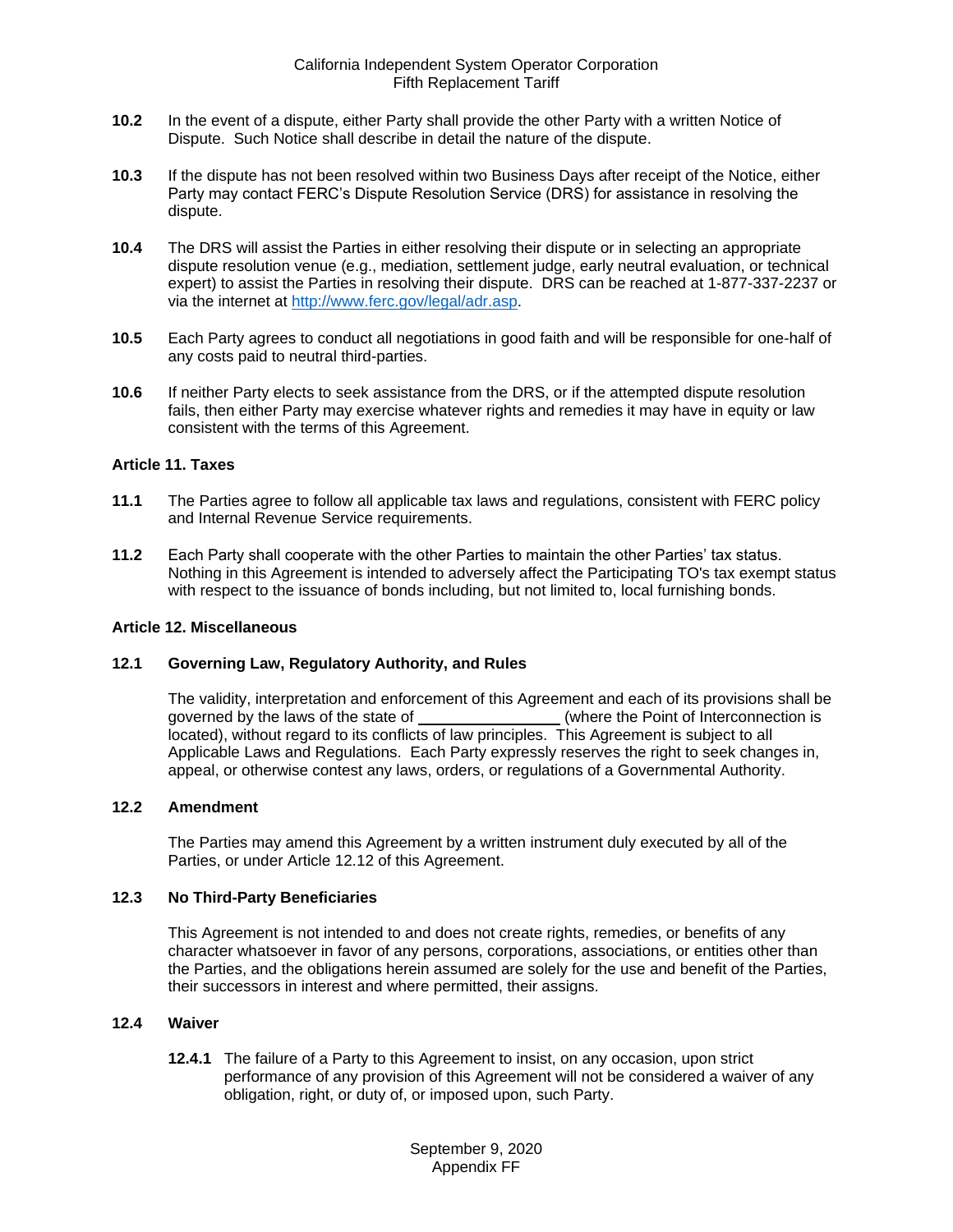**12.4.2** Any waiver at any time by any Party of its rights with respect to this Agreement shall not be deemed a continuing waiver or a waiver with respect to any other failure to comply with any other obligation, right, duty of this Agreement. Termination or Default of this Agreement for any reason by Interconnection Customer shall not constitute a waiver of the Interconnection Customer's legal rights to obtain an interconnection from the Participating TO. Any waiver of this Agreement shall, if requested, be provided in writing.

#### <span id="page-24-0"></span>**12.5 Entire Agreement**

This Agreement, including all Attachments, constitutes the entire agreement among the Parties with reference to the subject matter hereof, and supersedes all prior and contemporaneous understandings or agreements, oral or written, between or among the Parties with respect to the subject matter of this Agreement. There are no other agreements, representations, warranties, or covenants which constitute any part of the consideration for, or any condition to, any Party's compliance with its obligations under this Agreement.

## <span id="page-24-1"></span>**12.6 Multiple Counterparts**

This Agreement may be executed in two or more counterparts, each of which is deemed an original but all constitute one and the same instrument.

## <span id="page-24-2"></span>**12.7 No Partnership**

This Agreement shall not be interpreted or construed to create an association, joint venture, agency relationship, or partnership among the Parties or to impose any partnership obligation or partnership liability upon any Party. No Party shall have any right, power or authority to enter into any agreement or undertaking for, or act on behalf of, or to act as or be an agent or representative of, or to otherwise bind, another Party.

## <span id="page-24-3"></span>**12.8 Severability**

If any provision or portion of this Agreement shall for any reason be held or adjudged to be invalid or illegal or unenforceable by any court of competent jurisdiction or other Governmental Authority, (1) such portion or provision shall be deemed separate and independent, (2) the Parties shall negotiate in good faith to restore insofar as practicable the benefits to each Party that were affected by such ruling, and (3) the remainder of this Agreement shall remain in full force and effect.

## <span id="page-24-4"></span>**12.9 Security Arrangements**

Infrastructure security of electric system equipment and operations and control hardware and software is essential to ensure day-to-day reliability and operational security. FERC expects all transmission providers, market participants, and interconnection customers interconnected to electric systems to comply with Applicable Reliability Criteria. All public utilities are expected to meet basic standards for system infrastructure and operational security, including physical, operational, and cyber-security practices.

## <span id="page-24-5"></span>**12.10 Environmental Releases**

Each Party shall notify the other Parties, first orally and then in writing, of the release of any hazardous substances, any asbestos or lead abatement activities, or any type of remediation activities related to the Small Generating Facility or the Interconnection Facilities, each of which may reasonably be expected to affect the other Parties. The notifying Party shall (1) provide the notice as soon as practicable, provided such Party makes a good faith effort to provide the notice no later than 24 hours after such Party becomes aware of the occurrence, and (2) promptly furnish to the other Parties copies of any publicly available reports filed with any governmental

> September 9, 2020 Appendix FF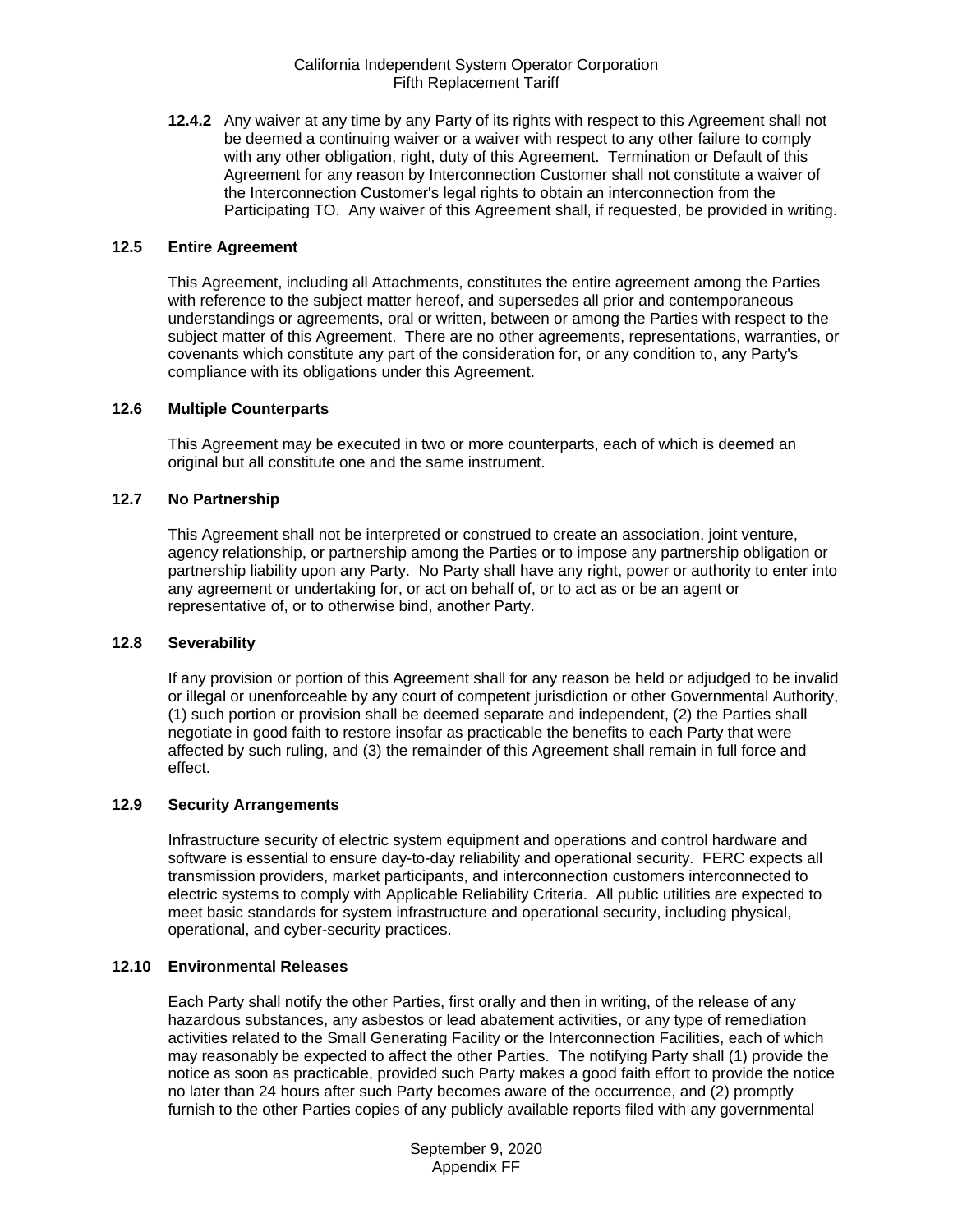authorities addressing such events.

## <span id="page-25-0"></span>**12.11 Subcontractors**

Nothing in this Agreement shall prevent a Party from utilizing the services of any subcontractor as it deems appropriate to perform its obligations under this Agreement; provided, however, that each Party shall require its subcontractors to comply with all applicable terms and conditions of this Agreement in providing such services and each Party shall remain primarily liable to the other Parties for the performance of such subcontractor.

- **12.11.1** The creation of any subcontract relationship shall not relieve the hiring Party of any of its obligations under this Agreement. The hiring Party shall be fully responsible to the other Parties for the acts or omissions of any subcontractor the hiring Party hires as if no subcontract had been made; provided, however, that in no event shall the Participating TO or the CAISO be liable for the actions or inactions of the Interconnection Customer or its subcontractors with respect to obligations of the Interconnection Customer under this Agreement. Any applicable obligation imposed by this Agreement upon the hiring Party shall be equally binding upon, and shall be construed as having application to, any subcontractor of such Party.
- **12.11.2** The obligations under this article will not be limited in any way by any limitation of subcontractor's insurance.

## <span id="page-25-1"></span>**12.12 Reservation of Rights**

The CAISO and Participating TO shall each have the right to make a unilateral filing with FERC to modify this Agreement pursuant to section 205 or any other applicable provision of the Federal Power Act and FERC's rules and regulations thereunder with respect to the following articles of this Agreement and with respect to any rates, terms and conditions, charges, classifications of service, rule or regulation covered by these articles:

Introductory Paragraph, 1.1, 1.2, 1.3, 1.4, 1.5.1, 1.5.2, 1.5.3, 1.5.4, 1.5.5, 1.5.6, 1.5.7, 1.6, 1.7, 1.8.1, 1.9, 2.1, 2.2.1, 2.3, 3, 4.1.1 (last sentence only), 5.1, 5.3, 6.2, 7, 8, 9, 11, 12, 13, Attachment 1, Attachment 4, Attachment 5, and Attachment 7.

The Participating TO shall have the exclusive right to make a unilateral filing with FERC to modify this Agreement pursuant to section 205 or any other applicable provision of the Federal Power Act and FERC's rules and regulations thereunder with respect to the following articles of this Agreement and with respect to any rates, terms and conditions, charges, classifications of service, rule or regulation covered by these articles:

2.2.2, 4.1.1 (all but the last sentence), 4.1.2, 4.2, 5.2, 6.1.1 (all but the last sentence), 6.1.2, 10 (all but preamble), Attachment 2, Attachment 3 and Attachment 6.

The CAISO shall have the exclusive right to make a unilateral filing with FERC to modify this Agreement pursuant to section 205 or any other applicable provision of the Federal Power Act and FERC's rules and regulations thereunder with respect to the following articles of this Agreement and with respect to any rates, terms and conditions, charges, classifications of service, rule or regulation covered by these articles:

1.8.2, 6.1.1 (last sentence only) and 10 (preamble only).

The Interconnection Customer, the CAISO, and the Participating TO shall have the right to make a unilateral filing with FERC to modify this Agreement under any applicable provision of the Federal Power Act and FERC's rules and regulations; provided that each Party shall have the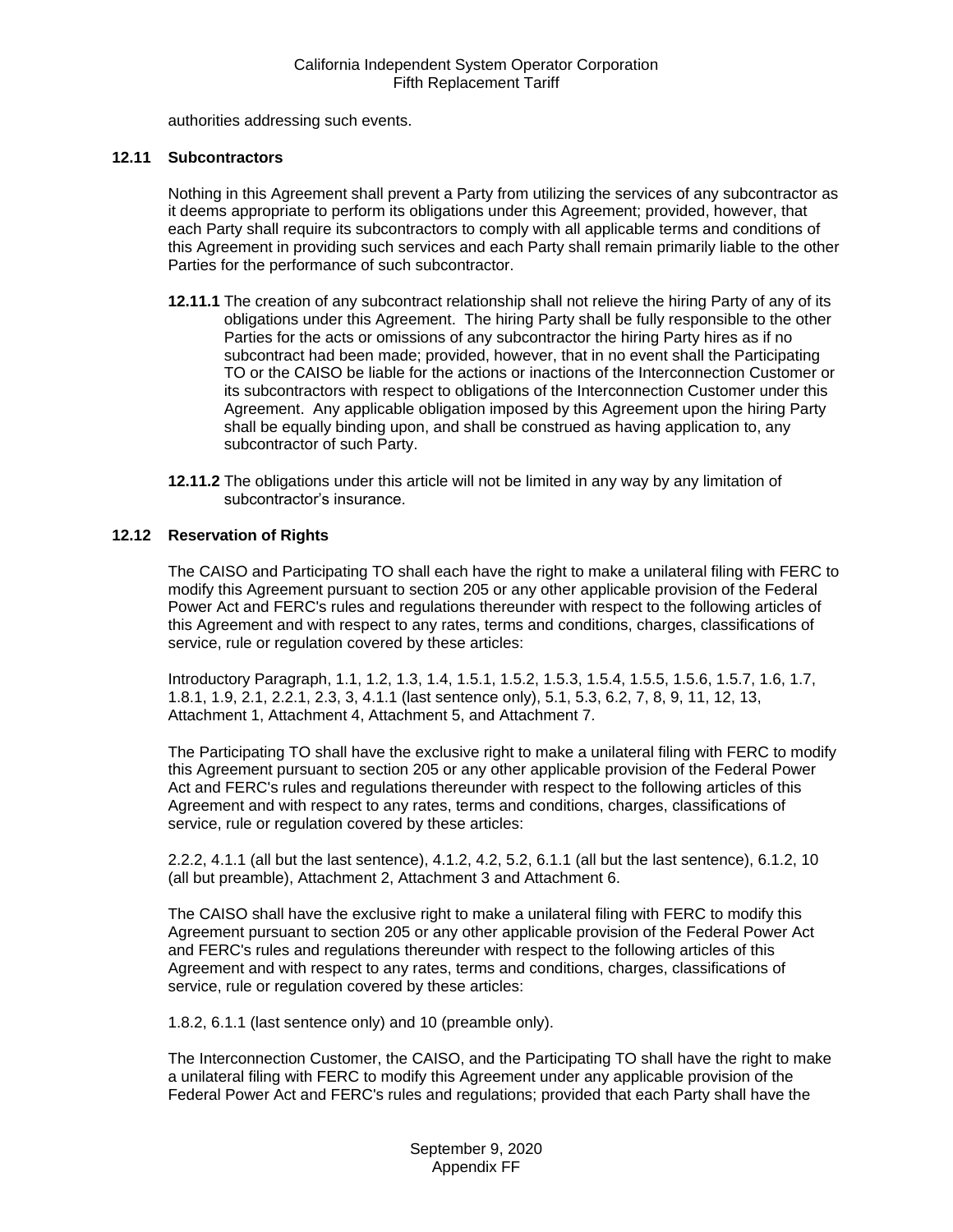right to protest any such filing by another Party and to participate fully in any proceeding before FERC in which such modifications may be considered. Nothing in this Agreement shall limit the rights of the Parties or of FERC under sections 205 or 206 of the Federal Power Act and FERC's rules and regulations, except to the extent that the Parties otherwise mutually agree as provided herein.

#### <span id="page-26-0"></span>**12.13 Annual Reassessment Process**

In accordance with Section 7.4 of the GIDAP, the CAISO will perform an annual reassessment in which it will update certain base case data prior to beginning the GIDAP Phase II Interconnection Studies. As set forth in Section 7.4 of the GIDAP, the CAISO may determine through this assessment that Delivery Network Upgrades and Off-Peak Network Upgrades already identified and included in executed Generator Interconnection Agreements should be modified in order to reflect the current circumstances of Interconnection Customers in the queue, including any withdrawals therefrom, and any additions and upgrades approved in the CAISO's most recent Transmission Planning Process cycle. To the extent that this determination modifies the scope or characteristics of, or the financial responsibility for, any Delivery Network Upgrades and Off-Peak Network Upgrades determined pursuant to this SGIA, such modification(s) will be reflected through an amendment to this SGIA.

## <span id="page-26-1"></span>**Article 13. Notices**

## <span id="page-26-2"></span>**13.1 General**

Unless otherwise provided in this Agreement, any written notice, demand, or request required or authorized in connection with this Agreement ("Notice") shall be deemed properly given if delivered in person, delivered by recognized national courier service, or sent by first class mail, postage prepaid, to the person specified below:

If to the Interconnection Customer:

|                  | Interconnection Customer: <u>contained and contained</u> and contained a late of the late of the late of the late of the |  |      |
|------------------|--------------------------------------------------------------------------------------------------------------------------|--|------|
|                  |                                                                                                                          |  |      |
|                  |                                                                                                                          |  |      |
|                  |                                                                                                                          |  |      |
|                  |                                                                                                                          |  |      |
|                  | If to the Participating TO:                                                                                              |  |      |
|                  | Participating TO: National Participating TO:                                                                             |  |      |
|                  |                                                                                                                          |  |      |
|                  |                                                                                                                          |  |      |
|                  |                                                                                                                          |  | Zip: |
|                  |                                                                                                                          |  |      |
| If to the CAISO: |                                                                                                                          |  |      |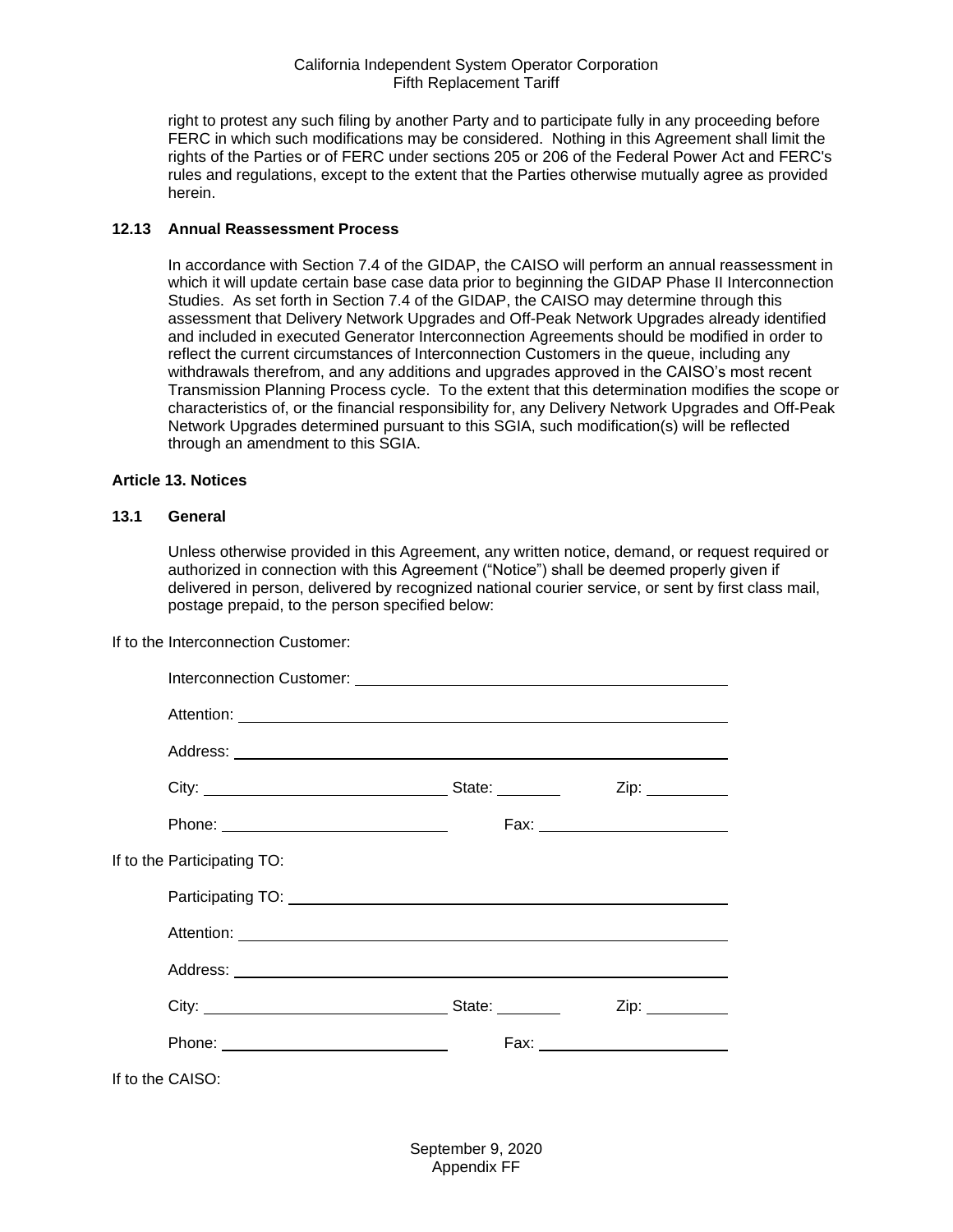California Independent System Operator Corporation

Attention:

250 Outcropping Way

Folsom, CA 95630

Phone: 916-351-4400 Fax: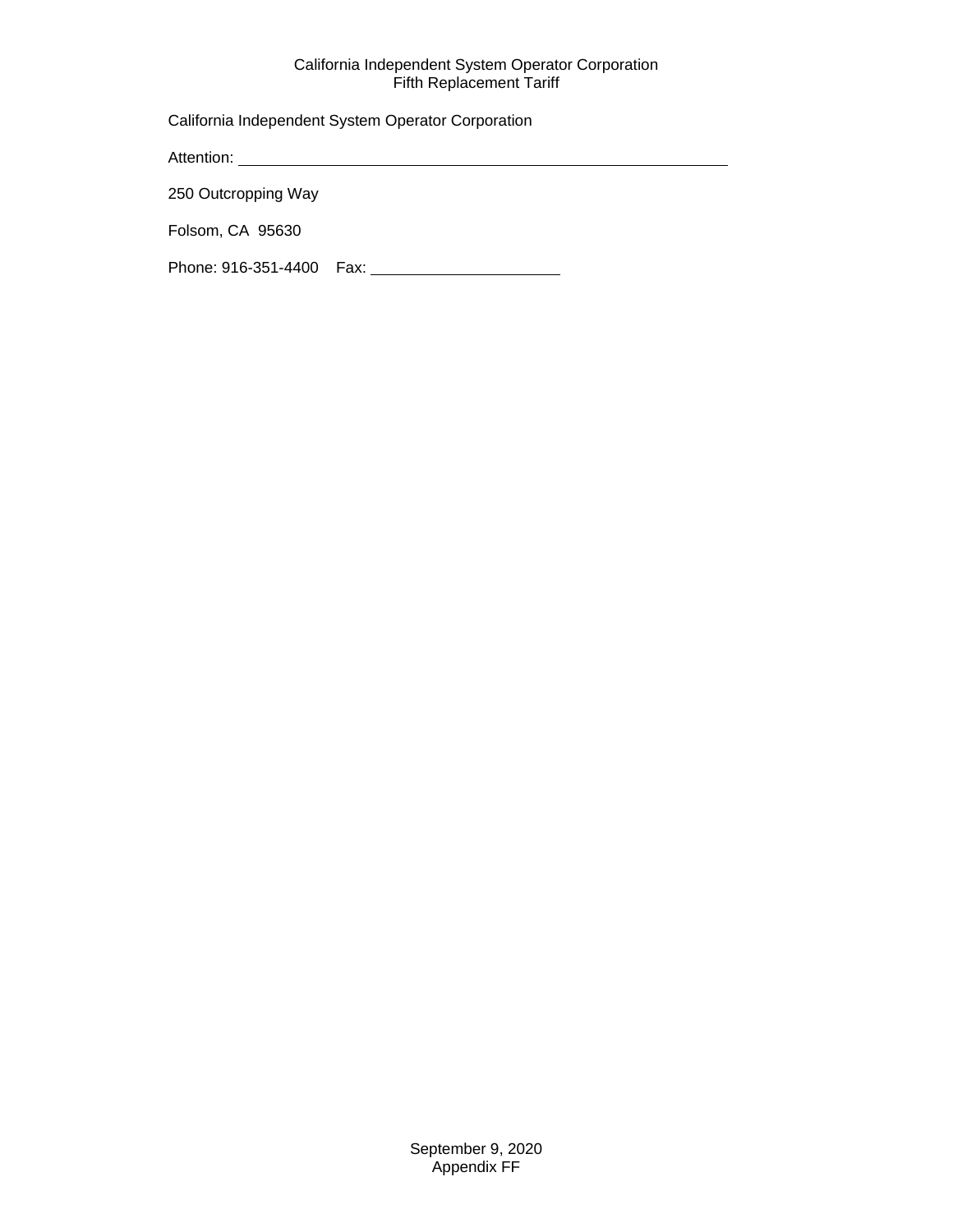## <span id="page-28-0"></span>**13.2 Billing and Payment**

Billings and payments shall be sent to the addresses set out below:

| Participating TO: Network and Contact the Contact of the Contact of the Contact of the Contact of the Contact of the Contact of the Contact of the Contact of the Contact of the Contact of the Contact of the Contact of the |                |  |
|-------------------------------------------------------------------------------------------------------------------------------------------------------------------------------------------------------------------------------|----------------|--|
|                                                                                                                                                                                                                               |                |  |
|                                                                                                                                                                                                                               |                |  |
|                                                                                                                                                                                                                               | State: _______ |  |

## <span id="page-28-1"></span>**13.3 Alternative Forms of Notice**

Any notice or request required or permitted to be given by any Party to the other Parties and not required by this Agreement to be given in writing may be so given by telephone, facsimile or email to the telephone numbers and e-mail addresses set out below:

If to the Interconnection Customer:

|                                 | Interconnection Customer: <u>contract and contract and contract and contract and contract and contract and contract and contract and contract and contract and contract and contract and contract and contract and contract and </u> |      |
|---------------------------------|--------------------------------------------------------------------------------------------------------------------------------------------------------------------------------------------------------------------------------------|------|
|                                 |                                                                                                                                                                                                                                      |      |
|                                 |                                                                                                                                                                                                                                      |      |
|                                 |                                                                                                                                                                                                                                      |      |
| Phone: ________________________ |                                                                                                                                                                                                                                      |      |
|                                 |                                                                                                                                                                                                                                      |      |
| If to the Participating TO:     |                                                                                                                                                                                                                                      |      |
|                                 |                                                                                                                                                                                                                                      |      |
|                                 |                                                                                                                                                                                                                                      |      |
|                                 |                                                                                                                                                                                                                                      |      |
|                                 |                                                                                                                                                                                                                                      | Zip: |
|                                 |                                                                                                                                                                                                                                      |      |
|                                 |                                                                                                                                                                                                                                      |      |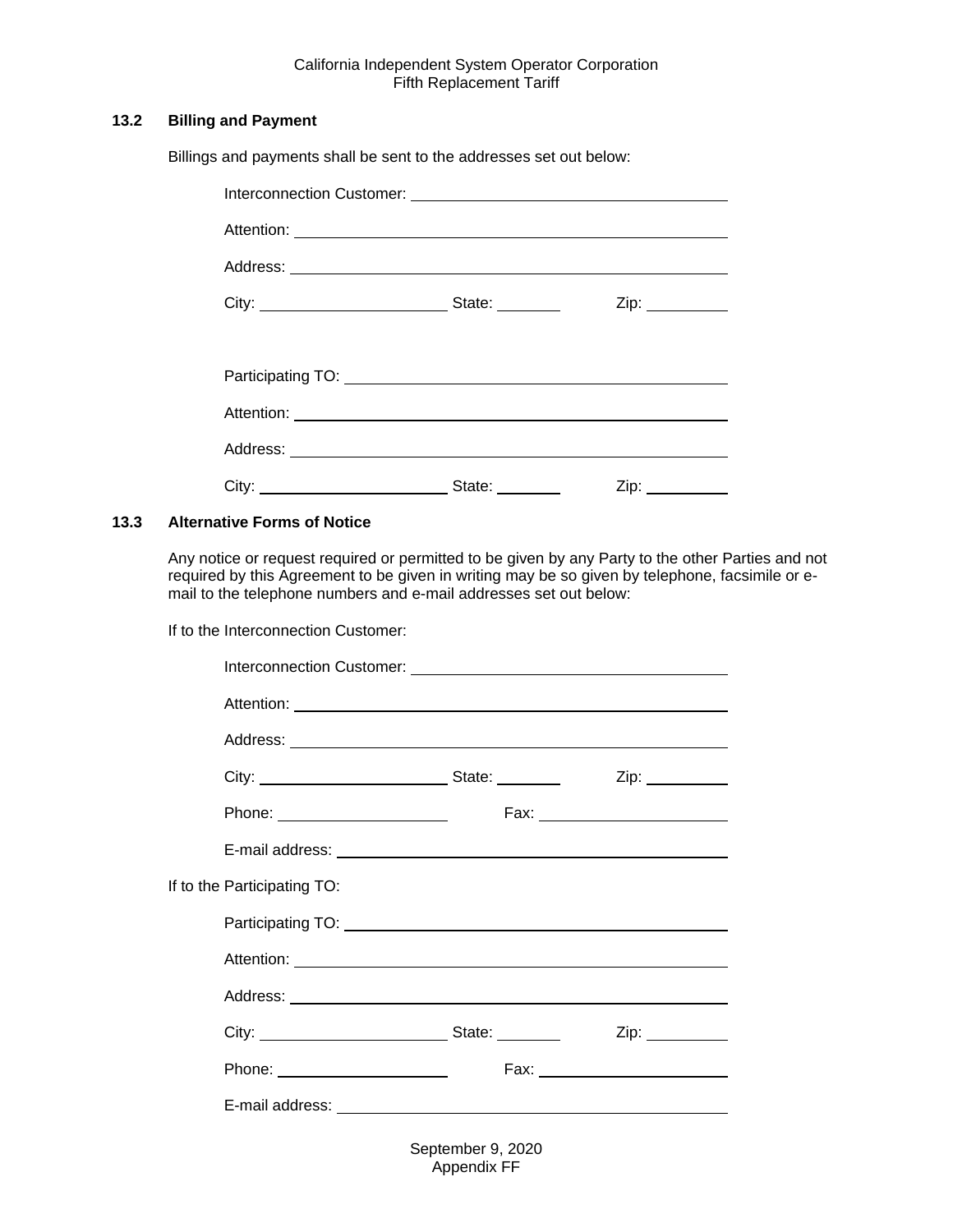If to the CAISO:

| California Independent System Operator Corporation |  |  |  |
|----------------------------------------------------|--|--|--|
|                                                    |  |  |  |
| 250 Outcropping Way                                |  |  |  |
| Folsom, CA 95630                                   |  |  |  |
| Phone: 916-351-4400 Fax:                           |  |  |  |
| E-mail address:                                    |  |  |  |

# <span id="page-29-0"></span>**13.4 Designated Operating Representative**

The Parties may also designate operating representatives to conduct the communications which may be necessary or convenient for the administration of this Agreement. This person will also serve as the point of contact with respect to operations and maintenance of the Party's facilities.

Interconnection Customer's Operating Representative:

|                                                    |  |  | Zip: __________                |
|----------------------------------------------------|--|--|--------------------------------|
| Phone: _________________________                   |  |  | Fax: _________________________ |
| Participating TO's Operating Representative:       |  |  |                                |
|                                                    |  |  |                                |
|                                                    |  |  |                                |
|                                                    |  |  |                                |
|                                                    |  |  |                                |
|                                                    |  |  |                                |
| <b>CAISO's Operating Representative</b>            |  |  |                                |
| California Independent System Operator Corporation |  |  |                                |
|                                                    |  |  |                                |
| 250 Outcropping Way                                |  |  |                                |
| Folsom, CA 95630                                   |  |  |                                |
|                                                    |  |  |                                |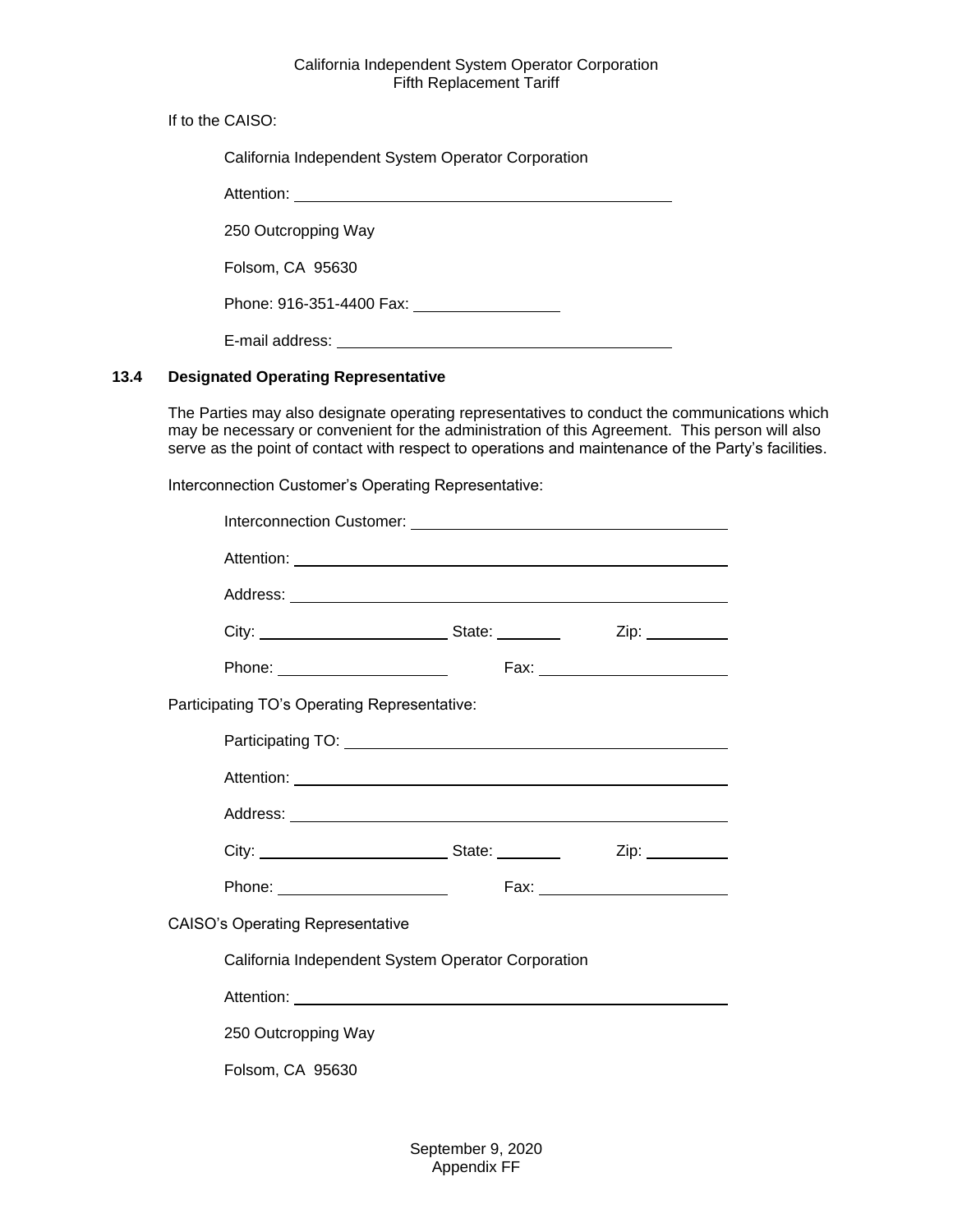## <span id="page-30-0"></span>**13.5 Changes to the Notice Information**

Any Party may change this information by giving five Business Days written notice to the other Parties prior to the effective date of the change.

## <span id="page-30-1"></span>**Article 14. Signatures**

**IN WITNESS WHEREOF,** the Parties have caused this Agreement to be executed by their respective duly authorized representatives.

| For the California Independent System Operator Corporation |
|------------------------------------------------------------|
|                                                            |
|                                                            |
|                                                            |
| Date: _________________________                            |
|                                                            |
| For the Participating TO                                   |
|                                                            |
|                                                            |
|                                                            |
| Date: _________________________                            |
|                                                            |
| For the Interconnection Customer                           |
|                                                            |
|                                                            |
|                                                            |
| Date:                                                      |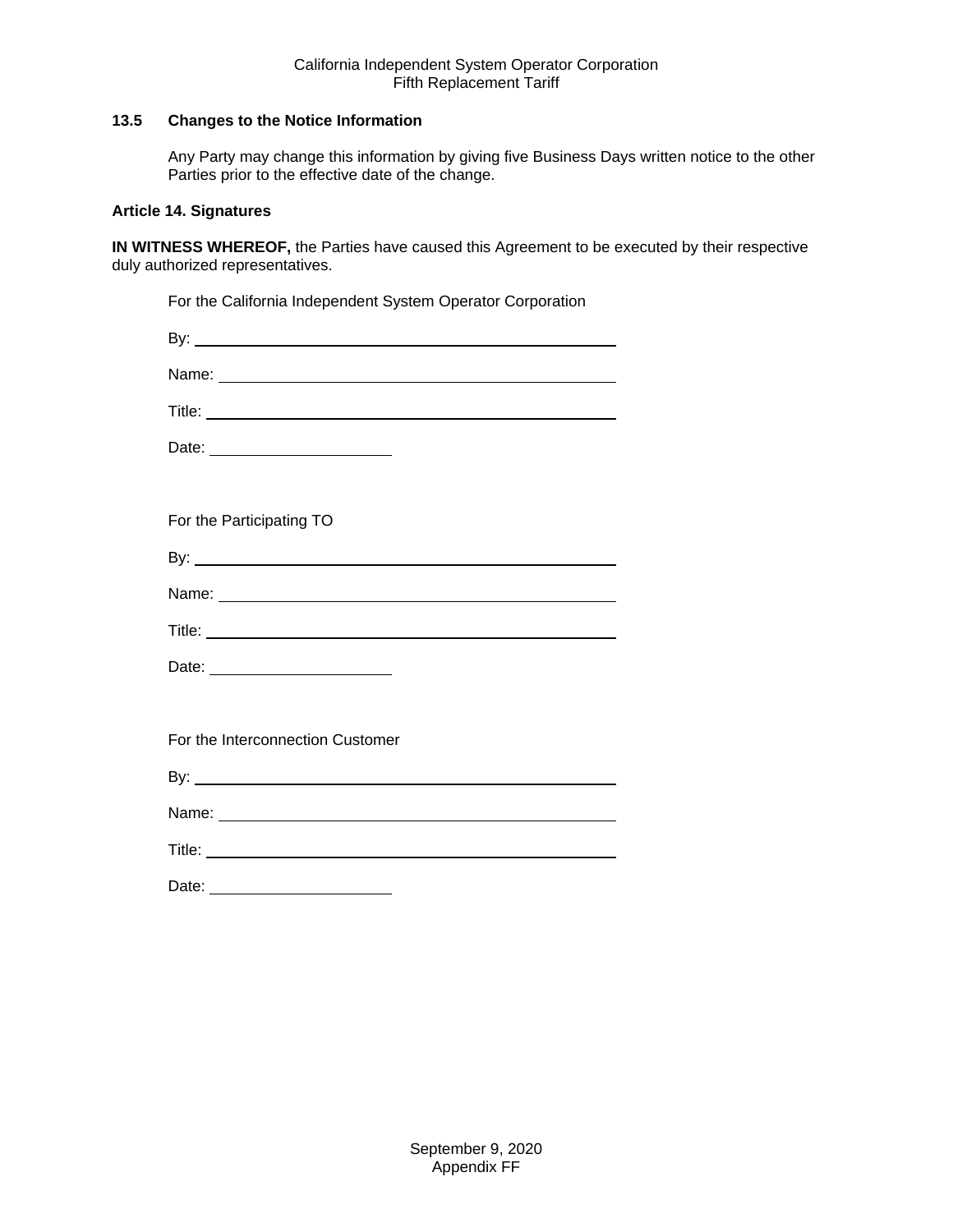## **Attachment 1**

## **Glossary of Terms**

**Affected System** - An electric system other than the CAISO Controlled Grid that may be affected by the proposed interconnection, including the Participating TO's electric system that is not part of the CAISO Controlled Grid.

**Applicable Laws and Regulations** - All duly promulgated applicable federal, state and local laws, regulations, rules, ordinances, codes, decrees, judgments, directives, or judicial or administrative orders, permits and other duly authorized actions of any Governmental Authority.

**Area Deliverability Constraint** - A previously identified transmission system operating limit, based on a CAISO interconnection study or transmission planning study and listed on the CAISO website, that would constrain the deliverability of a substantial number of generators if the CAISO were to assign full capacity or partial capacity deliverability status to additional generating facilities in one or more specified geographic or electrical areas of the CAISO Controlled Grid in a total amount that is greater than the TP Deliverability for those areas. May also be a transmission system operating limit that constrains all or most of the same generation already constrained by a previously identified Area Deliverability Constraint.

**Area Delivery Network Upgrade (ADNU)** - A transmission upgrade or addition identified by the CAISO to relieve an Area Deliverability Constraint.

**Area Off-Peak Constraints** - A transmission system operating limit that would cause excessive curtailment to a substantial number of Generating Facilities during Off-Peak Load conditions, as described in Section 6.3.2.2 of Appendix DD and the CAISO Off-Peak Deliverability Assessment posted on the CAISO Website.

**Area Off-Peak Network Upgrades (AOPNUs)** - A transmission upgrade or addition the CAISO identifies in the Transmission Planning Process to relieve an Area Off-Peak Constraint.

**Assigned Network Upgrade (ANU)** - Reliability Network Upgrades, Local Off-Peak Network Upgrades, and Local Delivery Network Upgrades currently assigned to the Interconnection Customer. Assigned Network Upgrades exclude Conditionally Assigned Network Upgrades unless they become Assigned Network Upgrades.

**Balancing Authority Area** - The collection of generation, transmission, and loads within the metered boundaries of the Balancing Authority. The Balancing Authority maintains load-resource balance within this area.

**Business Day** - Monday through Friday, excluding federal holidays and the day after Thanksgiving Day.

**CAISO Controlled Grid** - The system of transmission lines and associated facilities of the parties to a Transmission Control Agreement that have been placed under the CAISO's Operational Control.

**CAISO Tariff** - The CAISO's tariff, as filed with FERC, and as amended or supplemented from time to time, or any successor tariff.

**Commercial Operation Date** - The date on which a Small Generating Facility commenced generating electricity for sale as agreed upon by the Participating TO and the Interconnection Customer and in accordance with any implementation plan agreed to by the Participating TO and the CAISO for multiple individual generating units or project phases at a Small Generating Facility where an Interconnection Customer intends to establish separate Commercial Operation Dates for those generating units or project phases.

**Conditionally Assigned Network Upgrade (CANU)** - Reliability Network Upgrades and Local Delivery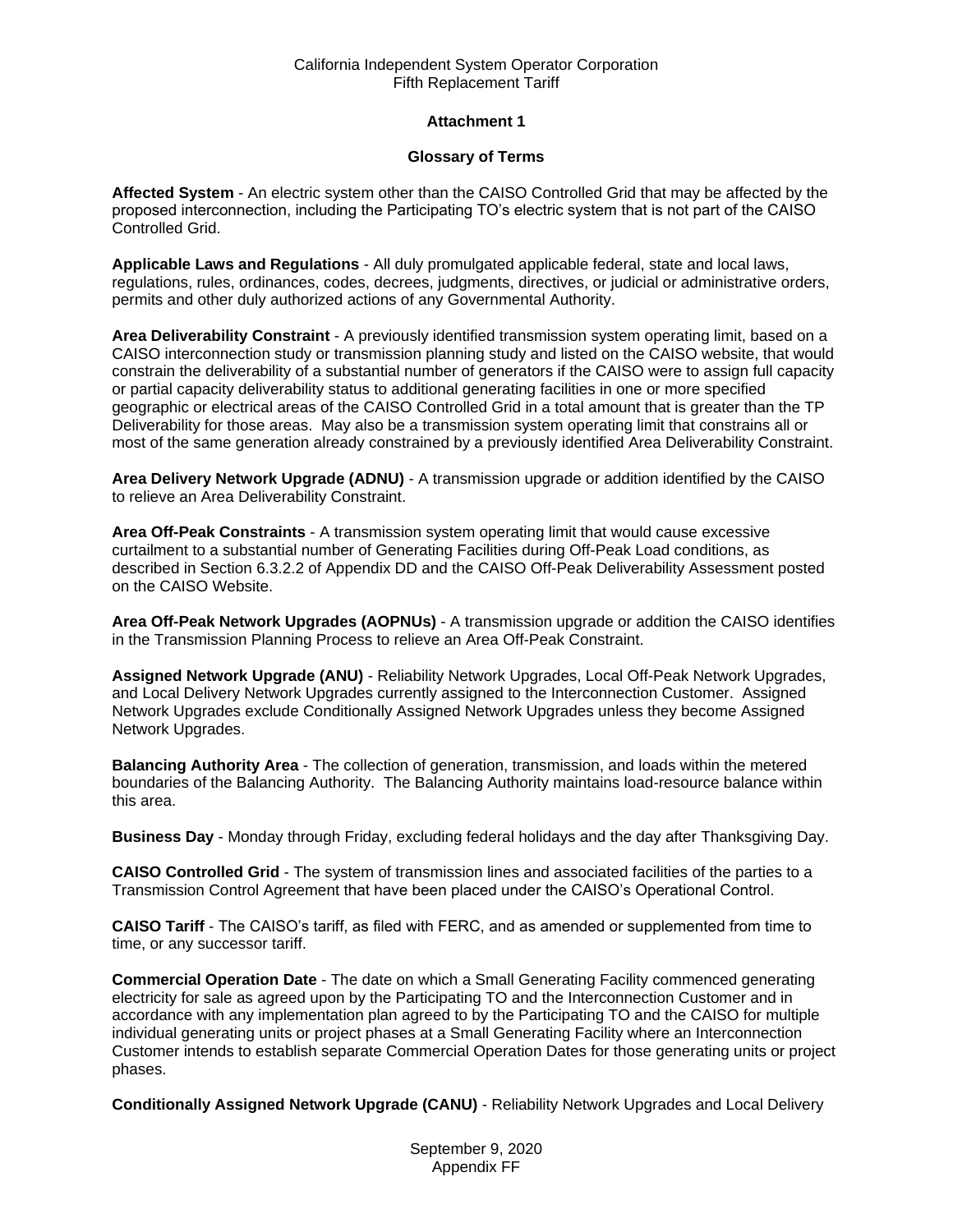Network Upgrades currently assigned to an earlier Interconnection Customer, but which may be assigned to the Interconnection Customer.

**Current Cost Responsibility (CCR)** - The Interconnection Customer's current allocated costs for Assigned Network Upgrades, not to exceed the Maximum Cost Responsibility. This cost is used to calculate the Interconnection Customer's Interconnection Financial Security requirement.

**Default** - The failure of a breaching Party to cure its breach under this Agreement.

**Distribution System** - Those non-CAISO-controlled transmission and distribution facilities owned by the Participating TO.

**Distribution Upgrades** - The additions, modifications, and upgrades to the Participating TO's Distribution System. Distribution Upgrades do not include Interconnection Facilities.

**General Reliability Network Upgrade (GRNU)** - Reliability Network Upgrades that are not Interconnection Reliability Network Upgrades.

**Generator Interconnection and Deliverability Allocation Procedures (GIDAP)** - The CAISO protocol that sets forth the interconnection and allocation procedures applicable to an Interconnection Request pertaining to a Small Generating Facility that is included in CAISO Tariff Appendix DD.

**Good Utility Practice** - Any of the practices, methods and acts engaged in or approved by a significant portion of the electric utility industry during the relevant time period, or any of the practices, methods and acts which, in the exercise of reasonable judgment in light of the facts known at the time the decision was made, could have been expected to accomplish the desired result at a reasonable cost consistent with good business practices, reliability, safety and expedition. Good Utility Practice is not intended to be any one of a number of the optimum practices, methods, or acts to the exclusion of all others, but rather to be acceptable practices, methods, or acts generally accepted in the region.

**Governmental Authority** - Any federal, state, local or other governmental regulatory or administrative agency, court, commission, department, board, or other governmental subdivision, legislature, rulemaking board, tribunal, or other governmental authority having jurisdiction over the Parties, their respective facilities, or the respective services they provide, and exercising or entitled to exercise any administrative, executive, police, or taxing authority or power; provided, however, that such term does not include the Interconnection Customer, CAISO, Participating TO, or any affiliate thereof.

**Interconnection Facilities** - The Participating TO's Interconnection Facilities and the Interconnection Customer's Interconnection Facilities. Collectively, Interconnection Facilities include all facilities and equipment between the Small Generating Facility and the Point of Interconnection, including any modification, additions or upgrades that are necessary to physically and electrically interconnect the Small Generating Facility to the Participating TO's Transmission System. Interconnection Facilities are sole use facilities and shall not include Distribution Upgrades or Network Upgrades.

**Interconnection Financial Security (IFS)** - Any of the financial instruments listed in Section 11.1 of the GIDAP that are posted by an Interconnection Customer to finance the construction of facilities or Network Upgrades.

**Interconnection Handbook** - A handbook, developed by the Participating TO and posted on the Participating TO's website or otherwise made available by the Participating TO, describing technical and operational requirements for wholesale generators and loads connected to the Participating TO's Transmission System, as such handbook may be modified or superseded from time to time. The Participating TO's standards contained in the Interconnection Handbook shall be deemed consistent with Good Utility Practice and applicable reliability standards.

**Interconnection Reliability Network Upgrade (IRNU)** - Reliability Network Upgrades at the Point of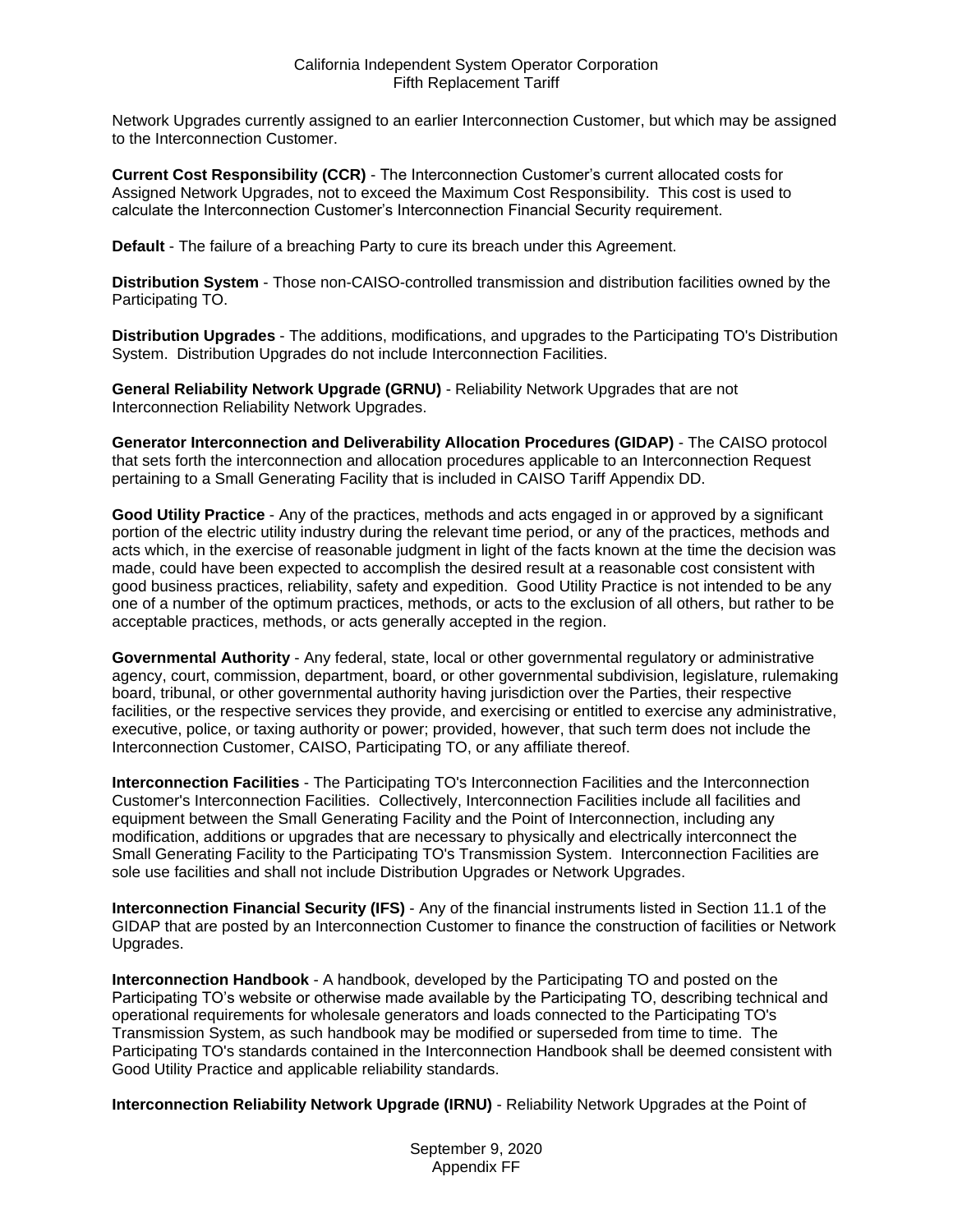Interconnection to accomplish the physical interconnection of the Generating Facility to the CAISO Controlled Grid. IRNUs are treated as Reliability Network Upgrades unless otherwise noted.

**Interconnection Request** - A request, in accordance with the CAISO Tariff, to interconnect a new Small Generating Facility, or to increase the capacity of, or make a Material Modification to the operating characteristics of, an existing Small Generating Facility that is interconnected with the CAISO Controlled Grid.

## **Interconnection Study** -

- (i) For Interconnection Requests processed under the Cluster Study Process described in the GIDAP, any of the following: the Phase I Interconnection Study conducted or caused to be performed by the CAISO, the reassessment of the Phase I Interconnection Study Base Case conducted or caused to be performed by the CAISO prior to the commencement of the Phase II Interconnection Study, or the Phase II Interconnection Study conducted or caused to be performed by the CAISO, pursuant to the GIDAP.
- (ii) For Interconnection Requests processed under the Independent Study Process described in the GIDAP, the governing study(ies) conducted or caused to be performed by the CAISO pursuant to the GIDAP, which shall consist primarily of a system impact and facilities study as described in Section 4.4 of the GIDAP, and, as applicable to Full Capacity Deliverability Status or Partial Deliverability Status, Phase I and Phase Interconnection Studies as described in Section 2.4.3 of the GIDAP.

**Local Deliverability Constraint** - A transmission system operating limit modeled in the GIDAP study process that would be exceeded if the CAISO were to assign full capacity or partial capacity deliverability status to one or more additional generating facilities interconnecting to the CAISO Controlled Grid in a specific local area, and that is not an Area Deliverability Constraint.

**Local Delivery Network Upgrade (LDNU)** - A transmission upgrade or addition identified by the CAISO in the GIDAP study process to relieve a Local Deliverability Constraint.

**Local Off-Peak Constraints** - A transmission system operating limit modeled in the generator interconnection study process that would be exceeded or lead to excessive curtailment, as described in the Off-Peak Deliverability Assessment methodology, if the CAISO were to assign Off-Peak Deliverability Status to one or more Generating Facilities interconnecting to the CAISO Controlled Grid in a specific local area, and that is not an Area Off-Peak Constraint.

**Local Off-Peak Network Upgrades (LOPNUs)** - A transmission upgrade or addition the CAISO identifies in the generator interconnection study process to relieve a Local Off-Peak Constraint.

**Material Modification** - A modification that has a material impact on the cost or timing of any Interconnection Request or any other valid interconnection request with a later queue priority date.

**Maximum Cost Exposure (MCE)** - Pursuant to Appendix DD, the sum of (1) the Interconnection Customer's Maximum Cost Responsibility and (2) the Conditionally Assigned Network Upgrades from its Phase I or Phase II Interconnection Study.

**Maximum Cost Responsibility (MCR)** - Pursuant to Appendix DD, the lower sum of the Interconnection Customer's (1) full cost of assigned Interconnection Reliability Network Upgrades and (2) allocated costs for all other Assigned Network Upgrades, from its Phase I or Phase II Interconnection Studies, not to exceed the Maximum Cost Exposure.

**Merchant Network Upgrades** - Network Upgrades constructed and owned by an Interconnection Customer pursuant to Article 5.2.1 of this SGIA, Section 13.3 of the GIDAP, and Sections 24.4.6.1 and 36.11 of the CAISO Tariff.

> September 9, 2020 Appendix FF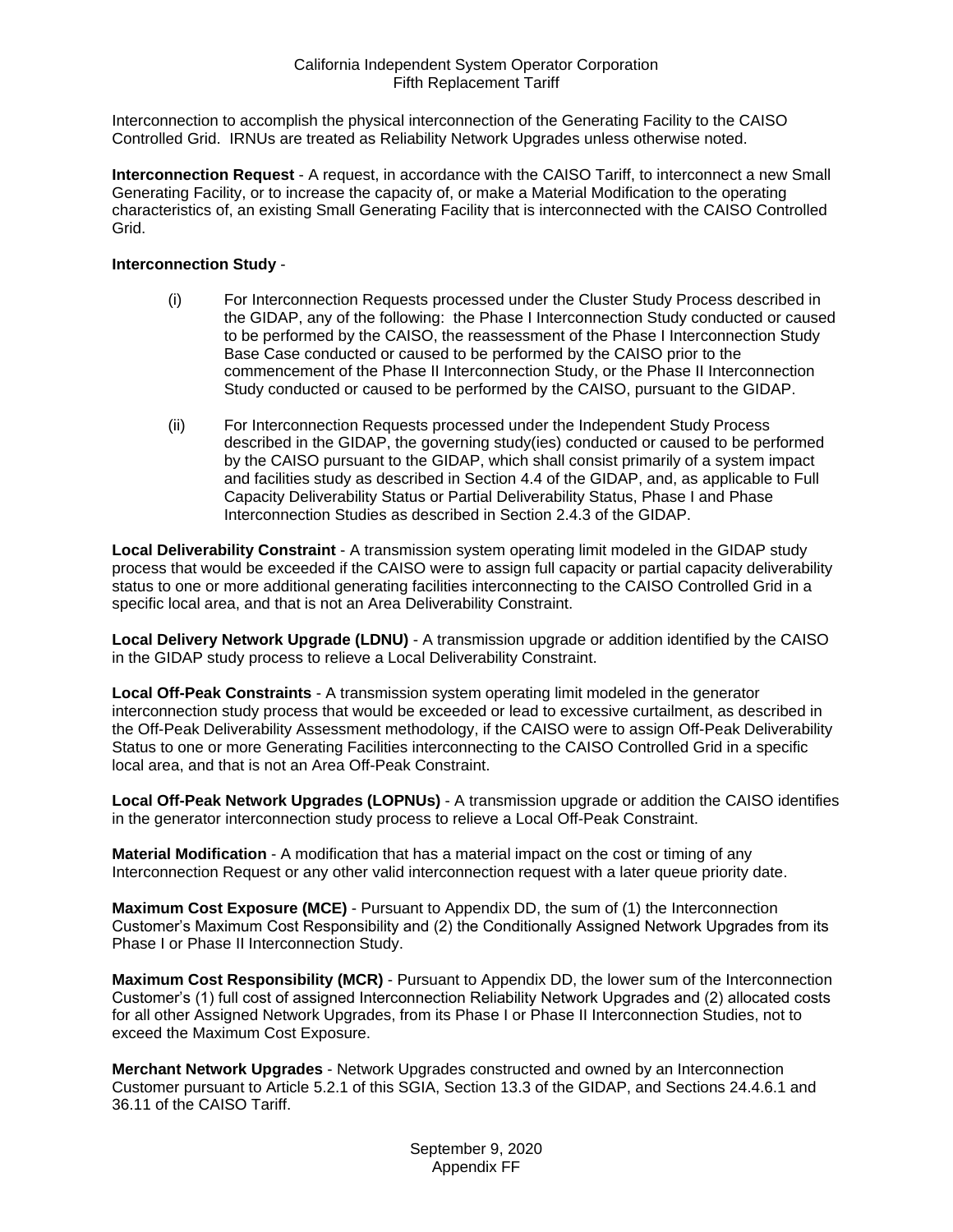**Network Upgrades** - Additions, modifications, and upgrades to the Participating TO's Transmission System required at or beyond the point at which the Small Generating Facility interconnects with the CAISO Controlled Grid to accommodate the interconnection of the Small Generating Facility with the CAISO Controlled Grid. Network Upgrades do not include Distribution Upgrades.

Operational Control - The rights of the CAISO under a Transmission Control Agreement and the CAISO Tariff to direct the parties to the Transmission Control Agreement how to operate their transmission lines and facilities and other electric plant affecting the reliability of those lines and facilities for the purpose of affording comparable non-discriminatory transmission access and meeting applicable reliability criteria.

**Off-Peak Deliverability Constraints** - A transmission system operating limit that constrains Generating Facilities in an area, leading to the excessive curtailment of expected Energy.

**Off-Peak Network Upgrades** - Network Upgrades needed to relieve Off-Peak Deliverability Constraints. Area Off-Peak Network Upgrades address Area Off-Peak Constraints. Local Off-Peak Network Upgrades address Local Off-Peak Constraints.

**Operating Requirements** - Any operating and technical requirements that may be applicable due to the CAISO, Western Electricity Coordinating Council, Balancing Authority Area, or the Participating TO's requirements, including those set forth in this Agreement.

**Option (A) Interconnection Customer** - An Interconnection Customer that elects to interconnect pursuant to Option (A) as set forth in Section 7.2 of the GIDAP.

**Option (B) Interconnection Customer** - An Interconnection Customer that elects to interconnect pursuant to Option (B) as set forth in Section 7.2 of the GIDAP.

**Party or Parties** - The Participating TO, CAISO, Interconnection Customer or the applicable combination of the above.

**Phased Generating Facility** - A Small Generating Facility that is structured to be completed and to achieve Commercial Operation in two or more successive sequences that are specified in this SGIA, such that each sequence comprises a portion of the total megawatt generation capacity of the entire Small Generating Facility.

**Point of Interconnection** - The point where the Interconnection Facilities connect with the Participating TO's Transmission System.

**Precursor Network Upgrades (PNU)** - Network Upgrades required for the Interconnection Customer consisting of (1) Network Upgrades assigned to an earlier Interconnection Customer in an earlier Queue Cluster, Independent Study Process, or Fast Track Process, that has executed its GIA pursuant to Section 14.2.2 of the GIDAP; and (2) Network Upgrades in the approved CAISO Transmission Plan.

**Reasonable Efforts** - With respect to an action required to be attempted or taken by a Party under this Agreement, efforts that are timely and consistent with Good Utility Practice and are otherwise substantially equivalent to those a Party would use to protect its own interests.

**Reliability Network Upgrades (RNU)** - The transmission facilities at or beyond the Point of Interconnection identified in the Interconnection Studies as necessary to interconnect one or more Generating Facility(ies) safely and reliably to the CAISO Controlled Grid, which would not have been necessary but for the interconnection of one or more Generating Facility(ies), including Network Upgrades necessary to remedy short circuit or stability problems, or system operating limits. Reliability Network Upgrades shall only be deemed necessary for system operating limits, occurring under any system condition, which cannot be adequately mitigated through Congestion Management, Operating Procedures, or Special Protection Systems based on the characteristics of the Generating Facilities included in the Interconnection Studies, limitations on market models, systems, or information, or other

> September 9, 2020 Appendix FF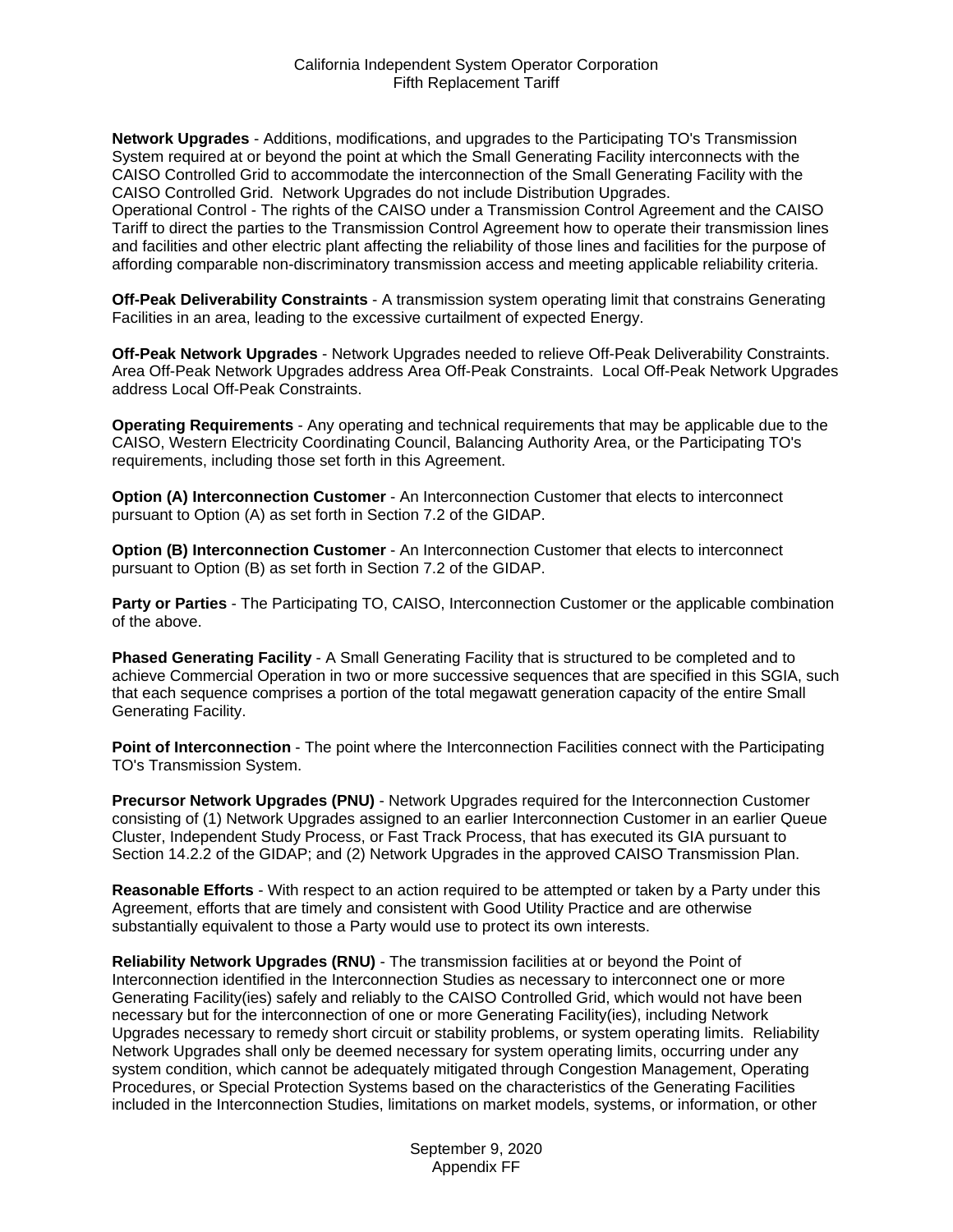factors specifically identified in the Interconnection Studies. Reliability Network Upgrades also include, consistent with WECC practice, the facilities necessary to mitigate any adverse impact the Generating Facility's interconnection may have on a path's WECC rating. Reliability Network Upgrades include Interconnection Reliability Network Upgrades and General Reliability Network Upgrades.

**Small Generating Facility** - The Interconnection Customer's device for the production and/or storage for later injection of electricity identified in the Interconnection Request, but shall not include the Interconnection Customer's Interconnection Facilities.

**TP Deliverability** - The capability, measured in MW, of the CAISO Controlled Grid as modified by transmission upgrades and additions identified in the annual Transmission Plan to support the interconnection with Full Capacity Deliverability Status or Partial Capacity Deliverability Status of additional Generating Facilities in a specified geographic or electrical area of the CAISO Controlled Grid.

**Transmission Control Agreement** - CAISO FERC Electric Tariff No. 7.

**Transmission System** - The facilities owned and operated by the Participating TO and that have been placed under the CAISO's Operational Control, which facilities form part of the CAISO Controlled Grid.

**Upgrades** - The required additions and modifications to the Participating TO's Transmission System and Distribution System at or beyond the Point of Interconnection. Upgrades may be Network Upgrades or Distribution Upgrades. Upgrades do not include Interconnection Facilities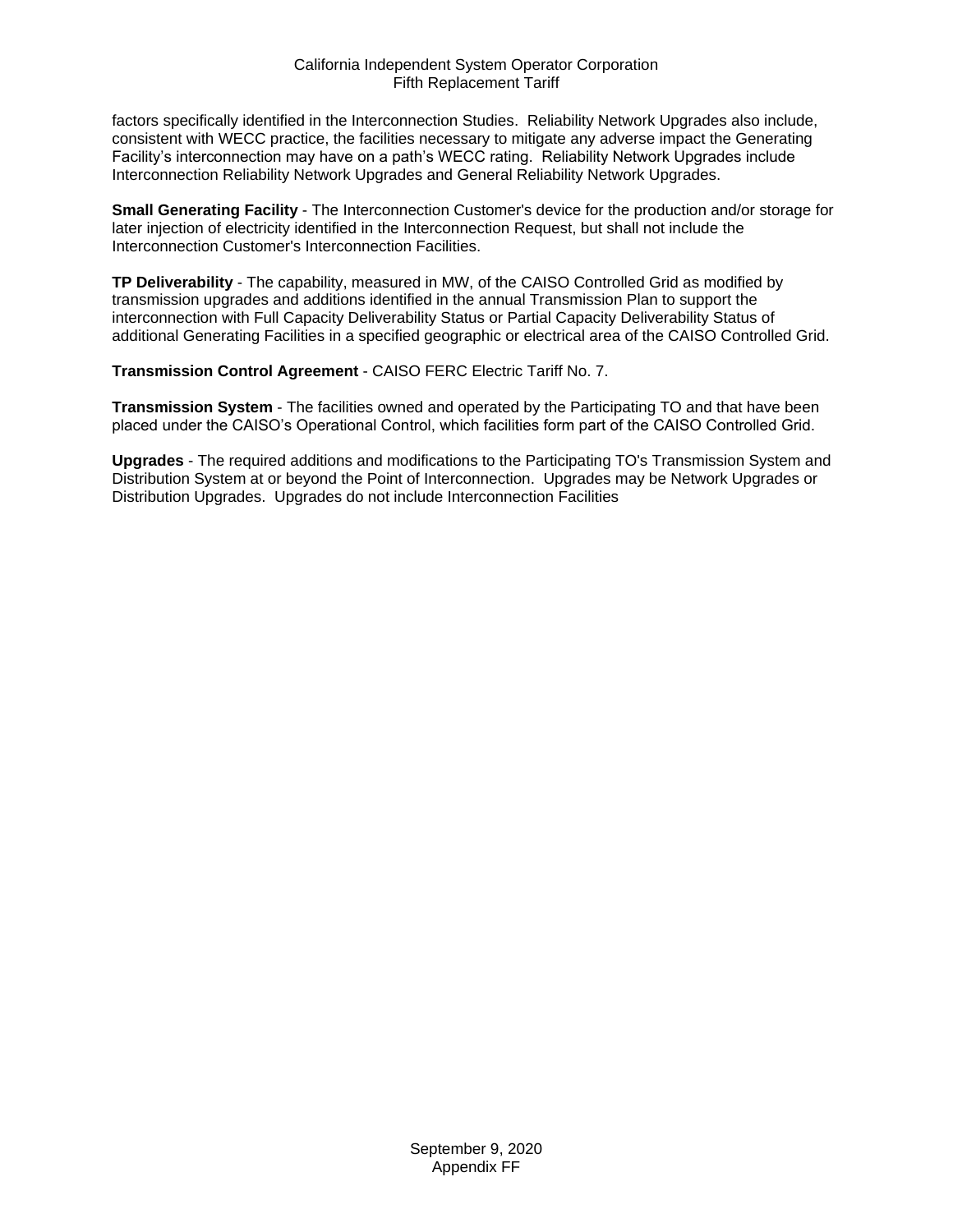# **Attachment 2**

## **Description and Costs of the Small Generating Facility,**

## **Interconnection Facilities, and Metering Equipment**

<span id="page-36-0"></span>Equipment, including the Small Generating Facility, Interconnection Facilities, and metering equipment shall be itemized and identified as being owned by the Interconnection Customer or the Participating TO. The Participating TO will provide a best estimate itemized cost, including overheads, of its Interconnection Facilities and metering equipment, and a best estimate itemized cost of the annual operation and maintenance expenses associated with its Interconnection Facilities and metering equipment.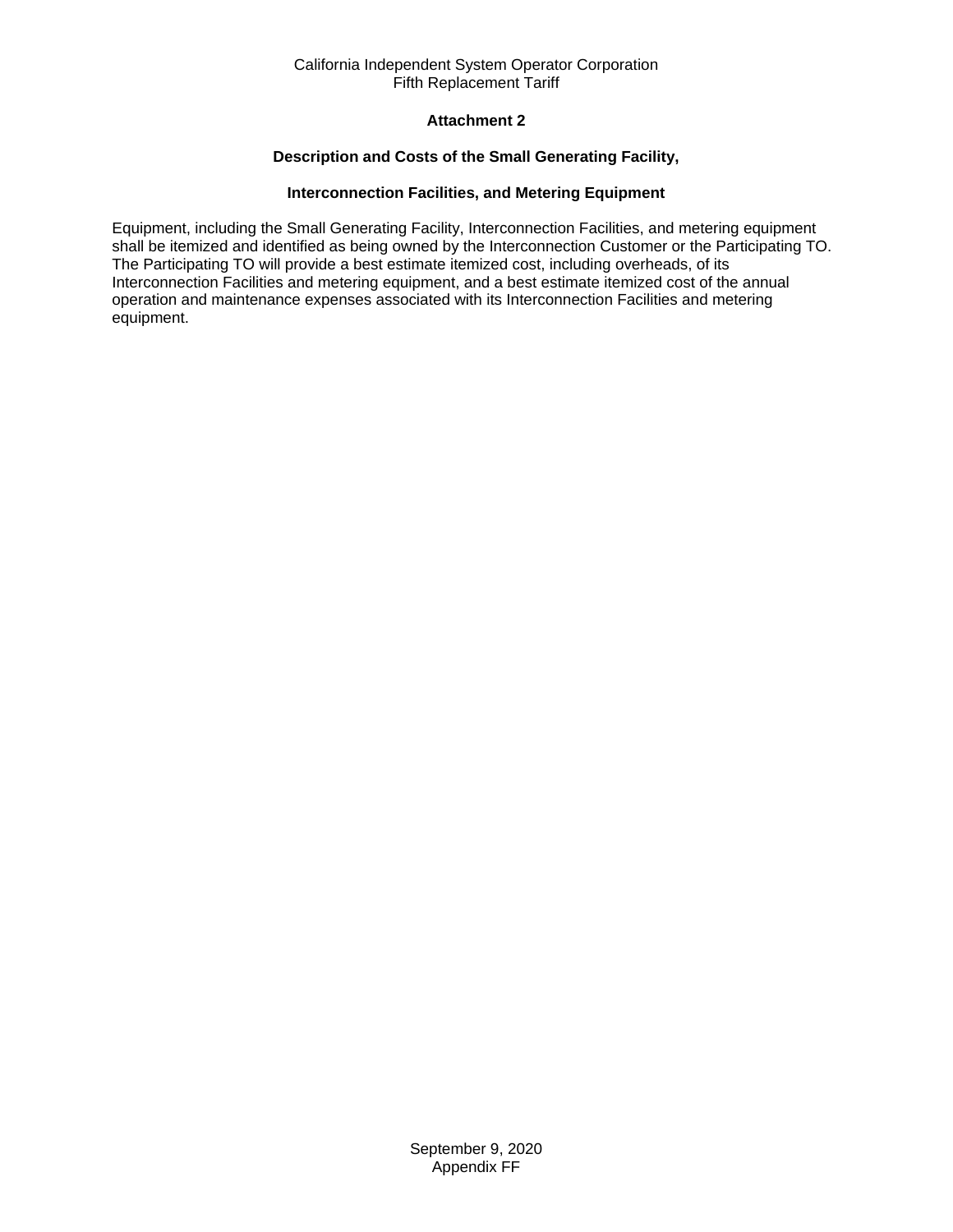# **Attachment 3**

# <span id="page-37-0"></span>**One-line Diagram Depicting the Small Generating Facility, Interconnection**

**Facilities, Metering Equipment, and Upgrades**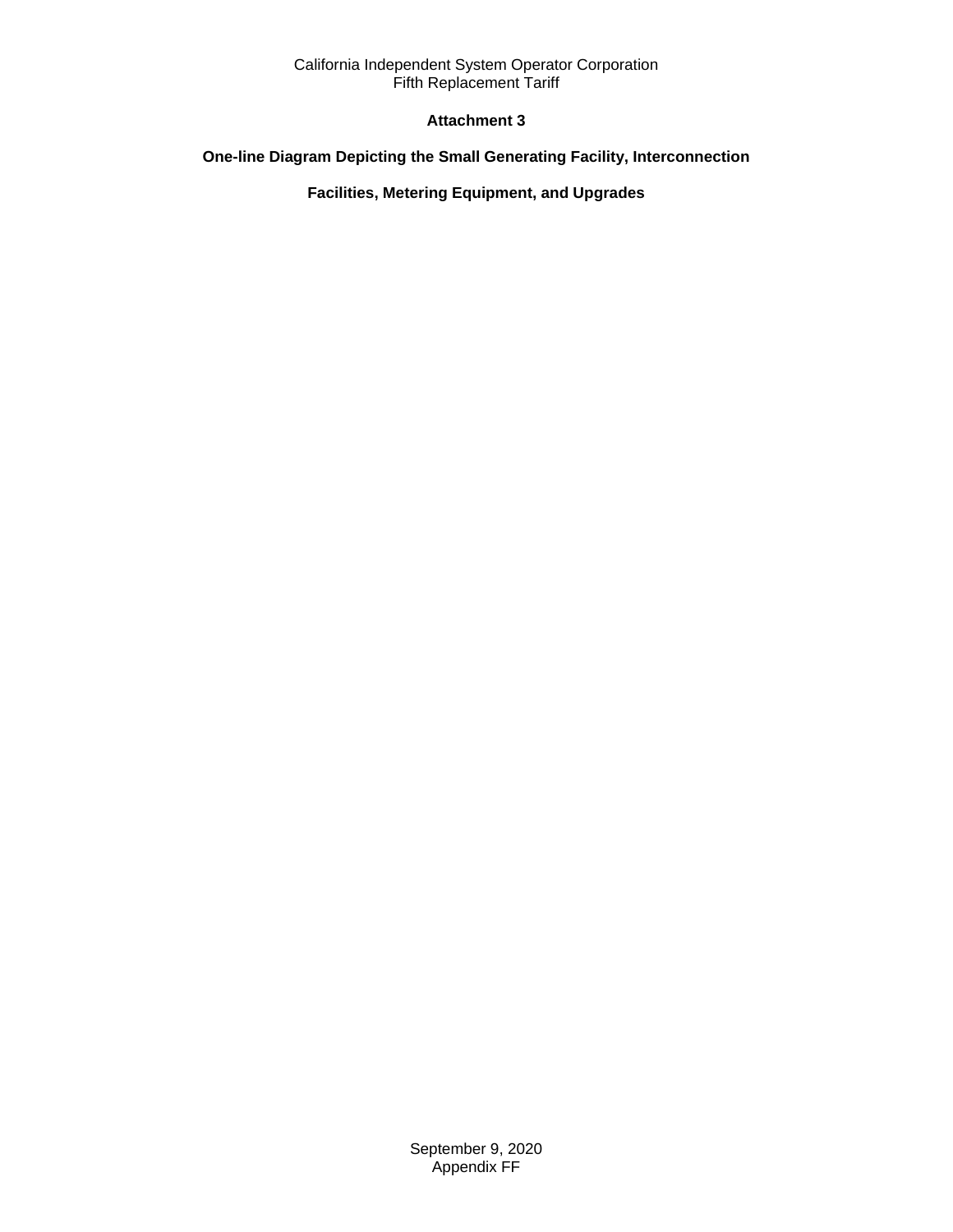# **Attachment 4**

## **Milestones**

<span id="page-38-0"></span>In-Service Date: \_\_\_\_\_\_\_\_\_\_\_\_\_\_\_\_\_\_\_\_\_\_\_

Critical milestones and responsibility as agreed to by the Parties:

|             | Milestone/Date                                                                                                                                                                                                                       | Responsible Party |
|-------------|--------------------------------------------------------------------------------------------------------------------------------------------------------------------------------------------------------------------------------------|-------------------|
| (1)         | <u> 1989 - John Stein, september 1989 - John Stein, september 1989 - John Stein, september 1989 - John Stein, sep</u>                                                                                                                |                   |
| (2)         | <u>and the state of the state of the state of the state of the state of the state of the state of the state of the state of the state of the state of the state of the state of the state of the state of the state of the state</u> |                   |
| (3)<br>(4)  | the control of the control of the control of the control of the control of the control of the control of the control of the control of the control of the control of the control of the control of the control of the control        |                   |
| (5)         | <u> 1989 - Johann Barn, fransk politik (f. 1989)</u>                                                                                                                                                                                 |                   |
| (6)         |                                                                                                                                                                                                                                      |                   |
| (7)         |                                                                                                                                                                                                                                      |                   |
| (8)         |                                                                                                                                                                                                                                      |                   |
| (9)<br>(10) |                                                                                                                                                                                                                                      |                   |
|             |                                                                                                                                                                                                                                      |                   |
|             |                                                                                                                                                                                                                                      |                   |

Agreed to by:

| For the CAISO                    | Date |
|----------------------------------|------|
| For the Participating TO         | Date |
| For the Interconnection Customer | Date |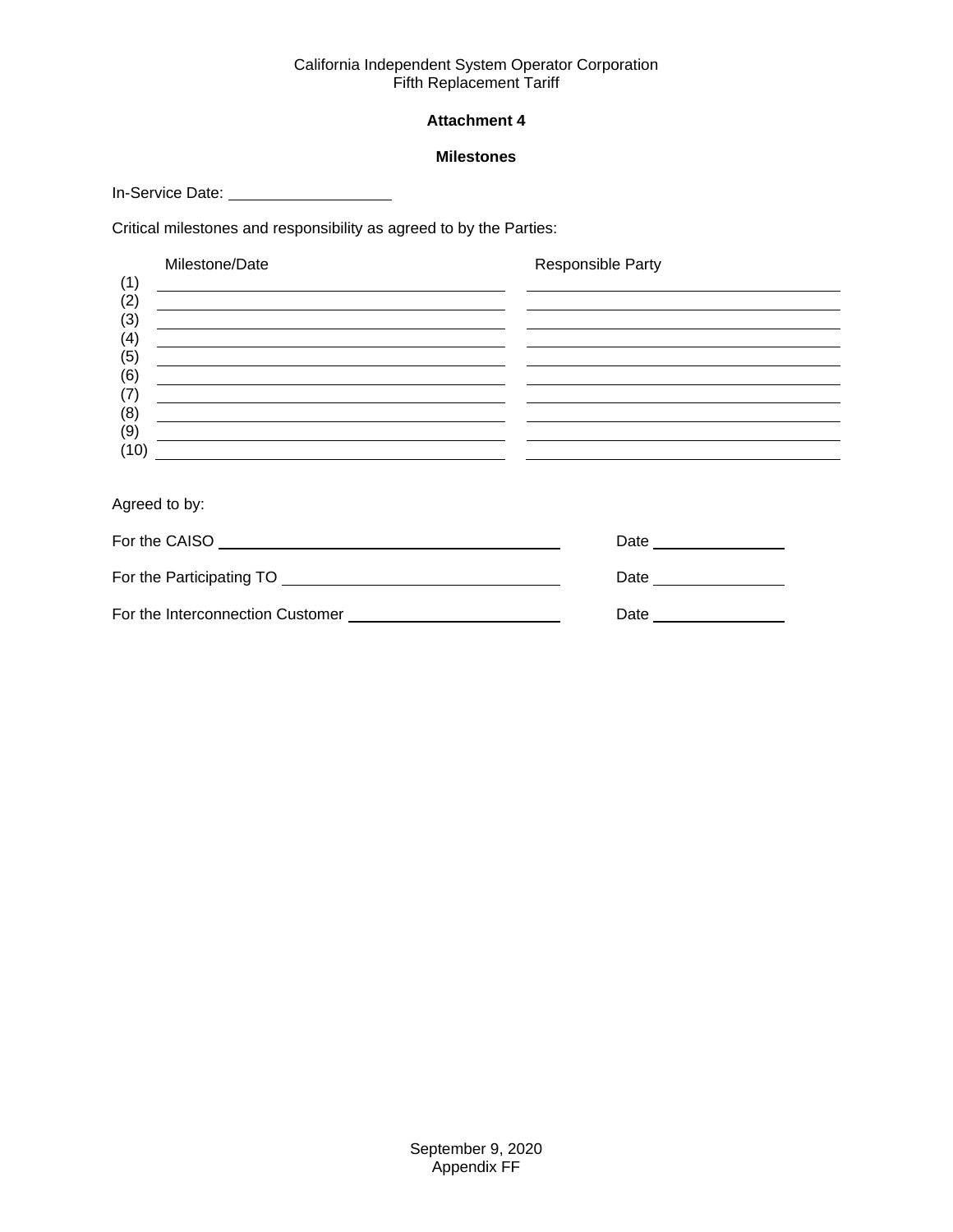# **Attachment 5**

## <span id="page-39-0"></span>**Additional Operating Requirements for the CAISO Controlled Grid and Affected Systems Needed**

## **to Support the Interconnection Customer's Needs**

The Participating TO and the CAISO shall also provide requirements that must be met by the Interconnection Customer prior to initiating parallel operation with the CAISO Controlled Grid.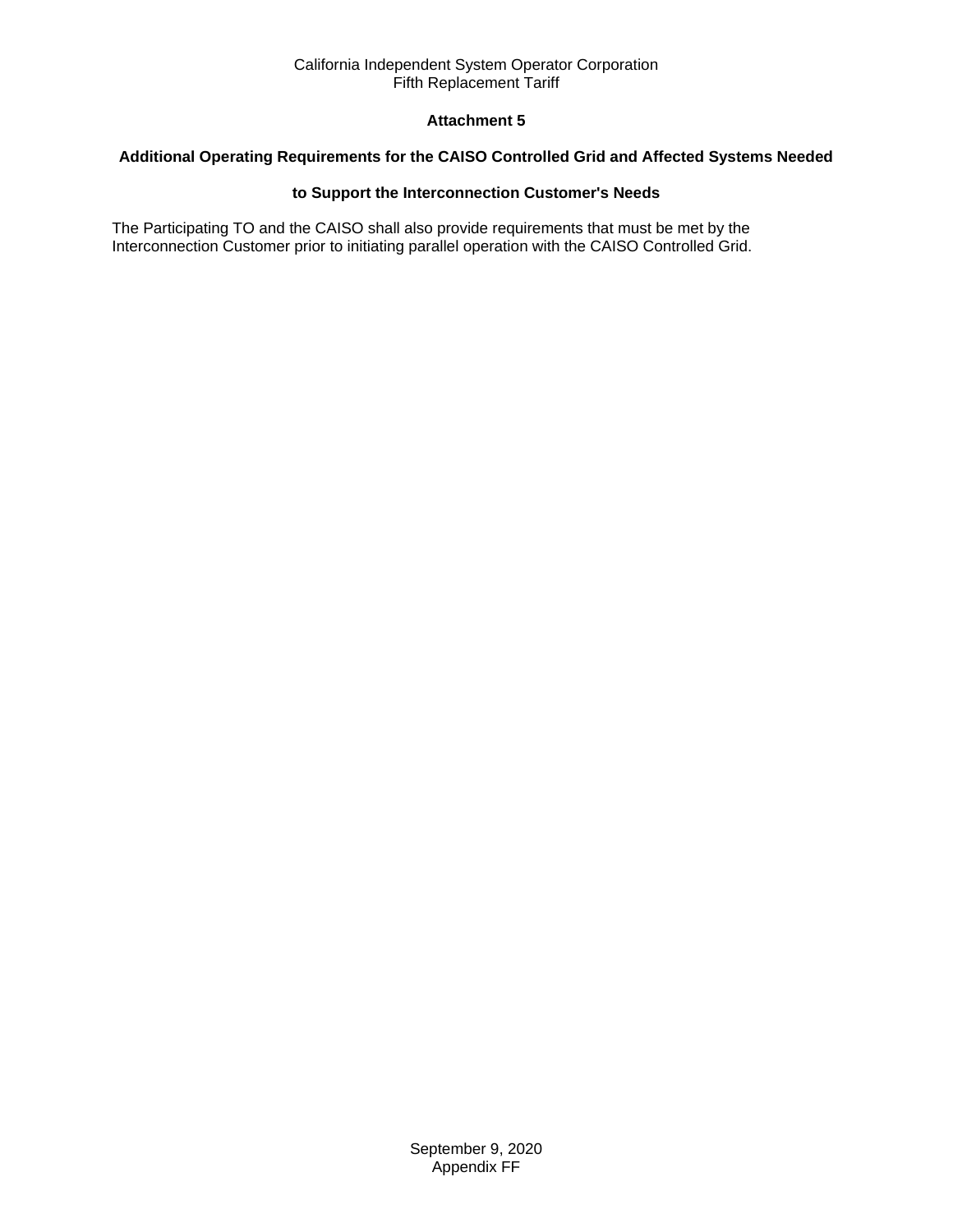# **Attachment 6**

## <span id="page-40-0"></span>**Participating TO's Description of its Upgrades and Best Estimate of Upgrade Costs**

The Participating TO shall describe Upgrades and provide an itemized best estimate of the cost, including overheads, of the Upgrades and annual operation and maintenance expenses associated with such Upgrades. The Participating TO shall functionalize Upgrade costs and annual expenses as either transmission or distribution related.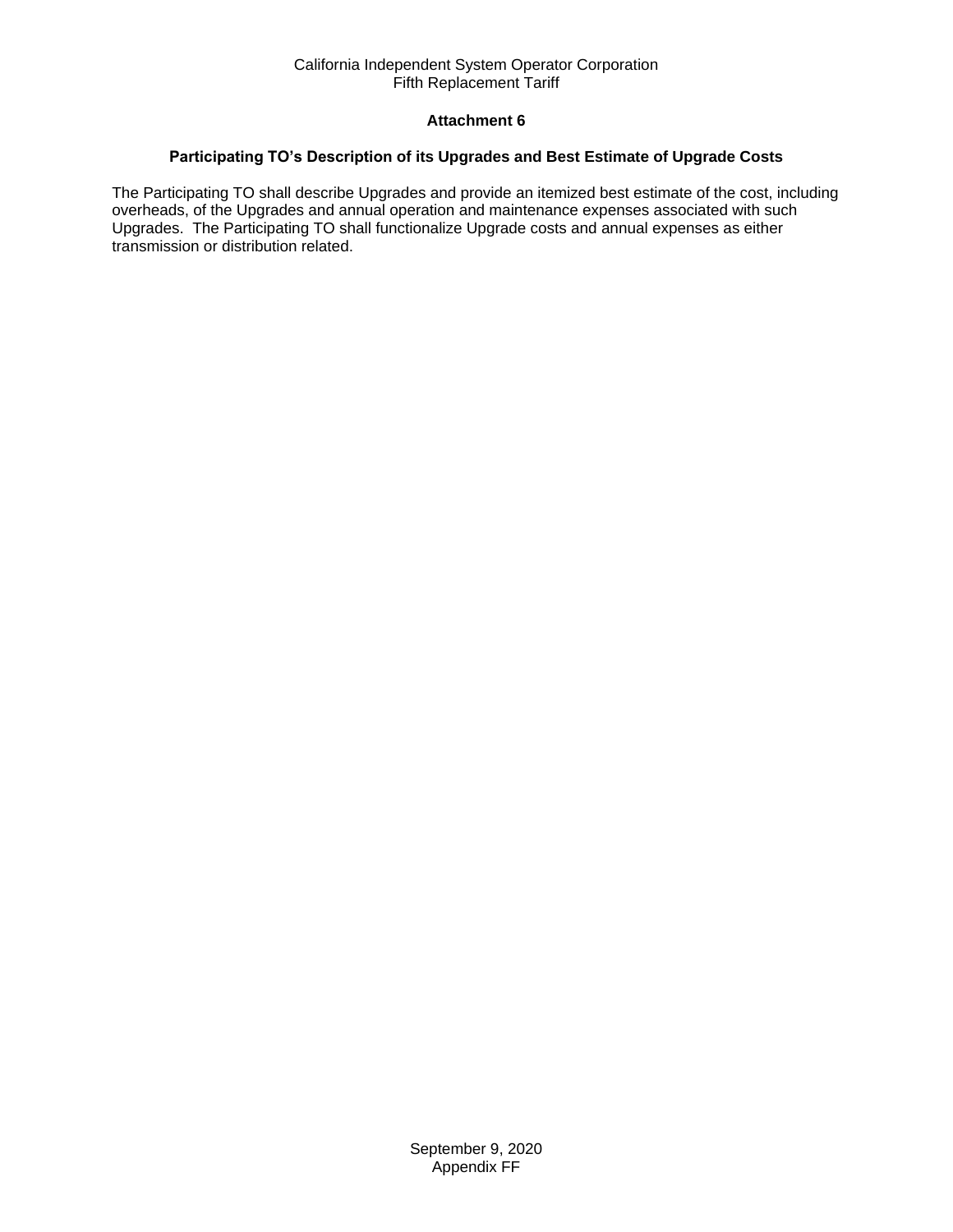# **Attachment 7**

## **Interconnection Requirements for an Asynchronous Small Generating Facility**

<span id="page-41-0"></span>Attachment 7 sets forth requirements and provisions specific to all Asynchronous Generating Facilities. All other requirements of this Agreement continue to apply to all Asynchronous Generating Facility interconnections consistent with Section 25.4.2 of the CAISO tariff.

## **A. Technical Standards Applicable to Asynchronous Generating Facilities**

## **i. Low Voltage Ride-Through (LVRT) Capability**

An Asynchronous Generating Facility shall be able to remain online during voltage disturbances up to the time periods and associated voltage levels set forth in the requirements below.

- 1. An Asynchronous Generating Facility shall remain online for the voltage disturbance caused by any fault on the transmission grid, or within the Asynchronous Generating Facility between the Point of Interconnection and the high voltage terminals of the Asynchronous Generating Facility's step up transformer, having a duration equal to the lesser of the normal three-phase fault clearing time (4-9 cycles) or one-hundred fifty (150) milliseconds, plus any subsequent post-fault voltage recovery to the final steady-state post-fault voltage. Clearing time shall be based on the maximum normal clearing time associated with any three-phase fault location that reduces the voltage at the Asynchronous Generating Facility's Point of Interconnection to 0.2 per-unit of nominal voltage or less, independent of any fault current contribution from the Asynchronous Generating Facility.
- 2. An Asynchronous Generating Facility shall remain online for any voltage disturbance caused by a single-phase fault on the transmission grid, or within the Asynchronous Generating Facility between the Point of Interconnection and the high voltage terminals of the Asynchronous Generating Facility's step up transformer, with delayed clearing, plus any subsequent post-fault voltage recovery to the final steady-state post-fault voltage. Clearing time shall be based on the maximum backup clearing time associated with a single point of failure (protection or breaker failure) for any single-phase fault location that reduces any phase-to-ground or phase-to-phase voltage at the Asynchronous Generating Facility's Point of Interconnection to 0.2 per-unit of nominal voltage or less, independent of any fault current contribution from the Asynchronous Generating Facility.
- 3. Remaining on-line shall be defined as continuous connection between the Point of Interconnection and the Asynchronous Generating Facility's units, without any mechanical isolation. Momentary cessation (namely, ceasing to inject current during a fault without mechanical isolation) is prohibited unless transient high voltage conditions rise to 1.20 per unit or more. For transient low voltage conditions, the Asynchronous Generating Facility's inverters will inject reactive current. The level of this reactive current must be directionally proportional to the decrease in per unit voltage at the inverter AC terminals. The inverter must produce full reactive current capability when the AC voltage at the inverter terminals drops to a level of 0.50 per unit or below. The Asynchronous Generating Facility must continue to operate and absorb reactive current for transient voltage conditions between 1.10 and 1.20 per unit.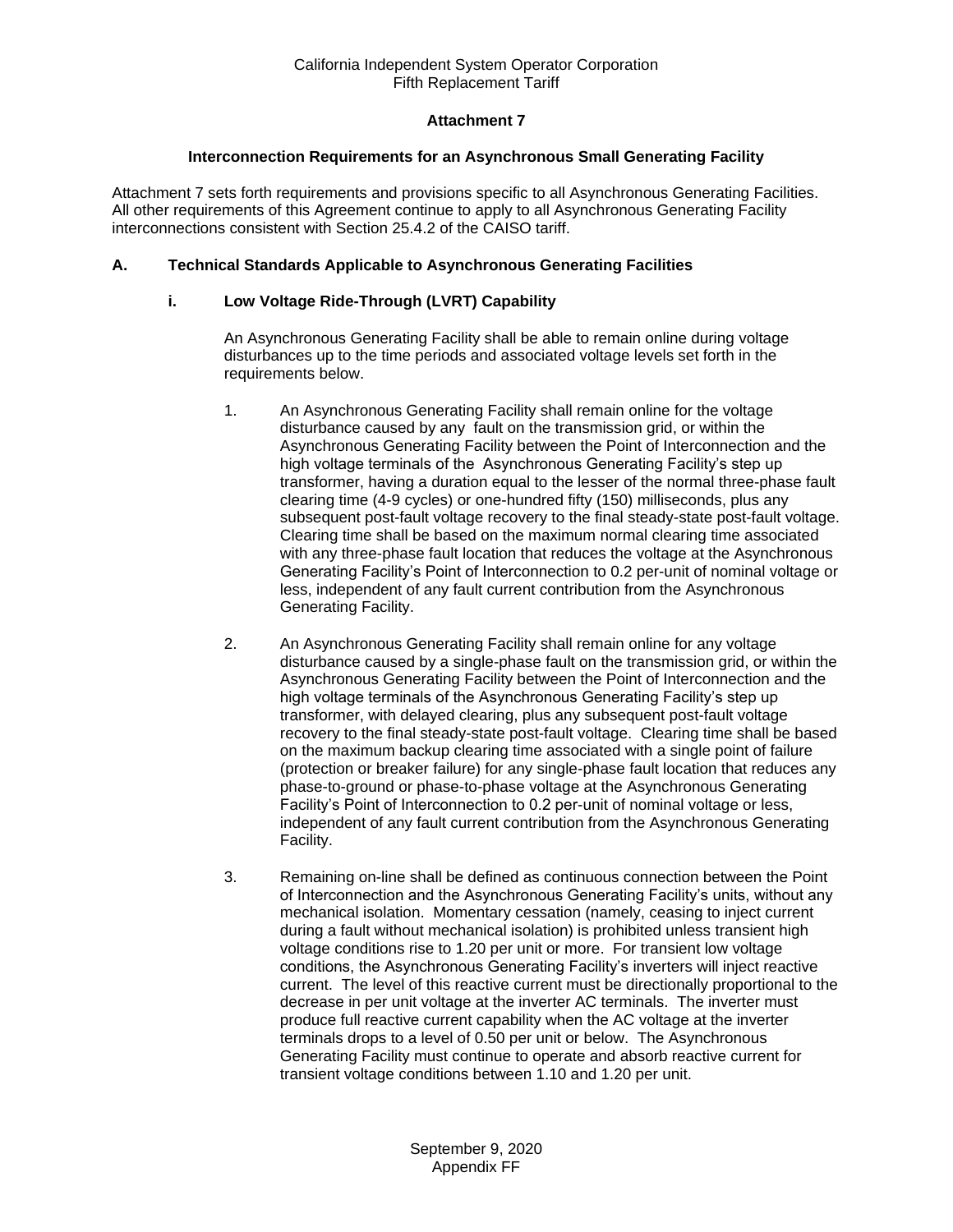Upon the cessation of transient voltage conditions and the return of the grid to normal operating voltage (0.90  $<$  V  $<$  1.10 per unit), the Asynchronous Generating Facility's inverters automatically must transition to normal active (real power) current injection. The Asynchronous Generating Facility's inverters must ramp up to inject active (real power) current with a minimum ramping rate of at least 100% per second (from no output to full available output). The total time to complete the transition from reactive current injection or absorption to normal active (real power) current injection must be one second or less. The total time to return from momentary cessation, if used, during transient high voltage conditions over 1.20 per unit or more must be one second or less.

The Asynchronous Generating Facility's inverter will be considered to have tripped where its AC circuit breaker is open or otherwise has electrically isolated the inverter from the grid. Following an inverter trip, the inverter must make at least one attempt to resynchronize and connect back to the grid unless the trip resulted from a fatal fault code, as defined by the inverter manufacturer. This attempt must take place within 2.5 minutes from the inverter trip. An attempt to resynchronize and connect back to the grid is not required if the trip was initiated due to a fatal fault code, as determined by the original equipment manufacturer.

- 4. The Asynchronous Generating Facility is not required to remain on line during multi-phased faults exceeding the duration described in Section A.i.1 of this Attachment 7 or single-phase faults exceeding the duration described in Section A.i.2 of this Attachment 7.
- 5. The requirements of this Section A.i of this Attachment 7 do not apply to faults that occur between the Asynchronous Generating Facility's terminals and the high side of the step-up transformer to the high-voltage transmission system.
- 6. Asynchronous Generating Facilities may be tripped after the fault period if this action is intended as part of a special protection system.
- 7. Asynchronous Generating Facilities may meet the requirements of this Section A of this Attachment 7 through the performance of the generating units or by installing additional equipment within the Asynchronous Generating Facility or by a combination of generating unit performance and additional equipment.
- 8. The provisions of this Section A.i of this Attachment 7 apply only if the voltage at the Point of Interconnection has remained within the range of 0.9 and 1.10 perunit of nominal voltage for the preceding two seconds, excluding any sub-cycle transient deviations.
- 9. Asynchronous Generating Facility inverters may not trip or cease to inject current for momentary loss of synchronism. As a minimum, the Asynchronous Generating Facility's inverter controls may lock the phase lock loop to the last synchronized point and continue to inject current into the grid at that last calculated phase prior to the loss of synchronism until the phase lock loop can regain synchronism. The current injection may be limited to protect the inverter. Any inverter may trip if the phase lock loop is unable to regain synchronism 150 milliseconds after loss of synchronism.
- 10. Inverter restoration following transient voltage conditions must not be impeded by plant level controllers. If the Asynchronous Generating Facility uses a plant level controller, it must be programmed to allow the inverters to automatically resynchronize rapidly and ramp up to active current injection (without delayed ramping) following transient voltage recovery, before resuming overall control of